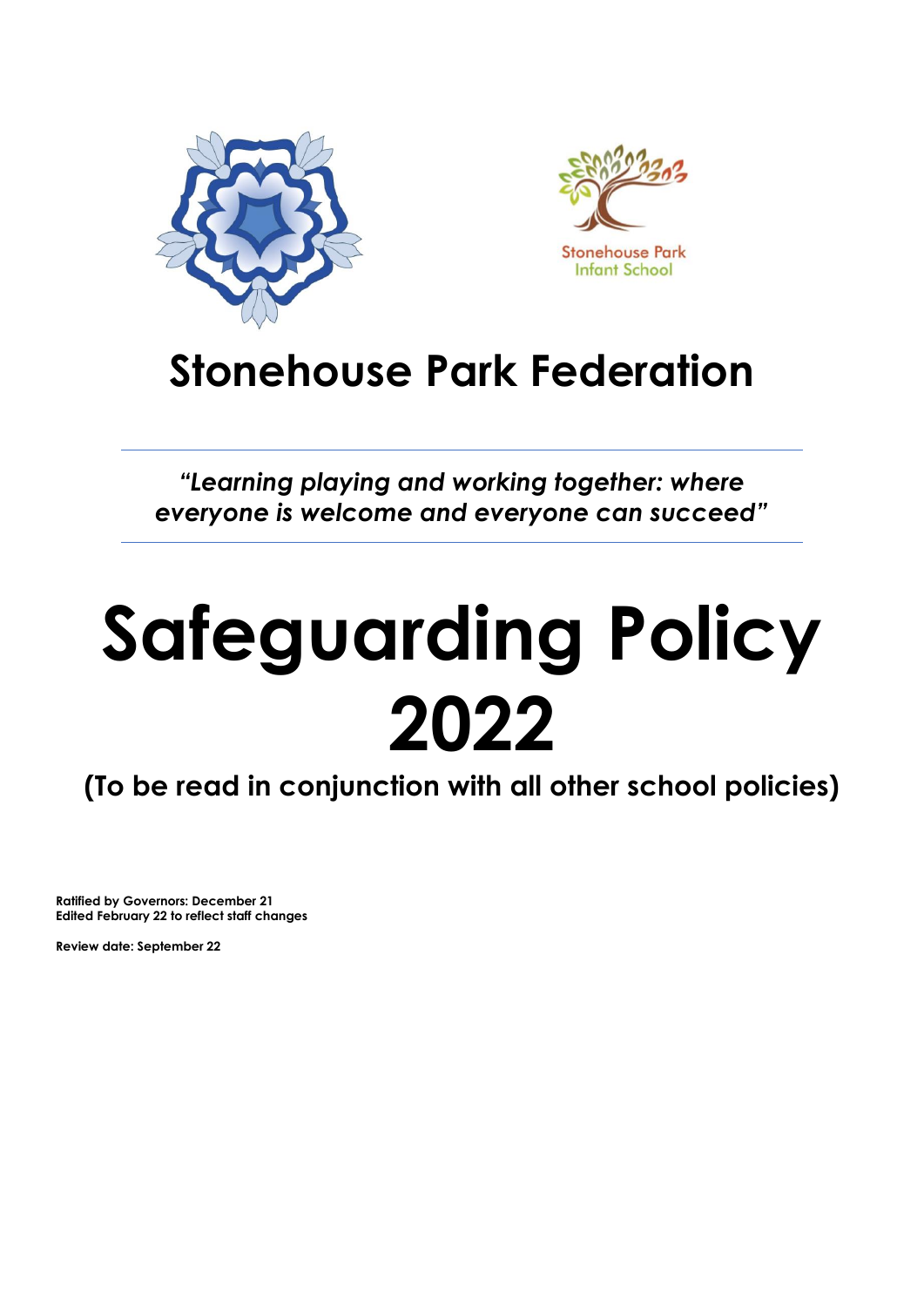# **Stonehouse Park Federation Safeguarding Policy Contents:**

| Section    | Title                                                                                                                                                                                                                       |  |
|------------|-----------------------------------------------------------------------------------------------------------------------------------------------------------------------------------------------------------------------------|--|
|            | Introduction, purpose and scope of the policy                                                                                                                                                                               |  |
| 2          | Statutory framework                                                                                                                                                                                                         |  |
| 3          | The Designated Safeguarding Leads (DSLs)                                                                                                                                                                                    |  |
| 4          | The Governing Body                                                                                                                                                                                                          |  |
| 5          | Prevention and Supporting pupils                                                                                                                                                                                            |  |
| 6          | Safe PRU, Safe Staff (GSCB guidance)                                                                                                                                                                                        |  |
| 7          | Responsibilities of ALL Staff                                                                                                                                                                                               |  |
| 8          | The Child Protection Referral Process                                                                                                                                                                                       |  |
| 9          | Confidentiality                                                                                                                                                                                                             |  |
| 10         | Multi-agency working                                                                                                                                                                                                        |  |
| 11         | Safer recruitment and Safer Working Practices                                                                                                                                                                               |  |
| 12         | Allegations management/whistle-blowing                                                                                                                                                                                      |  |
| 13         | <b>Related policies</b>                                                                                                                                                                                                     |  |
| 14         | School trips, visits and journeys                                                                                                                                                                                           |  |
| 15         | Stonehouse Park Federation Offer of Early Help                                                                                                                                                                              |  |
| 16         | Conclusion                                                                                                                                                                                                                  |  |
| Appendix 1 | Categories of abuse and indicators of harm                                                                                                                                                                                  |  |
| Appendix 2 | <b>Hate Crime</b>                                                                                                                                                                                                           |  |
| Appendix 3 | Further information about specific current safeguarding issues:<br>Hate Crime Forced Marriage<br>Female Genital Mutilation Trafficking<br>Radicalisation<br>Peer on Peer abuse<br>Child on Child Sexual Violence/Harassment |  |
| Appendix 4 | Dealing with a disclosure of Abuse (guidance for staff)                                                                                                                                                                     |  |
| Appendix 5 | GSCB continuum of need windscreen                                                                                                                                                                                           |  |
| Appendix 6 | <b>Covid Safeguarding Procedures</b>                                                                                                                                                                                        |  |

**If anyone thinks a child or young person is at immediate risk of significant harm they should contact the Front Door Services on: 01452 426565 or in an emergency contact the police by dialling 999. In the case of needing medical help fast dial 111.**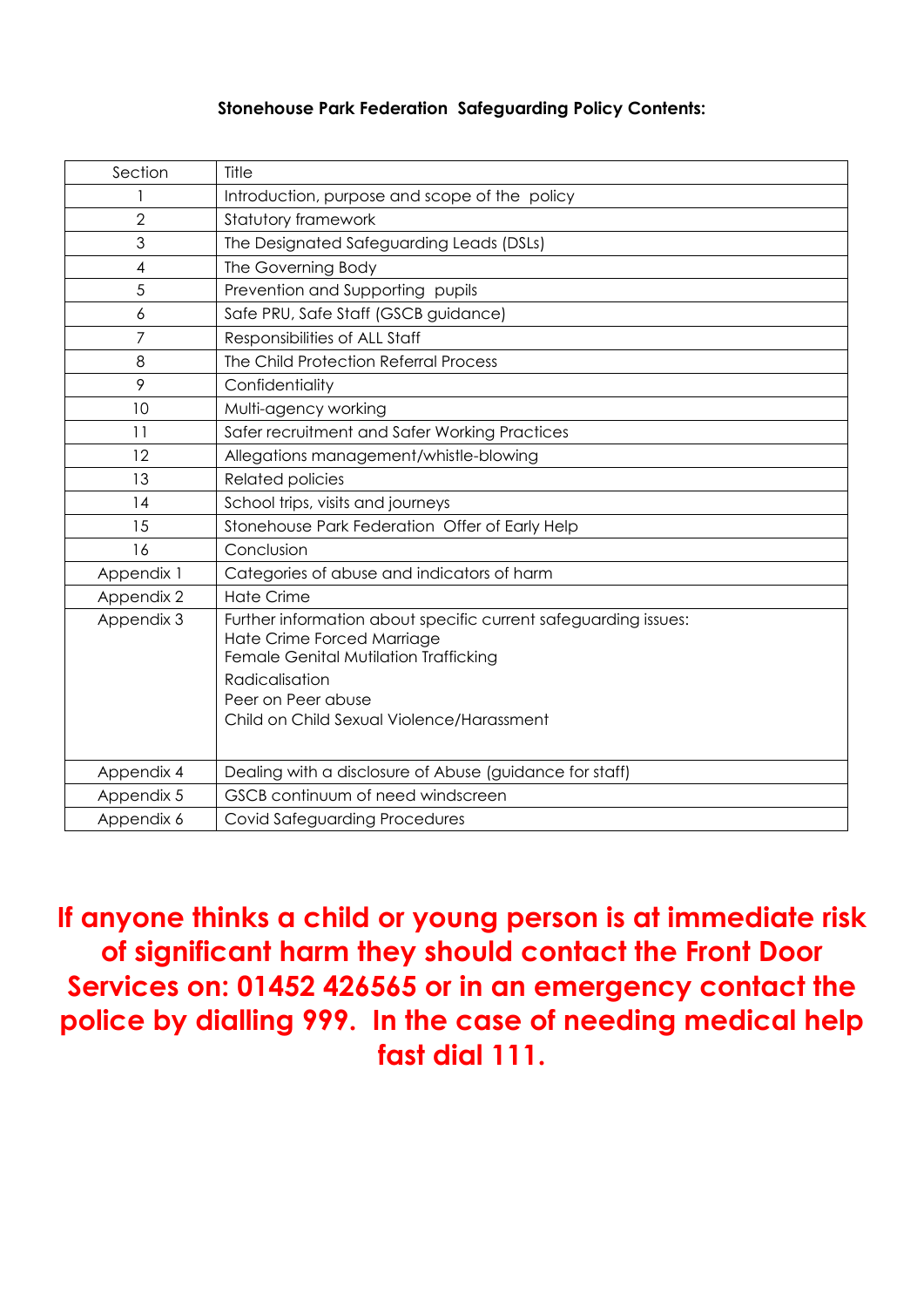# **Section 1 Introduction**

The governing body of Stonehouse Park Infant School and Park Junior School recognises its responsibility, under section 175 of the Education Act 2002, to safeguard and promote the welfare of children; and to work together with other agencies to ensure there are adequate arrangements within our schools to identify, assess and support those children who may be suffering harm. This policy has been developed in accordance with the principles established by the Children Acts 1989 and 2004; the Education Act 2002 and in line with statutory guidance: 'Working together to safeguard children' (DfE 2019) and 'Keeping children safe in education' (DfE 2021). This policy also takes on board procedures and guidance set out by Gloucestershire Safeguarding Children Partnership [\(www.gcsb.org.uk\)](http://www.gcsb.org.uk/)

Safeguarding is defined as protecting children from maltreatment, preventing impairment of health and/or development, ensuring that children grow up in the provision of safe and effective care and taking action to enable all children to have the best life chances.

This Child Protection Policy and Procedures document forms part of a suite of documents and policies which relate to the safeguarding responsibilities of this school. **In particular this policy should be read in conjunction with the Safer Recruitment Policy, Behaviour and Anti-Bullying Policy, Staff Code of Conduct, E Safety Policy, and ICT Acceptable Usage Policy.**

The partnership of Stonehouse Park Infant School and Park Junior School recognise that all adults, including supply staff, volunteers, non-teaching staff and governing body members, have a full and active part to play in protecting our pupils from harm, and that the welfare of each child is of paramount importance. This includes a commitment to ensuring that all learners feel confident that any concerns they may have will be listened to and acted upon. All staff believe that our schools should provide a caring, positive, safe and stimulating environment that promotes the social, moral, spiritual and moral development of each individual child as well as academic progress.

Stonehouse Park Infant School and Park Junior School recognise that Children with special educational needs (SEN) and disabilities can face additional safeguarding challenges. Staff avoid assumptions that indicators of possible abuse such as behaviour, mood and injury relate to the child's disability without further exploration. All staff are aware that SEND children can be more prone to peer group isolation than other children. That there is potential for children with SEN and disabilities being disproportionally impacted on by behaviours such as bullying, without outwardly showing any signs and that they may have communication barriers and difficulties in overcoming these barriers. *SEND Policy 2021*

#### This policy links to 'Data Protection Act 2018' <https://www.gov.uk/data-protection>

| Purpose of a<br>Child<br>Protection<br>Policy                                                                             | To inform staff, parents, volunteers and Governing Body members about<br>➤<br>the school's responsibilities, processes and procedures for safeguarding<br>children.<br>To enable everyone to have a clear understanding of how these<br>≻                                                                                                  |
|---------------------------------------------------------------------------------------------------------------------------|--------------------------------------------------------------------------------------------------------------------------------------------------------------------------------------------------------------------------------------------------------------------------------------------------------------------------------------------|
|                                                                                                                           | responsibilities should be carried out so that policy and practice are<br>running in parallel.                                                                                                                                                                                                                                             |
| <b>GSCP</b>                                                                                                               | Both schools follow the procedures established by the Gloucestershire<br>➤<br>Safeguarding Children Partnership (GSCP) www.gscb.org.uk GSCP also<br>provide regular email alerts and training to staff. All staff are encouraged<br>to visit this live, regularly updated website which guides and informs school<br>policy and procedure. |
| All<br><b>Stonehouse</b><br><b>Park Infant</b><br>and Park<br>Junior Staff,<br><b>Students &amp;</b><br><b>Volunteers</b> | All staff have a responsibility to provide a safe environment in<br>➤<br>which children can learn.<br>Staff, students and volunteers are particularly well placed to observe<br>➤<br>possible outward signs of abuse, changes in behaviour and failure to<br>develop because they have daily contact with children.                        |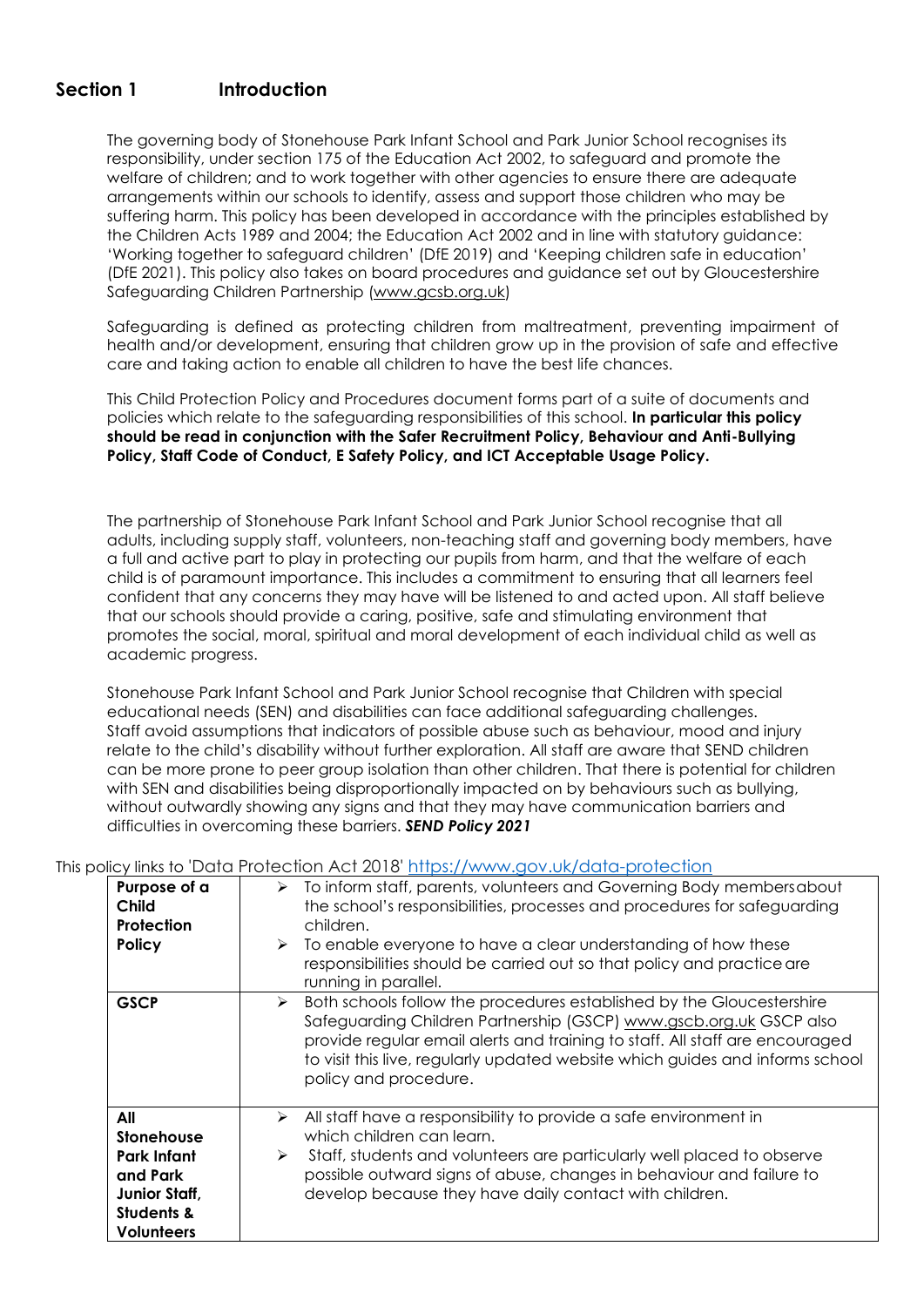| <b>Mission</b><br><b>Statement</b> | Maintain and continue to create an environment in which all children<br>$\bullet$<br>feel safe, secure, valued and respected and where they can learn and<br>fully develop.                                                                                                                                  |
|------------------------------------|--------------------------------------------------------------------------------------------------------------------------------------------------------------------------------------------------------------------------------------------------------------------------------------------------------------|
|                                    | Establish and maintain an environment where children are encouraged<br>$\bullet$<br>to talk, and are listened to when they have a worry or concern. Ensure<br>children know they can approach staff if they are worried.                                                                                     |
|                                    | Establish and maintain an environment where school staff, students and<br>volunteers are encouraged to share and are listened to when they<br>have concerns about the safety and well being of a child.                                                                                                      |
|                                    | Ensure that all staff, students and volunteers know the procedures for<br>$\bullet$<br>reporting a concern or making a child protection referral and that staff<br>are well equipped to spot signs of abuse or a child in need of early help<br>for a variety of reasons.                                    |
|                                    | Ensure that any children who have been abused will be supported in<br>$\bullet$<br>line with a child protection plan, where deemed necessary.                                                                                                                                                                |
|                                    | Include opportunities in the curriculum for children to develop the skills<br>$\bullet$<br>they need to recognise and stay safe from abuse or from other areas of<br>risk as part of a broad and balanced curriculum. Ensure our children are<br>equipped with the skills they need to keep themselves safe. |
|                                    | Contribute to the Spiritual, Moral, Social and Cultural (SMSC)<br>$\bullet$<br>development of children as well as other key aspects of a young<br>person's well-being (being healthy, staying safe, enjoying and<br>achieving, making a positive contribution and achieving economic<br>well-being).         |
|                                    | To ensure that we have suitable staff working within our schools by<br>$\bullet$<br>adhering stringently to safer recruitment processes and ensuring any<br>unsuitable behaviour is reported and managed quickly using the<br>Allegations Management procedures.                                             |
|                                    | Ensure all staff members maintain an attitude of 'it could happen here'<br>where safeguarding is concerned and that when issues arise about the<br>welfare of a child, staff members always act in the interests of the child.                                                                               |
|                                    | To ensure that within there is an understanding that safeguarding is the<br>responsibility of EVERYONE. If at any point there is immediate risk of<br>serious harm to a child a referral must be made to social care<br>immediately or dial 999. Anybody can make a referral.                                |
| Implementation,                    | The policy will be reviewed annually by the Governing Body. Compliance with the                                                                                                                                                                                                                              |

**Monitoring and Review of the Policy** policy will be monitored by the Designated Safeguarding Leads and through staff performance measures. Our Child Protection Policy and Procedures will also be monitored and evaluated by: Governing Body members; SLT learning walks, visits to pupils and discussions with children and staff; Pupil surveys and questionnaires; Scrutiny of Attendance data; Scrutiny of a range of risk assessments; Logs of bullying/racist/behaviour incidents for SLT and the governing body to monitor; Review of any parental concerns and parent questionnaire; GSCB/GCC schools annual safeguarding audit document.

# **Section 2: Statutory Framework:**

In order to safeguard and promote the welfare of children, we will act in accordance with the following legislation and guidance:

- The Children Act 1989
- The Children Act 2004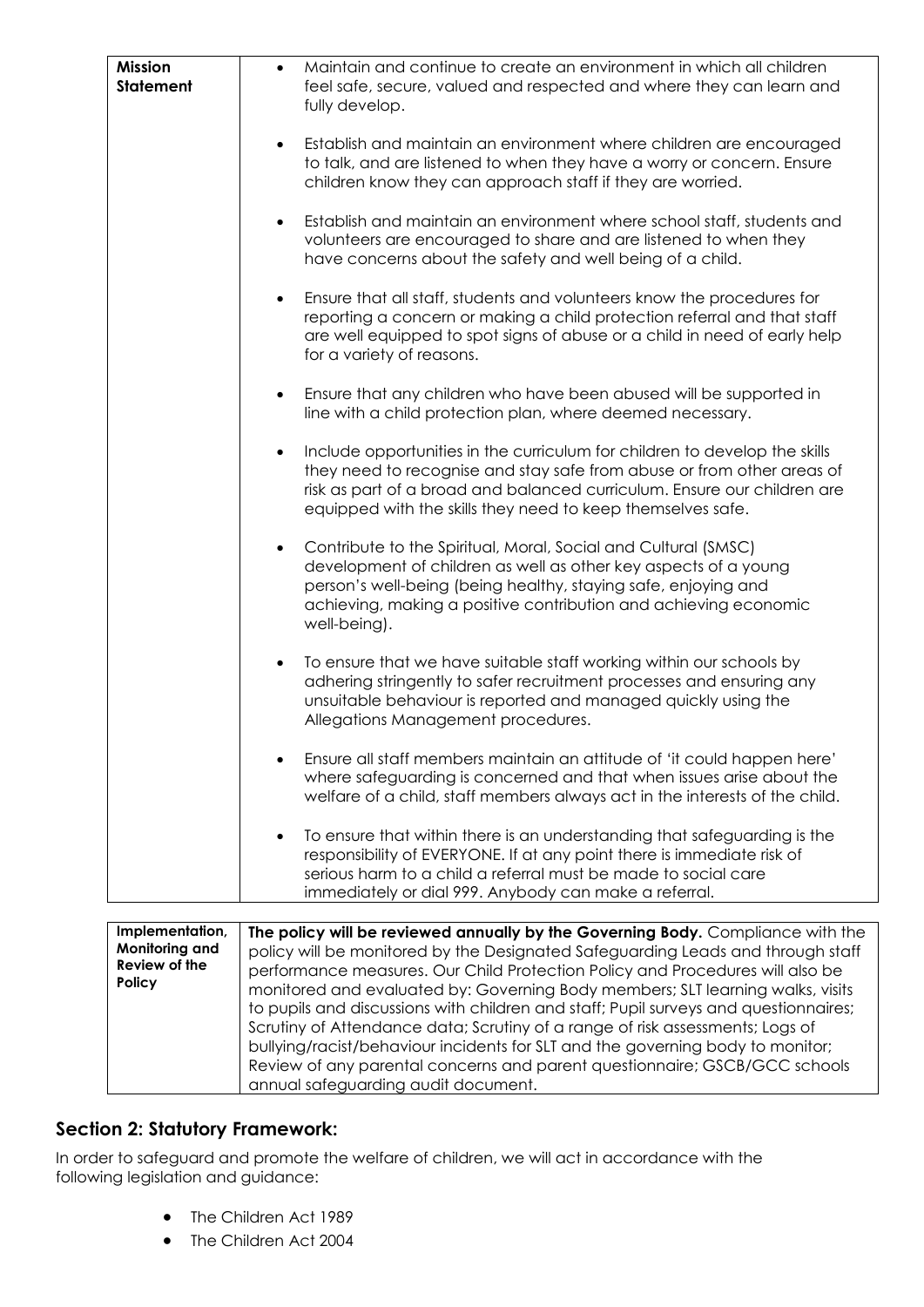- Education Act 2002 (section 175)
- The Education (Pupil Information) (England) Regulations 2005
- Gloucestershire Safeguarding Children Partnership (Inter-agency Child Protection and Safeguarding Children Procedures) (Electronic – live online – [www.gscb.org](http://www.gscb.org/)
- Keeping Children Safe in Education (DFE 2021)
- Working Together to Safeguard Children (DfE 2019)
- What to do if you are worried a child is being abused (advice for practitioners)

Working Together to Safeguard Children (DfE 2019) requires all schools to follow the procedures for protecting children from abuse which are established by the Gloucestershire Safeguarding Children Partnership. Schools are also expected to ensure that they have appropriate procedures in place for responding to situations in which they believe that a child has been abused or are at risk of abuse these procedures should also cover circumstances in which a member of staff is accused of, or suspected of, abuse.

#### Furthermore

Keeping Children Safe in Education (DfE September 2021) places the following responsibilities on all schools:

- $\checkmark$  All staff members should be aware of systems within their school (GHES) which support safeguarding and these should be explained part of induction.
- $\checkmark$  All staff must understand the role of the DSL (Designated Safeguarding Lead) and the DDSLs (Deputy Designated Safeguarding Leads).
- ✓ Overall responsibility for safeguarding and child protection matters rest with the Designated Senior Person (referred to in 'Keeping Children Safe in Education (DFE, September 2021) as Designated Safeguarding Lead'). This responsibility cannot be delegated.
- ✓ **Staff with the designated safeguarding lead responsibility should undergo updated child protection training at least every two years.**
- ✓ **Schools should be aware of and follow the procedures established by the Gloucestershire Safeguarding Children Partnership (GSCP).**
- $\checkmark$  All staff should be alert to signs of abuse and know to whom they should report any concerns or suspicions.
- ✓ All concerns or discussions, decisions made and reasons for those decisions mustbe recorded in writing by staff. Staff must be able to distinguish between a CONCERN, RISK OF HARM or IMMEDIATE DANGER.
- ✓ Training for all staff must now be 'at least annually' (with regular updates as necessary).
- ✓ Schools should have procedures **(of which all staff are aware**) for handling suspected cases of abuse of pupils**, including procedures to be followed if a member of staff is accused of abuse, or suspected of abuse.**

Keeping Children Safe in Education (DfE Sept 2021) also states:

**Governing bodies and proprietors should ensure there is an effective child protection policy in place together with a staff behaviour policy (code of conduct). Both should be provided to all staff – including temporary staff and volunteers - on induction.** The child protection policy should describe procedures which are in accordance with government guidance and refer to locally agreed interagency procedures put in place by the GSCB, be updated annually, and be available publicly either via the school or college website or by other means. It is essential that there is a whole school approach to safeguarding. Safeguarding and child protection must be at the forefront and underpin all relevant aspects of process and policy development in schools.

# **Section 3: The Designated Safeguarding Leads**

**At Stonehouse Park Infant School and Park Junior School the DSLs are as follows:**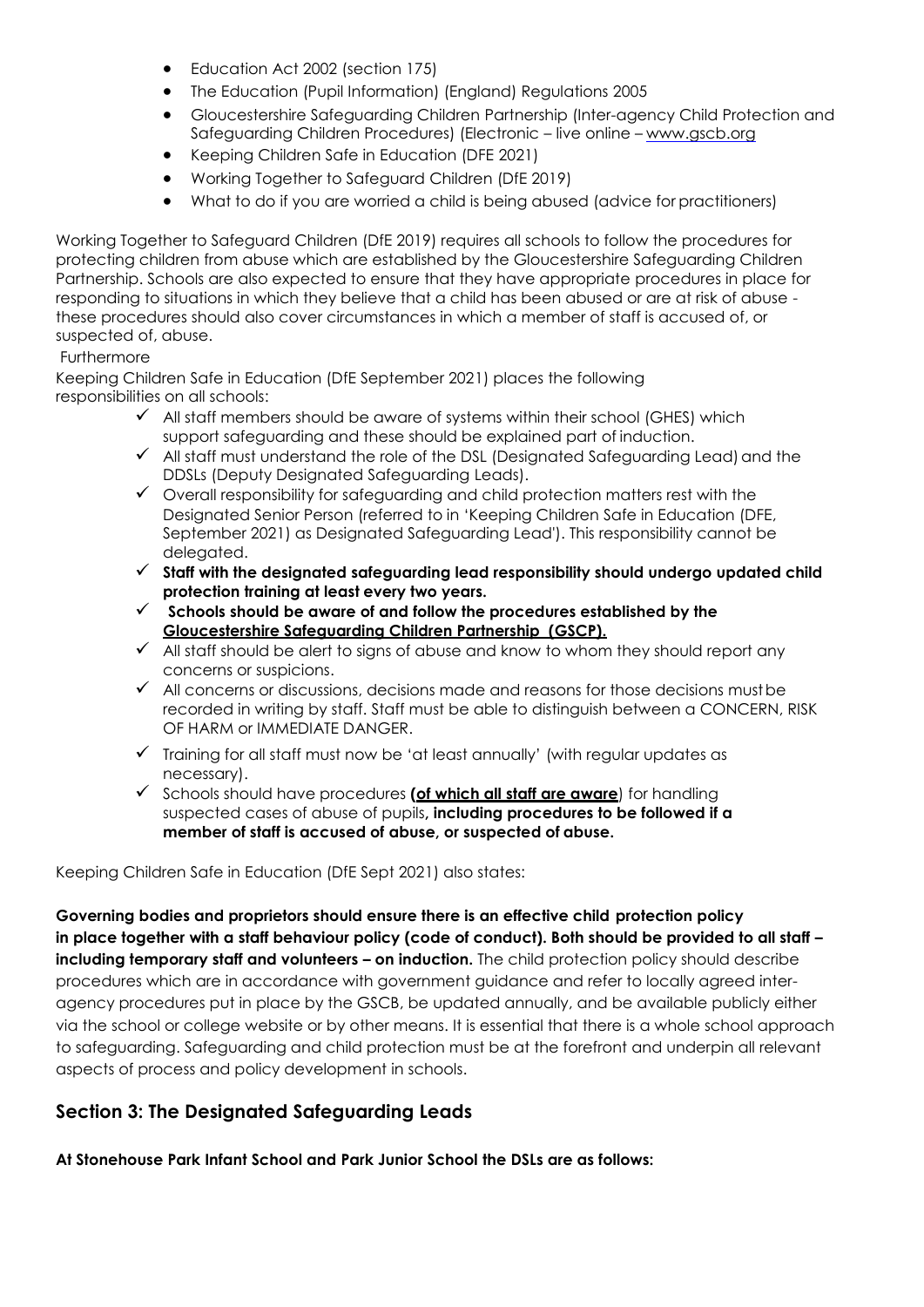| $\Box$ | <b>DSL (Designated Safeguarding Lead):</b>                                                   |
|--------|----------------------------------------------------------------------------------------------|
| П      | <b>Anna Jones</b> Stonehouse Park Infant School                                              |
|        | gjones@stonehousepark.gloucs.sch.uk 01453 823052                                             |
|        | Lynne Robbins Park Junior School                                                             |
|        | head@park-jun.gloucs.sch.uk 01453 823108.                                                    |
|        |                                                                                              |
| П      | DDSLs (Designated Deputy Safeguarding Lead):                                                 |
|        |                                                                                              |
| $\Box$ | Lisa Jones                                                                                   |
| $\Box$ | Rebecca Parker, Mel Miles, Sonia Kennett, Sue Brown. Stonehouse Park Infant                  |
|        | School.                                                                                      |
|        |                                                                                              |
|        | Sarah Reis, Mark Tiller Park Junior School                                                   |
|        |                                                                                              |
| Ш      | Nominated safeguarding champion and nominated member of the                                  |
|        | governing body for safeguarding:                                                             |
| Ш      | <b>Hilary Heggie</b>                                                                         |
|        | The overall responsibility for safeguarding and child protection rests with the DSL and this |
|        | responsibility cannot be delegated (as per KCSIE September 2018).                            |
|        |                                                                                              |
|        | DSLs should be contactable at all times. In exceptional circumstances school will contact    |
|        | Meg Dawson Head at Cashes Green 01453 763598, Linda Wall Head at Callowell 01453             |

*762962, Debbie Sleep Head at Stroud valley 01453 764400*

#### **The broad areas of responsibility for the designated safeguarding leads and deputy safeguarding leads are:**

#### **Managing referrals**

- Refer all cases of suspected abuse to the local authority children's social care team and to the Police (cases where a crime may have been committed).
- Where appropriate liaise with the head teacher(s) and inform her(them) of issues especially ongoing enquiries under section 47 of the Children Act 1989 and police investigations.
- Act as a source of support, advice and expertise to staff on matters of safety and safeguarding and when deciding whether to make a referral by liaising with relevant agencies.
- Ensure effective records are kept in regards to safeguarding matters including keeping written records of concerns about children, even when there is no need to refer the matter immediately ('watching brief'). Ensure all records are kept securely; separate from the pupil main files in a locked cupboard/ recorded on the school's electronic system CPOMS.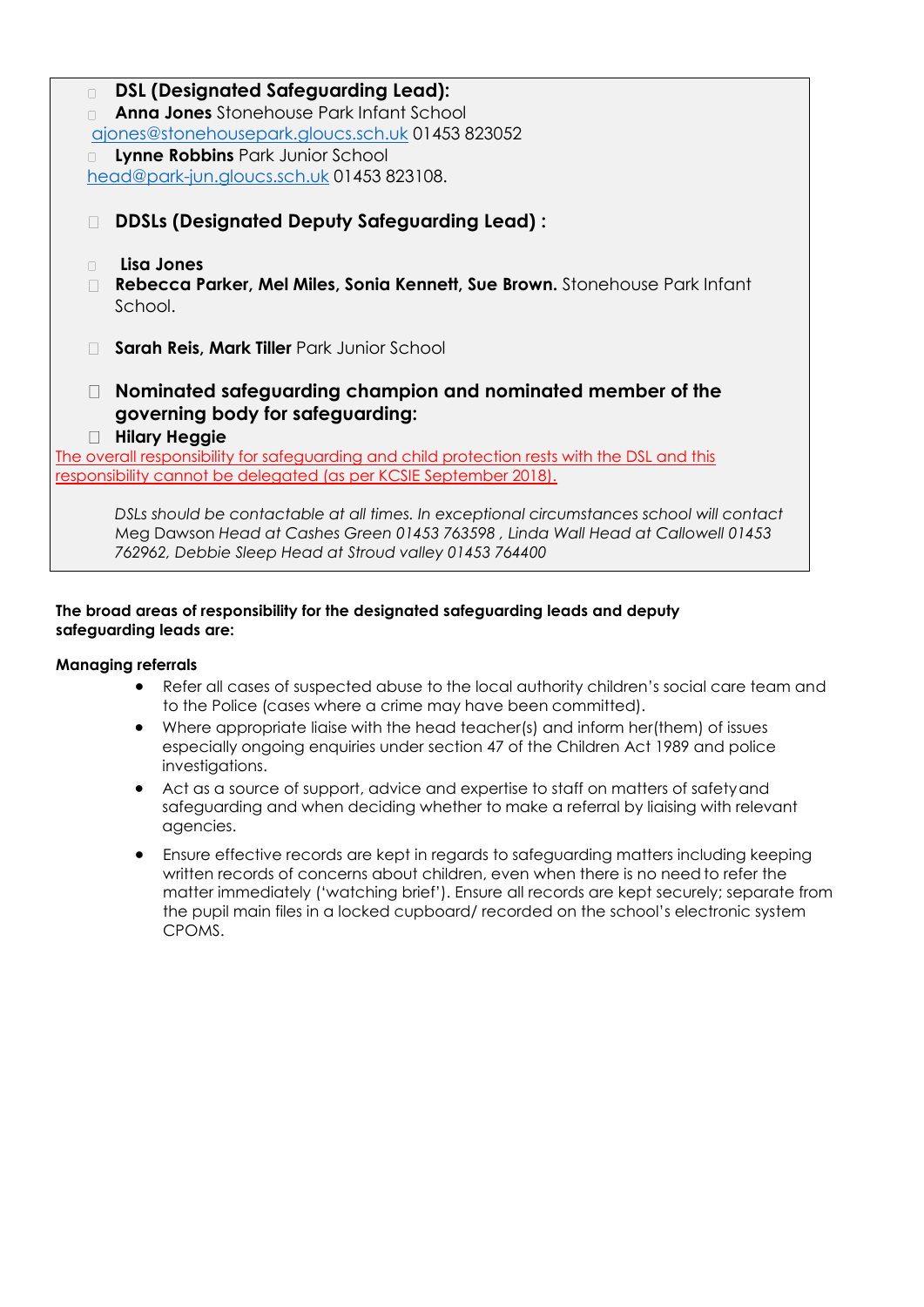#### **Ensuring their own knowledge of safeguarding issues and procedures are up-to-date.**

• The schools' designated and deputy safeguarding leads receiveappropriate annual training through the GSCB DSL Forums. Multi-agency training is also undertaken every two years in order to carry out their roles. The DSL/DDSL's have job descriptions in place so that they are clear about their roles and responsibilities. DSLs and DDSLs are also required to attend whole service CP/safeguarding updates every 3 years as well as participate in the annual (internal) CP/safeguarding updates. Additional online training is undertaken as advised by the GSCP.

# **Raising Awareness and encouraging ongoing vigilance:**

- The Designated Safeguarding Leads and Deputy Designated Safeguarding Leads should ensure the safeguarding policy and associated policies and procedures are known by all staff and used appropriately.
- Ensure that, working with the Governing Body, the partnership policy is reviewed annually and that the procedures and implementation are updatedand reviewed regularly.
- Ensure the child protection policy is available publicly and parents are aware of the fact that referrals about suspected abuse or neglect may be made.
- Link with the local GSCP to make sure staff are aware of training opportunitiesand the latest local policies and guidance on safeguarding.
- Where children leave either school ensure their child protection file is copied for any new school or college as soon as possible but transferred separately from the main pupil file. Ensure safe transfer of electronic records, where applicable
- Organising child protection induction, and update training, for all staff within the requisite timescales.
- Providing an annual report for the Governing Body, detailing any changes to the policy and procedures; training undertaken by the DSLs, and by all staff and management committee members; number and type of incidents/cases, and number of children on the child protection register (anonymised).

# **Section 4: The Governing Body:**

Governing Bodies must ensure that they comply with their duties under legislation. They must also have regard to this guidance to ensure that the policies, procedures and training in their schools or colleges are effective and comply with the law at all times.

The nominated governing body member for child protection including CSE, Prevent duty and Children in Care is:  **Hilary Heggie** 

#### **The responsibilities placed on governing bodies include:**

- Their contribution to inter-agency working, which includes providing a coordinated offer of early help when additional needs of children are identified.
- Ensuring that an effective child protection policy is in place, together with a staff behaviour policy.
- Appointing a designated safeguarding lead for each school who should undergo child protection training at least annually. (Deputy Designated Safeguarding Leads are trained to the same standard).
- Prioritising the welfare of children and young people and creating a culture where staff are confident to challenge senior leaders over any safeguarding concerns.
- Making sure that children are taught about how to keep themselves safe.

# **Section 5: Prevention and Support**

We recognise that our schools play a significant part in the prevention of harm to our children by providing children with good lines of communication with trusted adults and an ethos of protection. Our staff teams and our Governing Body also recognise that because of the day to day contact with children, staff are well placed to observe the outward signs of abuse or other issues impacting a child (e.g. self-harm, low selfesteem, low-mood). The partnership school community will therefore:

• Work to establish and maintain an ethos where children feel secure and are encouraged to talk and are always listened to.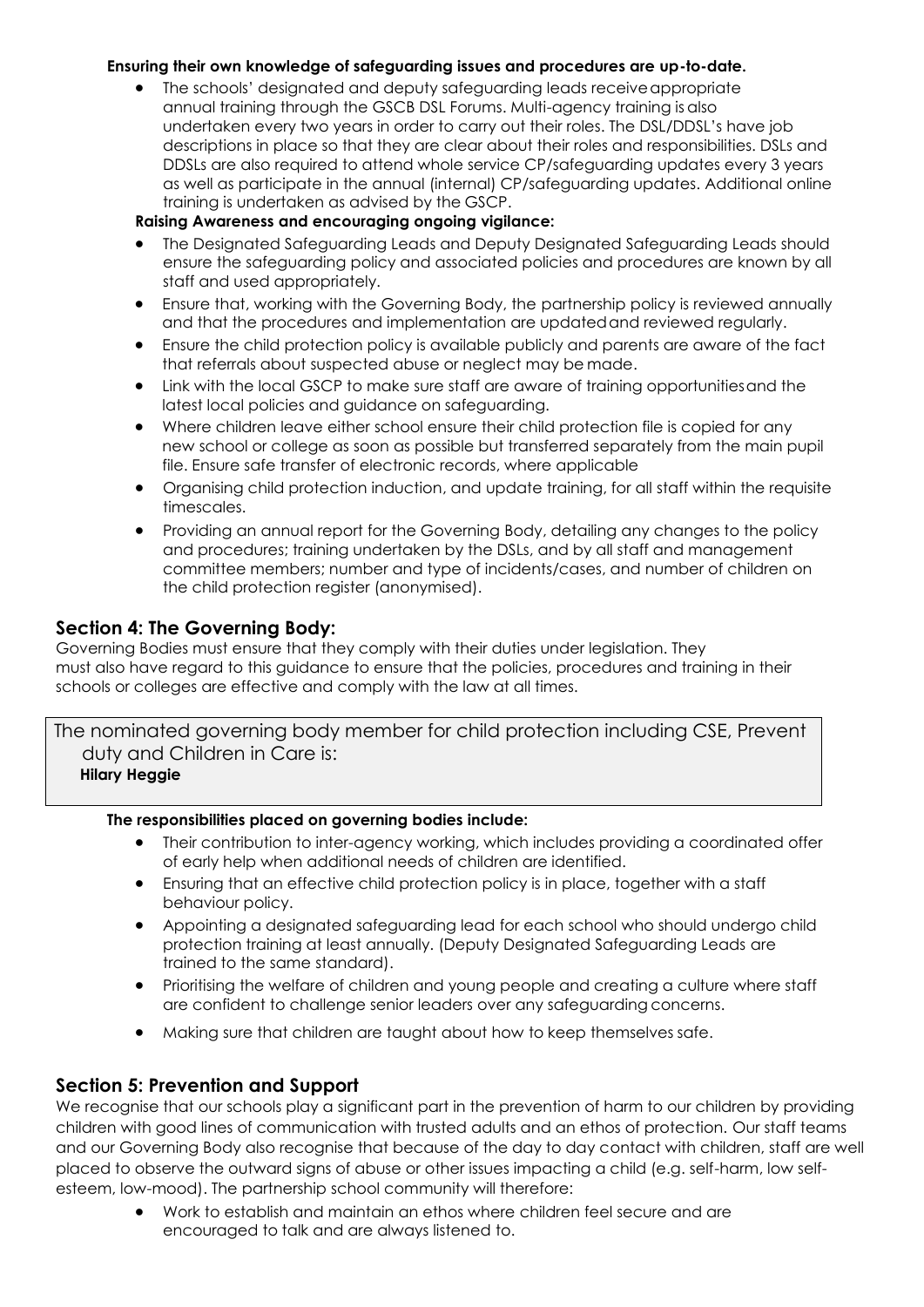- Include regular consultation with children e.g. through the school council, pupil questionnaires and involvement in anti-bullying week and other such events.
- Ensure that all children know there is an adult in either school whom they can approach if they are worried or in difficulty.
- Ensure children's mental health and the mental health of staff is prioritised.
- Including opportunities across the curriculum, including in the curriculum (explicit SMSC/PSHE/SRE topics), which equip pupils with the skills to they need to stay safe from harm and know whom they should turn to for help. In particular this will include antibullying work, e-safety, child exploitation.
- Include opportunities in the curriculum to prepare for transitions. Transitions can be a time of great anxiety so considering additional emotional support young people may need is important (offer of early help) to keep children safe. Teaching confidence and staying safe in more independent travel situations is alsoimportant.
- Encouraging self-esteem and assertiveness through the curriculum whilst not condoning aggression or bullying.
- Liaising and working with all other services and agencies involved in safeguarding or supporting children where appropriate.
- Seeking **early help** for young people when concerns become apparent or notifying social care (via the Front Door Services) as soon as there is a significant concern.

**Any** child may benefit from **early help**, but all staff should be particularly alert to the potential need for early help for a child who:

- is disabled and has specific additional needs
- has special educational needs (whether or not they have a statutory Education, Health and Care Plan)
- is a young carer
- is showing signs of being drawn in to anti-social or criminal behaviour, including gang involvement and association with organised crime groups
- is frequently missing/goes missing from care or from home
- is at risk of modern slavery, trafficking or exploitation
- is at risk of being radicalised or exploited
- is in a family circumstance presenting challenges for the child, such as drug and alcohol misuse, adult mental health issues and domestic abuse
- is misusing drugs or alcohol themselves
- has returned home to their family from care or is a privately fostered child
- Parent in Prison

#### **Stonehouse Park Infant and Park Junior School context and prevention:**

Our staff teams form positive relationships with children and their parents. We get to know families before they start with us through our Headteacher meetings and our home visits in the Infant School and our transition programme when children move from Infant to Junior. The children know that our number one job in both schools is to keep them safe and so if they are ever worried about anything they must tell us. Every morning the staff assess how children are and make it a priority to talk with children, to listen to children who appear low in mood or ask for help. The children are all aware of the role that all staff play to keep them safe and can know they can ask anyone for help.

Staff also recognise that children who have been abused or witness violence may find it difficult to develop a sense of self-worth. They may feel helplessness, humiliation and some sense of blame. Our schools may be the only stable, secure and predictable element in the lives of children at risk. Their behaviour may be challenging and defiant or they may be withdrawn. Staff will endeavour to support the pupil through:

- The content of the curriculum.
- Our ethos which promotes a positive, supportive and secure environment and gives pupils a sense of being valued.
- Supporting vulnerable pupils in our schools. Both schools will ensure that the pupil knows that some behaviour is unacceptable but they are valued and not to be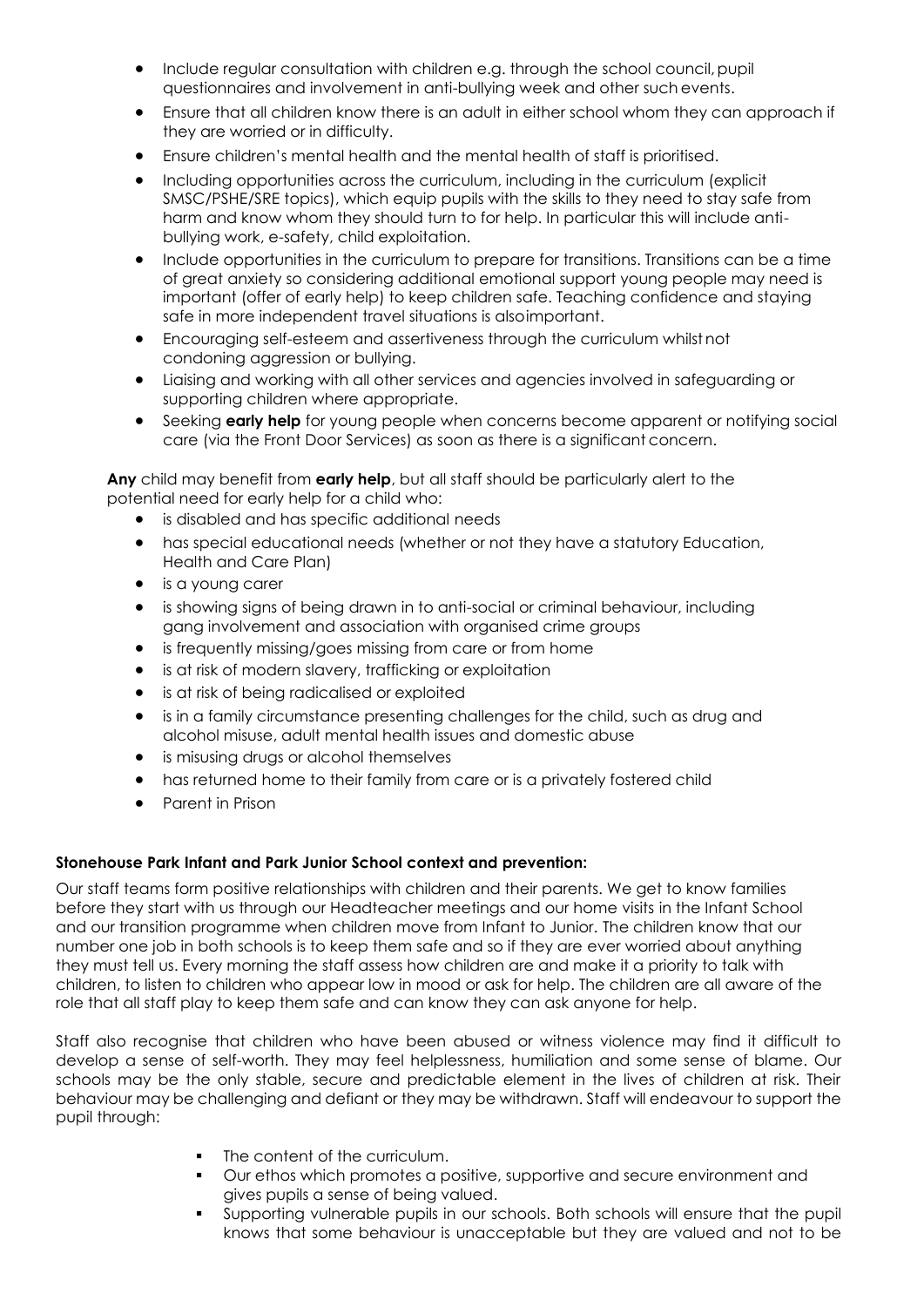blamed for any abuse which has occurred.

- Liaison with other agencies that support the pupil such as early help, social care, Children and Young People Service (CYPS, formerly CAMHS), Targeted Support Team, Education, Entitlement and Inclusion Team (EEI Team) and Educational Psychology Service.
- **Ensuring that, where a pupil who has a child protection plan leaves, their information is transferred to the new school immediately and that the child's social worker is informed.**

# **Section 6: Safe Schools, Safe Staff:**

Stonehouse Park Infant and Park Junior follow the procedures set out by the Gloucestershire Safeguarding Children Partnership and take account of guidance issued by the Department for Education to:

- ✓ Ensure we have a Designated Safeguarding Lead (DSL) for each school and DDSL's (Deputy Designated Safeguarding Leads) who have received appropriate training and support for this role and a job description for their role in place.
- ✓ Ensure we have a designated teacher for CIC (Children in Care) for each school and that these people are appropriately trained**.**
- $\checkmark$  Ensure we have a nominated Governing Body member for each school responsible for child protection who have received appropriate training.
- ✓ Ensure we have a nominated member of the Governing Body for each school who is responsible for CIC (Children in Care) and have received the appropriate training.
- ✓ Ensure every member of staff (including temporary and supply staff and volunteers) and all students know the name of the designated senior staff responsible for child protection in each school and their roles.
- ✓ **Ensure all staff, students and volunteers understand their responsibilities in being alert to the signs of abuse and responsibility for referring any concerns to the designated senior persons responsible for child protection (or taking immediate action if appropriate).**
- $\checkmark$  Ensure that parents have an understanding of the responsibility placed on the schools and staff for child protection by setting out obligations on our school websites.
- ✓ **Notify the relevant social worker if there is an unexplained absence of more than two days of a pupil who has a Child Protection Plan (previously known as being on the child protection register.)**
- $\checkmark$  Develop effective links with relevant agencies and co-operate as required with their enquiries regarding child protection matters including attendance at child protection conferences and core groups.
- ✓ Keep written records / electronic records of concerns about children, even where there is no need to refer the matter immediately.
- $\checkmark$  Develop and then follow procedures where an allegation is made against a member of staff or volunteer including supply or agency workers, contractorsor management committee members.
- $\checkmark$  Establish a culture where all staff feel confident to express low level concerns to the Executive Head Teacher /Head of School. If the concerns are about the executive headteacher they should be referred to the chair of governors.
- ✓ Ensure safe recruitment practices are always followed.
- ✓ **Ensure that all staff have read and understood this policy and part 1 and Annex A (Further Information) of Keeping Children Safe in Education (2021).**

#### **Training to support this:**

- **All staff will have at least annual training on safeguarding and child protection updates through INSET days and whole school meetings. All staff will receive mandatory wholeservice safeguarding children training (every 3 years as advised by Gloucestershire Safeguarding Children Partnership),** so that they are knowledgeable and aware of their role in the early recognition of the indicators of abuse or neglect and of the appropriate procedures to follow.
- **The Designated Safeguarding Leads (Lisa Jones and Lynne Robbins ) deliver an annual**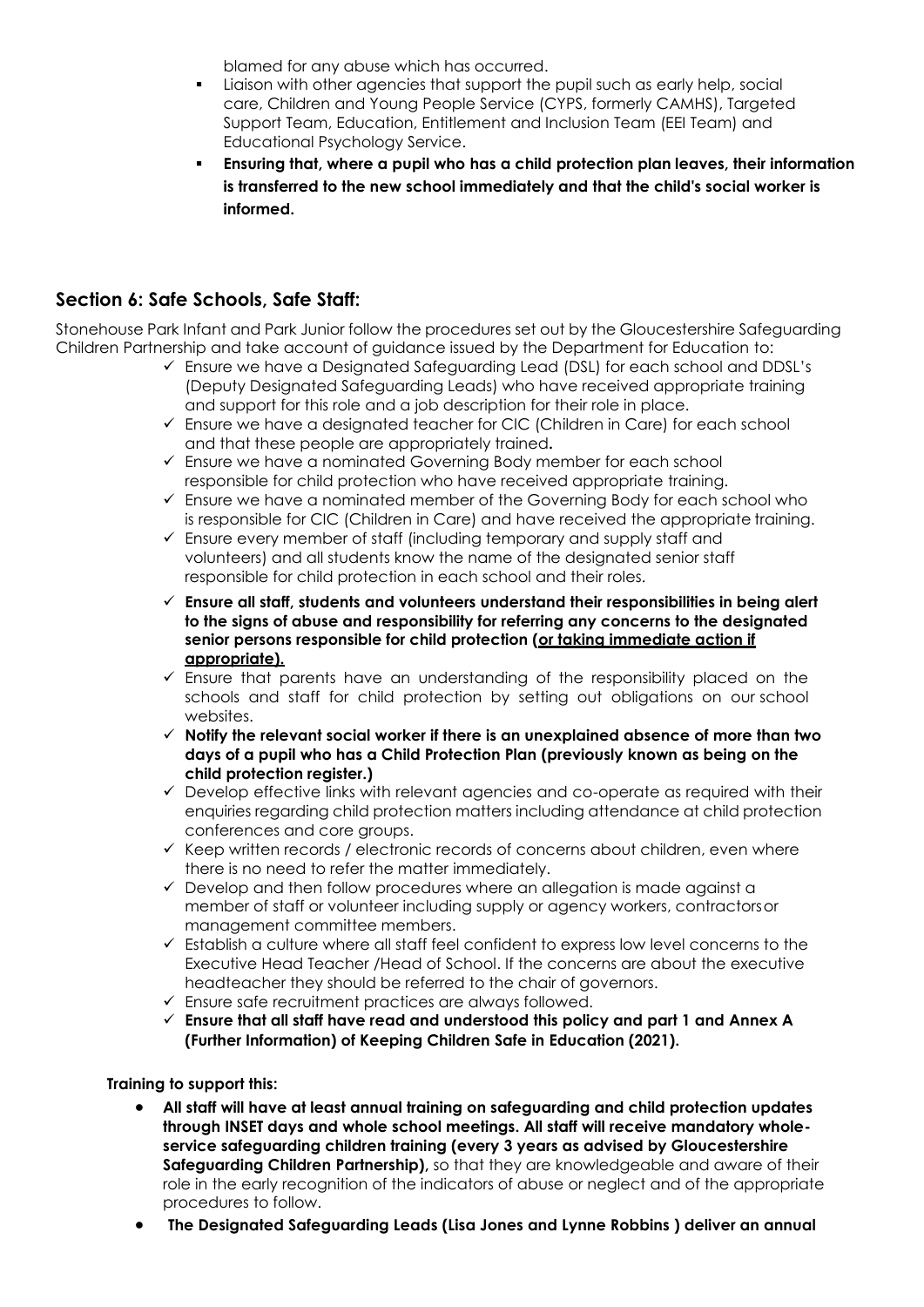**update to all staff** on safeguarding and child protection matters each September.

- Additional training opportunities are offered as the opportunities arise.
- Safeguarding and child protection matters are a standing agenda item for all Governing Body meetings, SLT meetings and whole-service meetings to ensure ongoing informal training, support and discussion occurs keeping the profile raised on safeguarding matters.
- **All new staff receive safeguarding induction training within their first 7 days.**
- **All temporary staff, students, volunteers or agency staff receive a School safeguarding quick reference guide on day 1. They are also given access to a copy of this child protection policy and procedures as well as the staff code of conduct on day 1.**
- The Designated Safeguarding Leads and Deputies receive e-mail alerts from GCSP and if/when appropriate these are shared with staff at the earliest opportunity.

# **Section 7: Responsibilities of All Staff:**

- All members of staff (and volunteers) must be familiar with, and constantly mindful of, the content of the following documents:
	- The partnership child protection policy and safeguarding procedures (this document)
	- 'Keeping Children Safe in Education: information for all school and collegestaff' (DfE 2021)
	- 'Guidance for safer working practice for adults who work with children andyoung people'
	- Safeguarding children quick reference for new school staff or volunteers at school (handed out on day 1).

The above documents are given to staff and volunteers on induction and staff sign to say that they have read and received them. Other useful information, including the Safeguarding Children Handbook published by the Gloucestershire Safeguarding Children's Partnership (GSCP), can be found online at [www.gscb.org.uk.](http://www.gscb.org.uk/) Staff should be aware of this website.

The federation of Stonehouse schools, Stonehouse Park Infant and Park Junior, work together and all take responsibility for safeguarding. The designated senior staff for safeguarding are as in Section 3 of this policy.

**All staff have a responsibility to identify and report suspected abuse and to ensure the safety and wellbeing of the pupils in the school.** In doing so they should seek advice and support as necessary from the DSLs/DDSLs and other senior staff members.

**All Staff are expected to provide a safe and caring environment in which children can develop the confidence to voice ideas, feelings and opinions.** Children should be treated with respect within a framework of agreed and understood behaviour.

#### **All staff are also expected to:**

- Undertake and engage with regular training on Child Protection and safeguarding. This includes safeguarding induction training, GSCE whole service child protection training every three years, annual safeguarding update training and online training as well as any additional training as directed by the Executive Headteacher, DSLs or DDSLs.
- Be able to identify signs and symptoms of abuse
- Be able to identify children in need of extra help or at risk of significant harm.
- Be able to support social workers in making decisions.
- Report concerns (including concerns about other staff/professionals) to the Designated Safeguarding Leads or other senior staff members as appropriate. In the case of any concerns about the Executive Head/DSLs this should be reported John Parker, Chair of Governors.
- **In the case of FGM (Female Genital Mutilation) a teaching member of staff must personally report to the police a disclosure that FGM has been carried out (in addition to liaising with the DSL). All other members of staff must inform the DSL.**
- Know how to make referrals to the Front Door Services (if/when appropriate)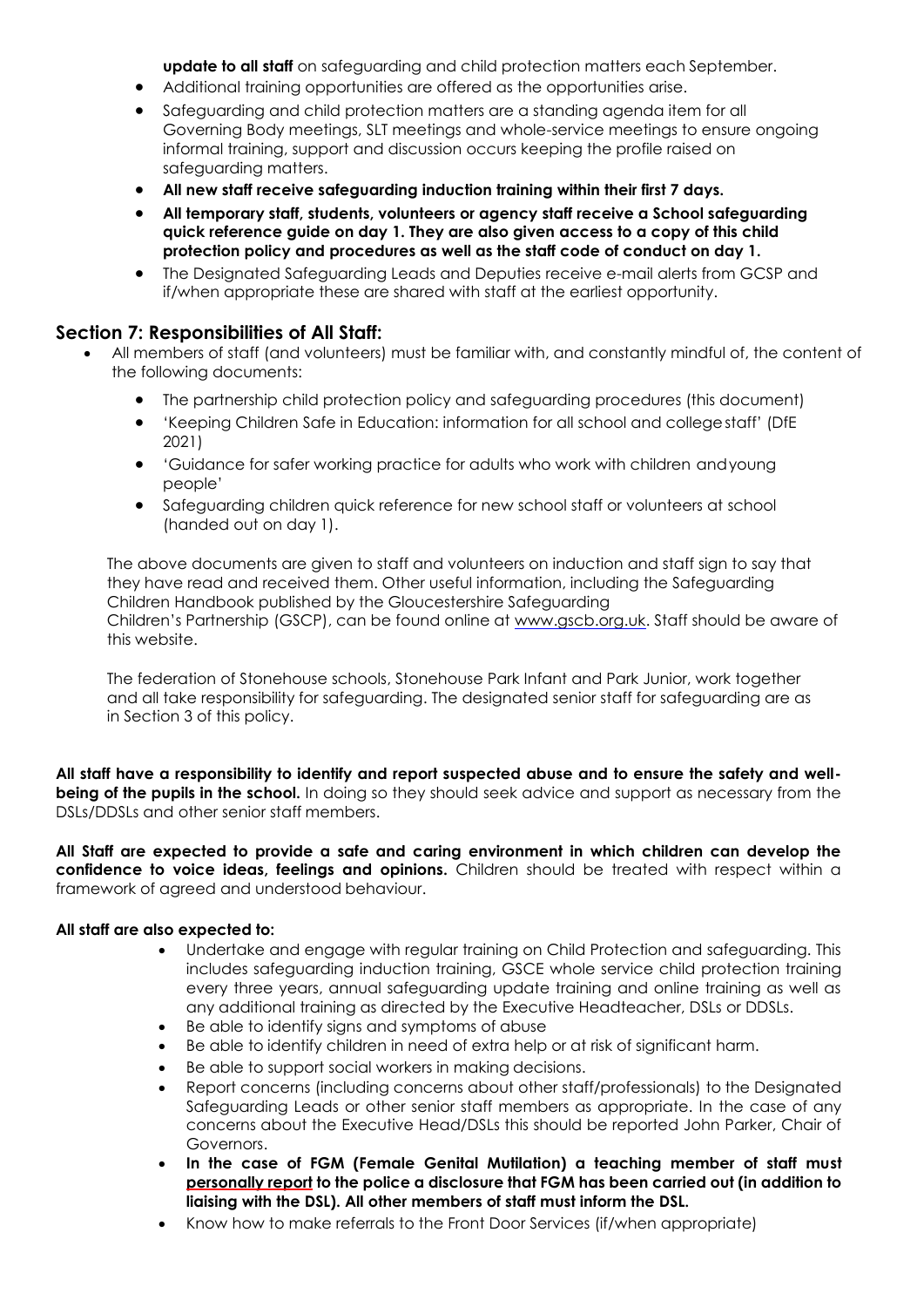- Be aware of schools' procedures and guidelines for safeguarding.
- Monitor and report as required on the welfare, attendance and progress of all pupils
- Keep clear, dated, factual and confidential records of child protection concerns and share these with the DSLs/DDSLs.
- Respond appropriately to disclosures from children and young people (stay calm, reassure without making unrealistic promises, listen, avoid leading questions, avoid being judgemental and keep records).
- Staff should never assume that someone else will take action and will share information that is critical in keeping a child safe.

# **Section 8: The Child Protection Referral Process:**

There is a poster in the staffrooms/HT offices/main admin offices with the details of GSC Partnership website clearly given. Gloucestershire referral process can be found in the live handbook through the website (in the safeguarding children in education section')

The GSCP (Gloucestershire Safeguarding Children's Partnership) website sets out all of the child protection referral processes and also all of the relevant forms. This is a live website and is regularly updated so should not be printed [\(www.gscb.org.uk\)](http://www.gscb.org.uk/).

# **If a member of staff thinks a child or young person is at immediate risk of significant harm they should contact the Front Door Services on: 01452 426565 or in an emergency always call 999. Do not wait to discuss this with the DSLs/DDSLs but do report it afterwards.**

#### **In general, the following process applies:**

- A member of staff should raise any concern with the child's teacher or one of the DSLs or DDSLs verbally. The concern form should be completed or logged onto CPOMs. Where a written form has been completed by a member of staff a teacher or DSL will enter the information onto CPOMS and possible next steps discussed.
- The DSLs/DDSLs may discuss concerns in principle with a social worker or social work manager or community social worker and receive advice about whether a referral is appropriate to the children's helpdesk or social care or whether there are alternative ways of addressing their concerns. The DSLs/DDSLs should refer to the levels of intervention guidance on the GSCP website and also the Levels of intervention windscreen also on the website. (see appendix 5)
- **In the case of where a member of staff thinks a child or young person is at immediate risk of significant harm they should always contact the children's helpdesk on 01452 426565 or in an emergency always call 999 and request immediate support from the police.**
- In the case of suspected FGM a teaching member of staff must contact the police immediately. Non teaching staff must alert the DSL for their school immediately.
- In some cases, the concern will be logged but no further action taken at the time. The DSLs/DDSL will ensure there is a 'watching brief' to make sure that no further concerns arise. Any further concerns will be discussed and this process followed again from the beginning.
- For some concerns an offer of 'early help' might be made to the family or young person to assist in making sure the issue or concern doesn't grow any greater.
- It may be decided that a referral to social care or the children's helpdesk is appropriate.
- Staff should then discuss concerns with parents/carers of the child and explain what steps they will take next (if this does not put the child at further risk or affect a police investigation).
- If a referral is made to the Front Door basic information is given.School will then be asked to complete a MARF (*Multi Agency Referral Form)*. This is passed on tothe MULTI-AGENCY SAFEGUARDING HUB (MASH) and the caller will be contacted by a social worker within 24 hours (unless there are immediate risks in which case the professional will put through to a social work team straight away). The social work team will discuss whether the referral is appropriate and what action can/will be taken.
- In the case of a referral direct to social care a MARF should also be completed. If accepted the referral will lead to an Initial Assessment to determine whether there is suspected actual harm or likely significant harm. The Strategy Discussion is convened by the appropriate Referral and Assessment team where there is suspected actual harm or likely significant harm (within 10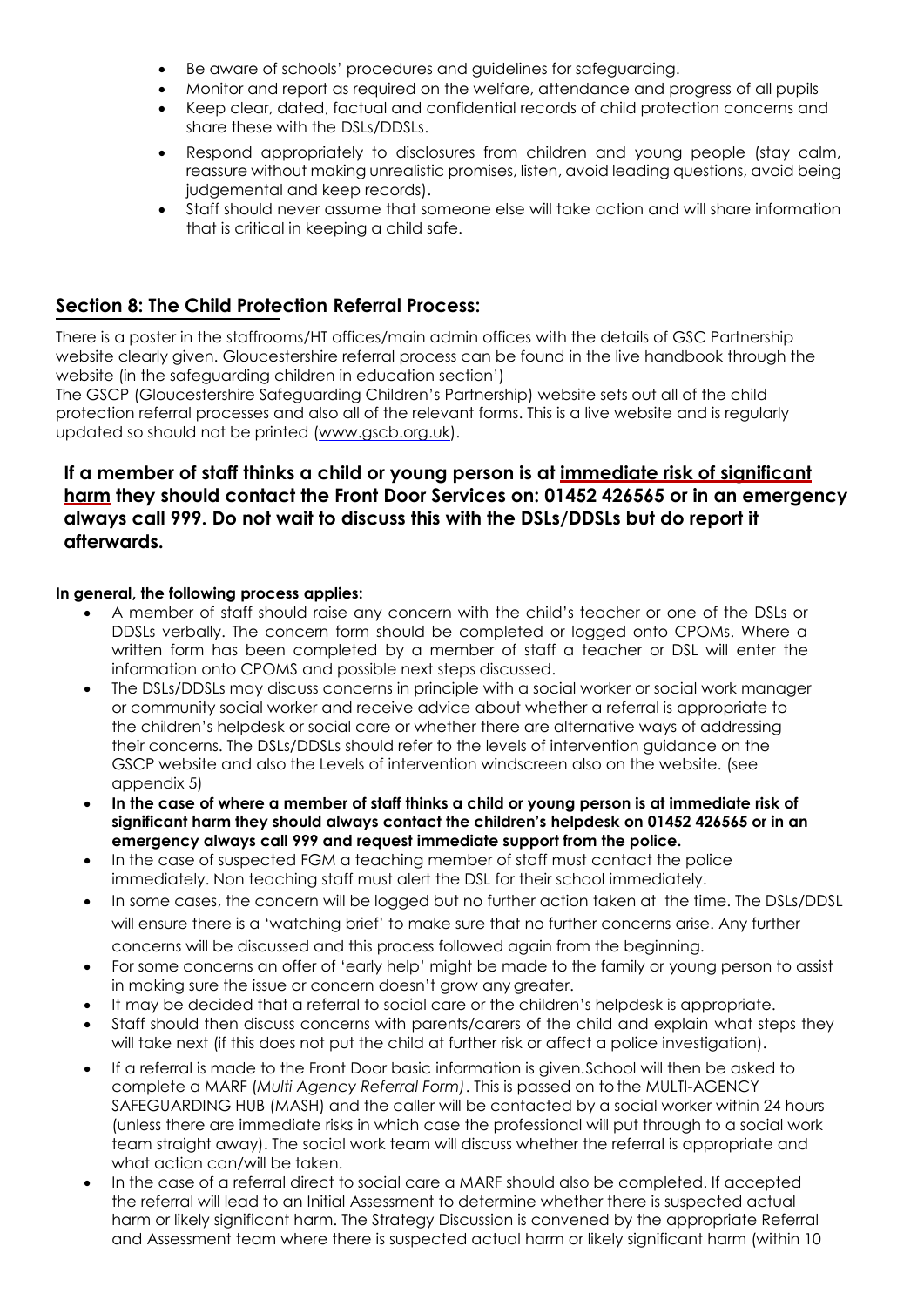days of referral):

- $\triangleright$  Child in need of services (section 17) Section 17 services are required when there are health or development concerns. These are determined through a core assessment and are appropriate when the child is judged not to be at risk of significant harm or any previous concerns have been resolved.
- $\triangleright$  Child in need of Protection. A Section 47 enquiry is required when it is judged there is suspected actual harm or likely significant harm to the child - the case is then passed onto the Children and Families Team. A core assessment is carried out and it may be decided that Child Protection Conference is required, which should then be held within 15 working days.
- ➢ Escalation Policy

# **Supporting Staff**

We recognise that staff working in our schools who have become involved with a child who has suffered harm, or appears to be likely to suffer harm may find the situation stressful and upsetting. We will support such staff by providing an opportunity to talk through their anxieties with the DSLs/DDSLs and to seek further support as appropriate.

# **Section 9: Confidentiality**

#### **What is shared or not shared and in which circumstances:**

- All staff recognise that all matters relating to child protection are confidential.
- Child protection concerns and records are kept in a confidential file in a locked cupboard if the school only holds hard copies or recorded on our secure system CPOMS
- The DSLs or DDSLs will only disclose information about a child to other members of staff or other professionals on a need to know basis only.
- All staff must be aware that they have a professional responsibility toshare information with other agencies in order to safeguard children.
- All staff must be aware that they cannot promise a child to keep secrets which might compromise the child's safety or wellbeing.
- We will always undertake to share our intention to refer a child to Social Carewith their parents /carers unless to do so could put the child at greater risk of harm, or impede a criminal investigation.
- We will ensure that any pupil currently with a child protection plan who is absent from lessons without explanation for two days is referred to their Social CareTeam.
- Staff will co-operate as required with enquiries from relevant agencies regarding child protection matters including attending at child protection conferences and core group meetings.

# **Section 10: Multi-Agency Working**

Our partnership of schools is committed to developing effective partnership working with relevant agencies in the best interest of children and young people. Effective multi-agency working and communication helps to safeguard young people.

#### **Children on Child Protection Plans**

We fully support children, and families, who have a child protection plan in place. Stonehouse Park and Park Junior have excellent partnership working with outside agencies involved with families and co- operate as required by them. The DSLs, or appropriate member of staff, attends child protection conferences and core groups. **School will notify the relevant social worker if there is an unexplained absence of more than two days of a child who has a child protection plan.**

**Children in Care (CIC)** in response to the views of Gloucestershire Children in Care they are no longer called LAC (Looked after Children). All documentation is being changed to Children in Care across the county.

Staff, working with Children in Care, understand their responsibility for keeping CIC safe; the care arrangements for the child and the role of the virtual school. CIC Leads (Lisa Jones and Lynne Robbins) will make contact with the virtual school each time we have a Child in Care referred to the service.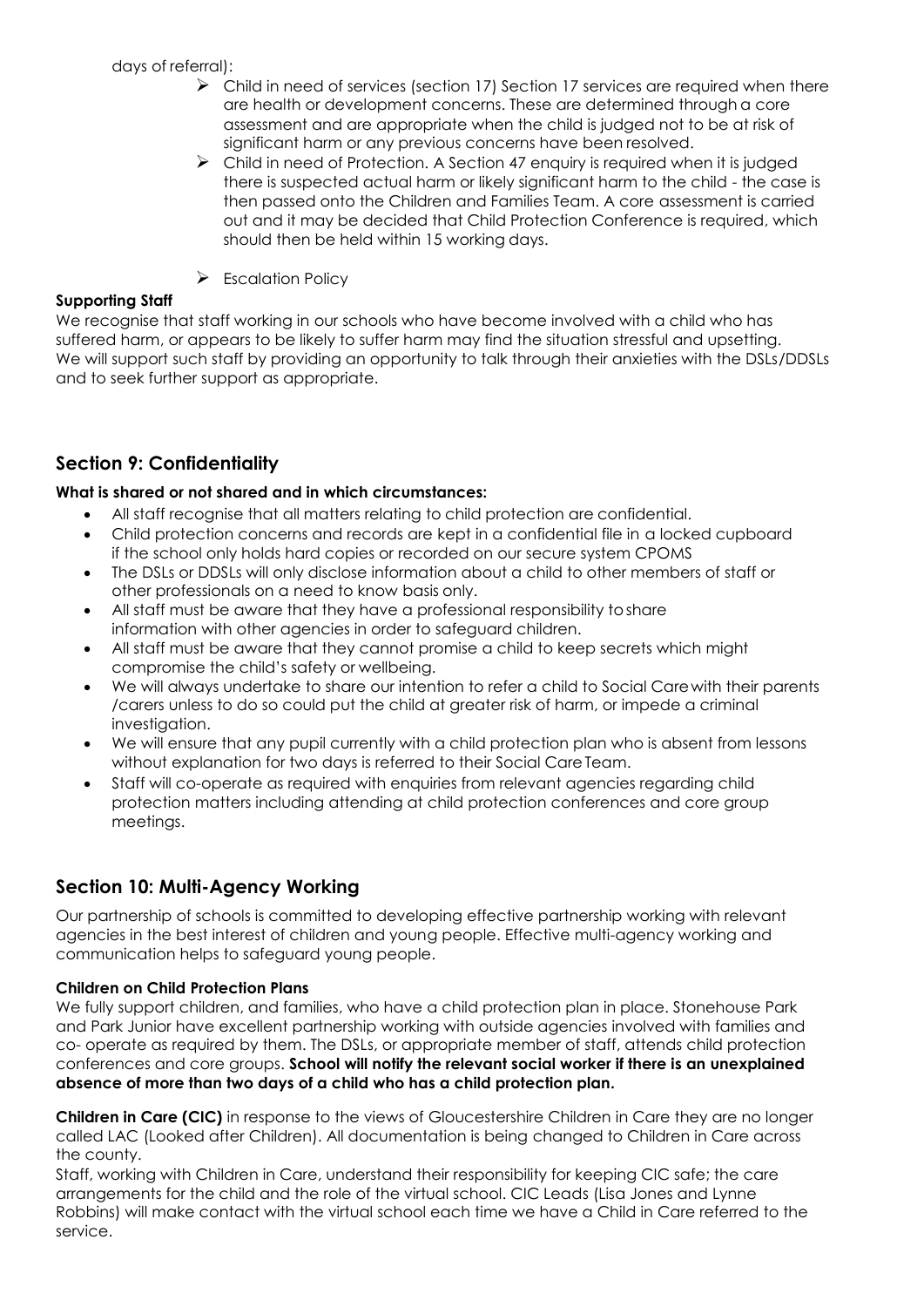# **Section 11: Safer Recruitment and Safer Working Practices**

#### **Safer Recruitment**

Safer recruitment is a vital aspect of child protection. Our partnership has a separate safer recruitment policy which follows guidance from The Children's Workforce Development Council (CWDC). References are taken up before interviews and safer recruitment practice is followed in full.

In line with government guidance at least one NCSL accredited recruiter is on all interview panels and involved in the complete selection process. No member of staff or volunteer in a regulated activity will be left alone with children until the DBS check has been completed.

Stonehouse Park Infants School **Lisa Jones, Sue Brown, Zoe Field: Staff members with accredited training Park Junior School** 

**Lynne Robbins, Sarah Reis, Mark Tiller: Staff Members with accredited training**

#### **Stonehouse Park Federation Governors with accredited training Paul Stephens, Carol Wilkins and Hilary Heggie**

**Safer Working Practices** The guidance for safer working practice for adults who work with children and young people in education settings can be found on the GSCE website in the safeguarding in education section. A copy is given to all members of staff who sign to say they have read it. NSPCC also complete Safer Recruitment Training.

# **Section 12: Allegations against staff/ whistle blowing/ allegations management**

All staff should take care not to place themselves in a vulnerable position with a child. It is always advisable for interviews or work with individual children or parents to be conducted in view of other adults. Guidance about conduct and safe practice, including safe use of mobile phones by staff and volunteers will be given at induction.

We understand that a pupil, parent or other professional may make an allegation against a member of staff. If such an allegation is made, or information is received which suggests that a person may be unsuitable to work with children, the member of staff receiving the allegation or aware of the information, will immediately inform the Executive Head teacher. The Head on all such occasions will discuss the content of the allegation with the Local Authority Designated Officer (LADO). **If the allegation made to a member of staff concerns the Executive Head Teacher the person receiving the allegation will immediately inform the Chair of Governors who will consult with the LADO as above, without notifying the Head first.** Stonehouse Park Infant and Park Junior will follow the GSCE procedures for managing allegations against staff. Under no circumstances will we send a child home, pending such an investigation, unless this advice is given exceptionally, as a result of aconsultation with the LADO. Suspension of the member of staff, excluding the Executive Head, against whom an allegation has been made, needs careful consideration, and the Executive Head will seek the advice of the LADO and HR in making this decision. In the event of an allegation against the Executive Head, the decision to suspend will be made by the Chair of Governing Body with advice from HR and LADO. Our partnership schools must have a culture where even low level concerns are reported to the Executive HT/DSL. Such concerns may include preferential treatment of a particular child or family, over familiarity with a family, treating a child or family unfairly. If the concerns are about the Ex HT they should be reported to the chair of governors.

#### **Whistle-blowing**

The partnership of Stonehouse Park Infant and Park Junior has as a separate **whistle-blowing policy**  which all members of staff are aware of. We all understand our duty to protect children and our responsibility to ensure unsuitable behaviour is reported and managed using the Allegations Management procedures. These can be found in the whistle-blowing policy and on the GCSE website stated at the top of this policy.

We recognise that children cannot be expected to raise concerns in an environment where staff fail to do so.

All staff should be aware of their duty to raise concerns, where they exist, about the management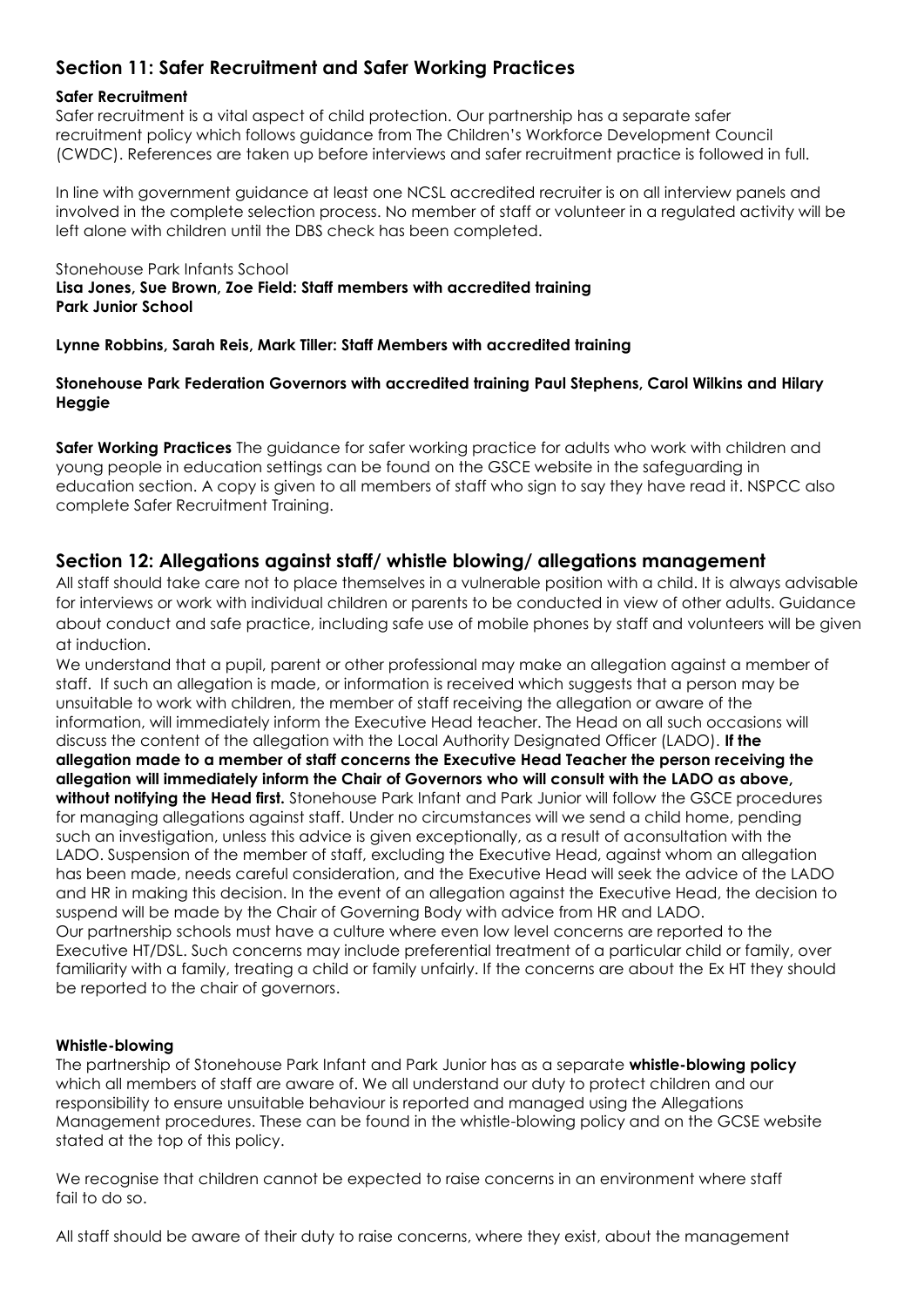of child protection, which may include the attitude or actions of colleagues. If it becomes necessary to consult outside of the schools, they should speak in the first instance, to the LADO following the Whistleblowing Policy.

Whistle-blowing regarding the Executive Head Teacher should be made to the Chair of the Governing Body.

The NSPCC whistleblowing helpline is available for staff who do not feel able to raise concerns regarding child protection failures internally. Staff can call: 0800 028 0285 – line is available from 8:00 AM to 8:00 PM, Monday to Friday and Email: [help@nspcc.org.uk](mailto:help@nspcc.org.uk)

# **Section 13: Related policies and specific safeguarding issues**

Safeguarding and child protection is at the core of all that we do in Stonehouse Park and Park Junior and therefore relates to *all* policies. **There are particularly important links between this child protection policy and the safer recruitment policy, staff code of conduct policy, whistle- blowing policy, antibullying policy, Health and Safety policy, staff ICT acceptable use policy, Offsite Visits Policy, Data Protection Policy, PSHE policy.** 

#### **Health & Safety**

Our partnership Health & Safety policy, set out in a separate document, reflects the consideration we give to the protection of our children both physically within the school environment, and when away from the school and when undertaking trips and visits.

#### **Positive Behaviour and Anti-Bullying (including cyber-bullying)**

Our partnership policy on anti-bullying is set out in a separate document and acknowledges that to allow or condone bullying may lead to consideration under child protection procedures. This includes all forms of bullying e.g. cyber, racist, homophobic, transphobic and gender related bullying. We keep a record of known bullying incidents. All staff are aware that children with SEND and / or differences/perceived differences are more susceptible to being bullied / victims of child abuse. We keep a record of any bullying incidents and provide an anti-bullying plan for all children involved.

#### **Racist Incidents**

Our policy on racist incidents is set out separately, and acknowledges that repeated racist incidents or a single serious incident may lead to consideration under child protection procedures. We keep a record of racist incidents.

# **Section 14: School trips, visits and journeys**

Stonehouse Park and Park Junior have formally adopted, through its Governing Body, the Gloucestershire model policy for Offsite Visits.

Safeguarding is a critical part of all offsite visits and journeys. Governing Body has delegated the consideration and approval of offsite visits and activities to Lisa Jones and Lynne Robbins.

Before a visit is advertised to parents Lisa Jones /Lynne Robbins will approve the initial plan. They will also approve the completed plan and risk assessments for the visit before departure.

**Staff must discuss any potential off-site visit plans with Lisa Jones or Lynne Robbins on all occasions.**  No trips or visits will go ahead without all of the correct paperwork, procedures, risk assessments and arrangements being in place and approved.

# **Section 15: Specific Safeguarding Issues and the partnership of Stonehouse Park Infant School and Park Junior School Offer of Local help**

Everyone needs help at some time in their lives and therefore an ethos of early help is important for any school. **Within Gloucestershire the Early Help Partnership is co-ordinated by Families First Plus but all organisations working with children and young people should view themselves as part of the Early Help Partnership**.

The co-ordinated **Stonehouse Park and Park Junior offer of early help** is outlined in the table below. We believe that early interventions for children or families, in many cases, will prevent children from experiencing harm. Stonehouse Park and Park Junior offer a number of early preventative measures. In particular we have an open-door policy for parents. Because of the positive relationships established with all family.es parents know they can come to us for help. Our teaching & non teaching staff provide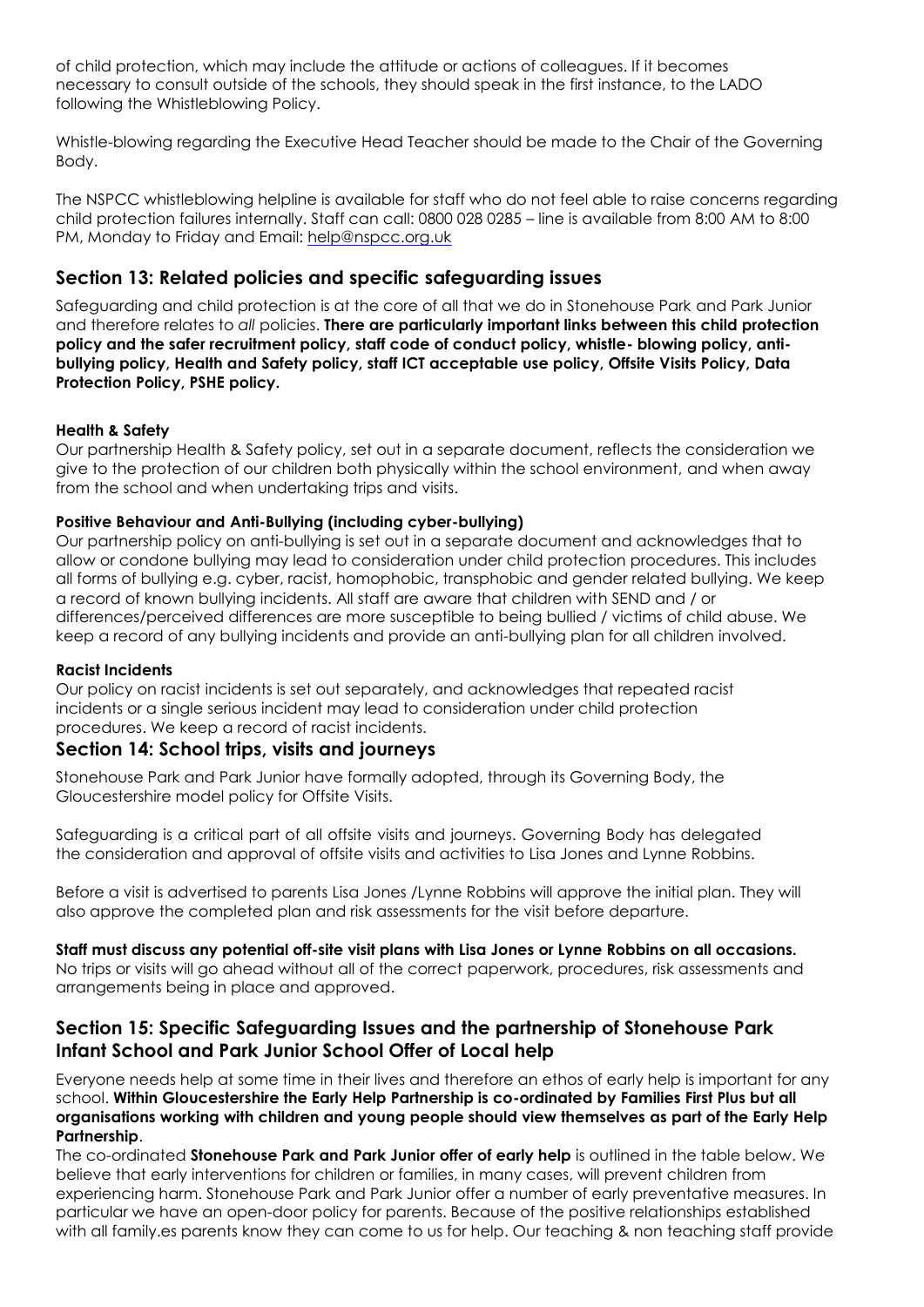daily opportunities for children to talk and also provide emotional well-being intervention groups. Our staff are able to provide support to parents and / or children who are struggling with a range of difficulties or sign-post/ refer them on to other appropriate agencies or organisations.

Expert and professional organisations are best placed to provide up-to-date guidance support and intervention on specific safeguarding issues when and if they arise. Our schools will refer to appropriate agencies when help is required to support children, young people or families or to prevent harm.

#### **All staff must be aware of the offer of early help. At all times all staff should consider if there is any offer of early help that we can make in order to help a child thrive. The GCSP 'continuum of need' windscreen is an important diagram to keep in mind for all children.**

**<http://www.gscb.org.uk/article/113294/Gloucestershire-procedures-and-protocols>**

**(select 'levels of intervention'). A copy of the GSCE 'continuum of need' windscreen is in Appendix 5. Our aim is to help pupils and families as early as possible when issues arise: 'the right help at the right time to stop any issues getting worse'. Early help is an approach not necessarily an action. It includes prevention education as well as intervention where necessary or appropriate. In some cases, immediate urgent action might be necessary if a child or young person is at risk of immediate harm.**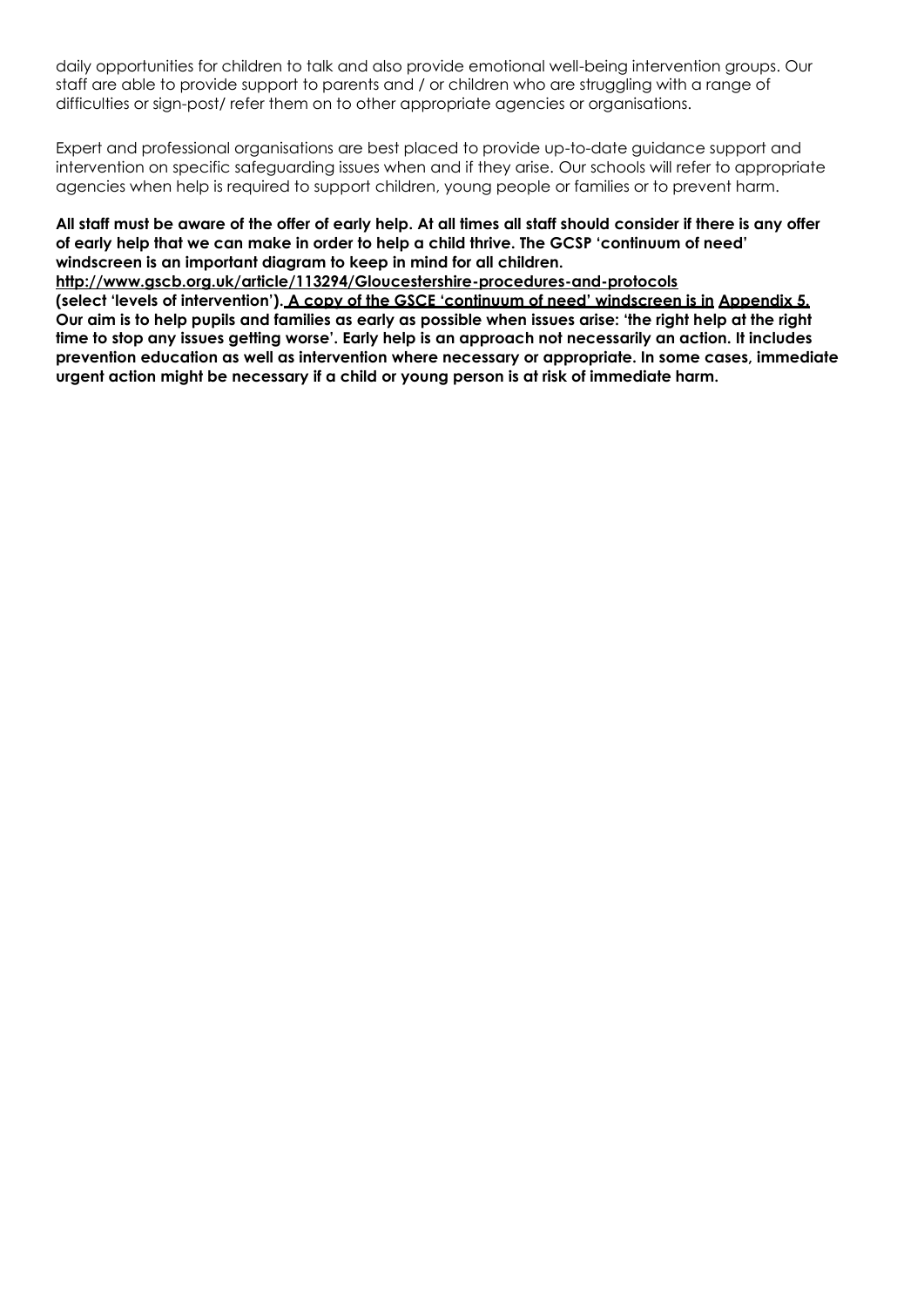|                                                                                                                                          | <b>Stonehouse Park Federation offer of Early Help</b>                                                                                                                                                                                                                                                                                                                                                                                                                                                                                                                                                                                                                                                                                                                                                                                                                                                                        |
|------------------------------------------------------------------------------------------------------------------------------------------|------------------------------------------------------------------------------------------------------------------------------------------------------------------------------------------------------------------------------------------------------------------------------------------------------------------------------------------------------------------------------------------------------------------------------------------------------------------------------------------------------------------------------------------------------------------------------------------------------------------------------------------------------------------------------------------------------------------------------------------------------------------------------------------------------------------------------------------------------------------------------------------------------------------------------|
| Universal source of help for<br>all families in<br>Gloucestershire:<br><b>Gloucestershire Family</b><br><b>Information Service (FIS)</b> | Gloucestershire Family Information Service (FIS) advisors give impartial<br>information on childcare, finances, parenting and education. FIS are a<br>useful source of information for parents and professionals. They<br>support families, children and young people aged 0-19 years of age<br>(25 for young people with additional needs) and professionals working<br>with these families. They can help link parents up with other<br>organisations that might be able to help or provide the information<br>themselves e.g. parents could ask them about holiday clubs for your<br>children across Gloucestershire.                                                                                                                                                                                                                                                                                                     |
|                                                                                                                                          | Contact the FIS by<br>emailing:familyinfo@gloucestershire.gov.uk<br>Or telephone: (0800) 542 0202 or (01452) 427362. FIS also have a<br>website which has a wealth of information to support many issues<br>such as childcare and support for children with disabilities.<br>www.glosfamilies.org<br>For information for Children and Young People with Special Education<br><b>Needs</b> and Disabilities (SEND) go to the SEN and<br>Disability 'Local Offer'<br>website:www.glosfamilies.org.uk/localoffer                                                                                                                                                                                                                                                                                                                                                                                                                |
| <b>GSCP</b> (Gloucestershire                                                                                                             | http://www.gscb.org.uk                                                                                                                                                                                                                                                                                                                                                                                                                                                                                                                                                                                                                                                                                                                                                                                                                                                                                                       |
| Safeguarding                                                                                                                             | Important information for parents and professionals across                                                                                                                                                                                                                                                                                                                                                                                                                                                                                                                                                                                                                                                                                                                                                                                                                                                                   |
| Children's Partnership)                                                                                                                  | Gloucestershire in relation to keeping children safe and                                                                                                                                                                                                                                                                                                                                                                                                                                                                                                                                                                                                                                                                                                                                                                                                                                                                     |
| website.                                                                                                                                 | avenues of support including early help options.                                                                                                                                                                                                                                                                                                                                                                                                                                                                                                                                                                                                                                                                                                                                                                                                                                                                             |
| <b>Stonehouse Park and Park</b><br>Junior universal support for all<br>pupils and families.                                              | Families can either talk directly with the staff or telephone the<br>Executive Head, Head of School Park Junior or Deputy Head<br>Stonehouse Park Infant. Staff are available within office hours (<br>8.30am -4pm) on weekdays during term-time).<br>General office number: 01453 823052 (to contact infant staff) or 01453<br>823108 (to contact junior staff) Parents may also contact their child's<br>teacher at the Infants School using the class email address or the<br>Junior School using the year group e mail address.                                                                                                                                                                                                                                                                                                                                                                                          |
| <b>Stonehouse Park</b>                                                                                                                   | We have combined PSHE (Personal Social Health Education), SEAL,                                                                                                                                                                                                                                                                                                                                                                                                                                                                                                                                                                                                                                                                                                                                                                                                                                                              |
| Infants and Park Junior                                                                                                                  | SRE and SMSC (Spiritual Moral Social and Cultural) Education and                                                                                                                                                                                                                                                                                                                                                                                                                                                                                                                                                                                                                                                                                                                                                                                                                                                             |
| PSHCE / SMSC<br>curriculum                                                                                                               | created Personal Development objectives. SMSC Curriculum. This<br>comprehensive curriculum covers many aspects of keeping young<br>people safe, healthy, resilient and aware of the world around them so<br>that they can make informed decisions. Where pupils have specific<br>issues that need discussing or addressing we will make their wellbeing<br>curriculum bespoke to them. Other specific topics helping pupils stay<br>safe covered within the curriculum include(age appropriate<br>content): We follow the PinK Curriculum and Facts 4 Life.<br>Gender, identity and tolerance: preventing homophobic and<br>transphobic bullying; preventing bullying of pupils from different types<br>of families (e.g. same sex parents); avoiding anti-gay derogatory<br>language; Gender identity - there isn't such thing as a typical girl or a<br>typical boy. Understanding and acceptance of others different than |
|                                                                                                                                          | us, including those with different religions.<br><b>Drugs:</b> Alcohol, Smoking and illegal drugs.                                                                                                                                                                                                                                                                                                                                                                                                                                                                                                                                                                                                                                                                                                                                                                                                                           |
|                                                                                                                                          | Keeping Safe: E-safety (facebook and internet); personal safety (out                                                                                                                                                                                                                                                                                                                                                                                                                                                                                                                                                                                                                                                                                                                                                                                                                                                         |
|                                                                                                                                          | and about); How to respond to an emergency. <b>Emotional well-being:</b>                                                                                                                                                                                                                                                                                                                                                                                                                                                                                                                                                                                                                                                                                                                                                                                                                                                     |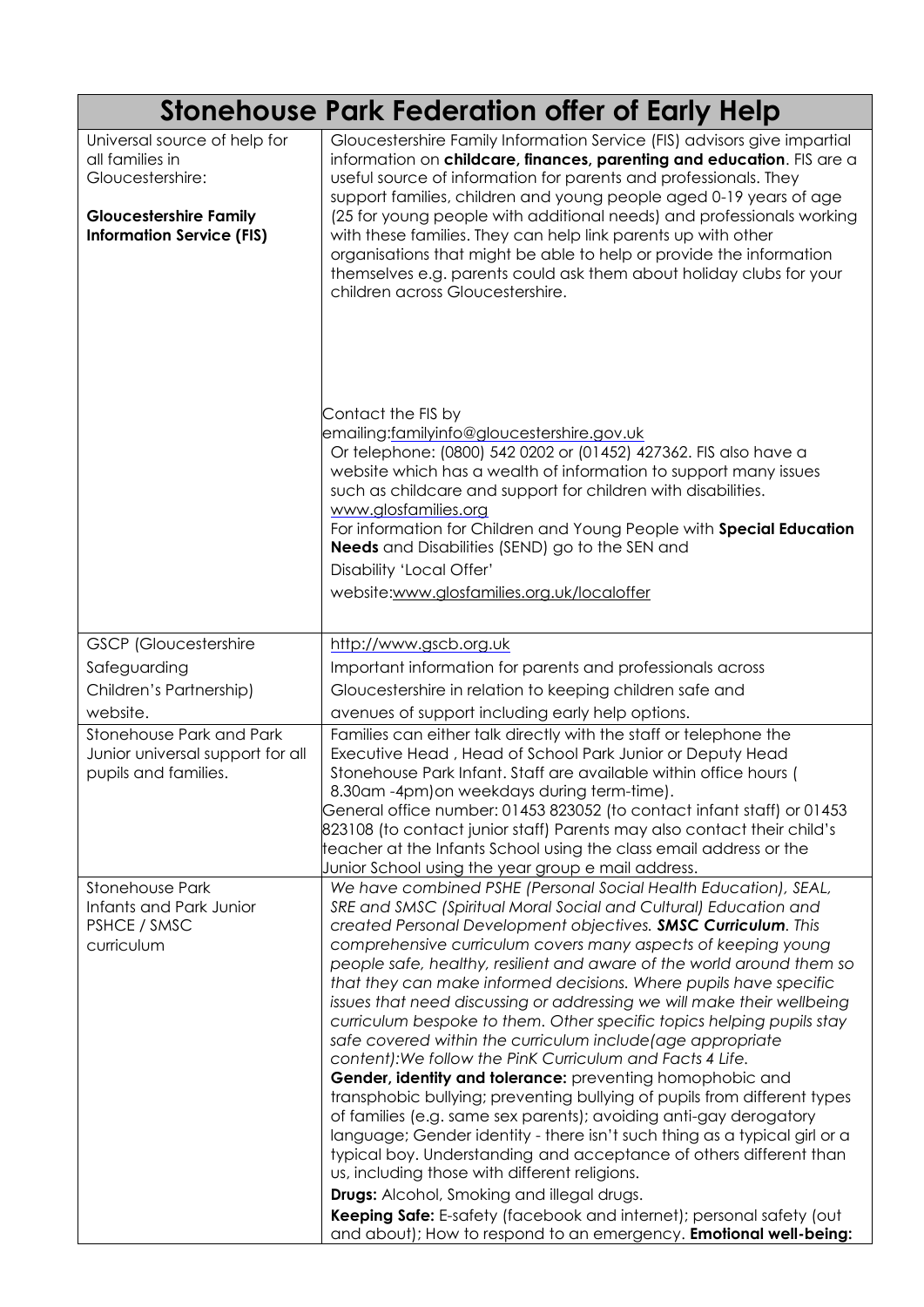|                                        | Where to go for help if you, your friend or family member is struggling<br>with emotional well- being/mental health problems? What are the<br>signs someone is struggling? What makes you feel good; How to look<br>after you own emotional well-being; Personal strength and self<br>esteem; Being happy!<br><b>Relationships:</b> How to make and maintain friendship; family<br>relationships; different types of families; (SEAL)<br>Healthy Living: Taking responsibility for managing your own health;<br>Importance of sleep; The main components of healthy living (diet,<br>exercise and wellbeing); Focus on breakfast; Managing health and<br>wellbeing when you are unwell (making sure you take your medicine<br>when you should, have the right perspective, doing what you can do<br>within the limitations of your health condition.                                                                                                                                                         |
|----------------------------------------|--------------------------------------------------------------------------------------------------------------------------------------------------------------------------------------------------------------------------------------------------------------------------------------------------------------------------------------------------------------------------------------------------------------------------------------------------------------------------------------------------------------------------------------------------------------------------------------------------------------------------------------------------------------------------------------------------------------------------------------------------------------------------------------------------------------------------------------------------------------------------------------------------------------------------------------------------------------------------------------------------------------|
| Home-school support                    | All of our Early Help is offered in partnership with parents / carers.                                                                                                                                                                                                                                                                                                                                                                                                                                                                                                                                                                                                                                                                                                                                                                                                                                                                                                                                       |
| E-safety                               | E-safety is a key part of the ongoing curriculum, including the danger of<br>sharing inappropriate photographs e.g. nude, semi-nude.<br>Helpful websites for teaching staff and parents:<br>-PACE (parents against child exploitation) UK is a useful website to<br>engage parents with e-safety issues.<br>www.paceuk.info/                                                                                                                                                                                                                                                                                                                                                                                                                                                                                                                                                                                                                                                                                 |
|                                        | www.thinkuknow.co.uk/parents/<br>http://educateagainsthate.com<br>www.internetmatters.org<br>UK Council for Internet Safety (ukis)<br>https://ico.org.uk UK                                                                                                                                                                                                                                                                                                                                                                                                                                                                                                                                                                                                                                                                                                                                                                                                                                                  |
|                                        | Park Junior School has signed up to National Online Safety. All parents<br>and staff have access to this resource.<br>Pupils watch "In the Net" plays annually.                                                                                                                                                                                                                                                                                                                                                                                                                                                                                                                                                                                                                                                                                                                                                                                                                                              |
| <b>Emotional Well-being</b><br>support | Teaching Assistants and teachers provide opportunities for vulnerable<br>children to talk and share concerns. Where staff have concerns about<br>a child's emotional well-being a referral is made to our play therapist in<br>the infant school or ELSA in the junior school. Feedback is regularly<br>provided to the SENDCOs, DSLs, class teachers and Executive<br>Headteacher.                                                                                                                                                                                                                                                                                                                                                                                                                                                                                                                                                                                                                          |
| <b>Bullying (including</b>             | All Gloucestershire schools including the partnership of Stonehouse<br>Park and Park Junior are                                                                                                                                                                                                                                                                                                                                                                                                                                                                                                                                                                                                                                                                                                                                                                                                                                                                                                              |
| cyber-bullying)/child                  | committed to tackling bullying. We want to know                                                                                                                                                                                                                                                                                                                                                                                                                                                                                                                                                                                                                                                                                                                                                                                                                                                                                                                                                              |
| death/suicide<br>prevention            | immediately if there any issues with bullying at school so<br>that this can be addressed. It could be that bullying is<br>related to a child's home-school. School can also offer<br>bespoke lessons on anti-bullying for anyone who has<br>suffered bullying to encourage behaviours that might avert<br>it in the future (e.g. assertiveness) or to boost self esteem.<br>We have a series of teaching resources produced by the<br>Gloucestershire healthy living and Learning Team<br>(www.ghll.org.uk) to support this. In serious cases of bullying<br>parents should contact the police; particularly if there are<br>threats involved. In an emergency call 999. Other sources<br>of help and advice are: www.gscb.org (Gloucestershire<br>Safeguarding Children's Partnership) http://www.bullying.co.uk.<br>Gloucestershire Healthy Living and Learning team provide<br>alerts and resources in relation to supporting young people<br>being bullied. Education about bullying is an integral part |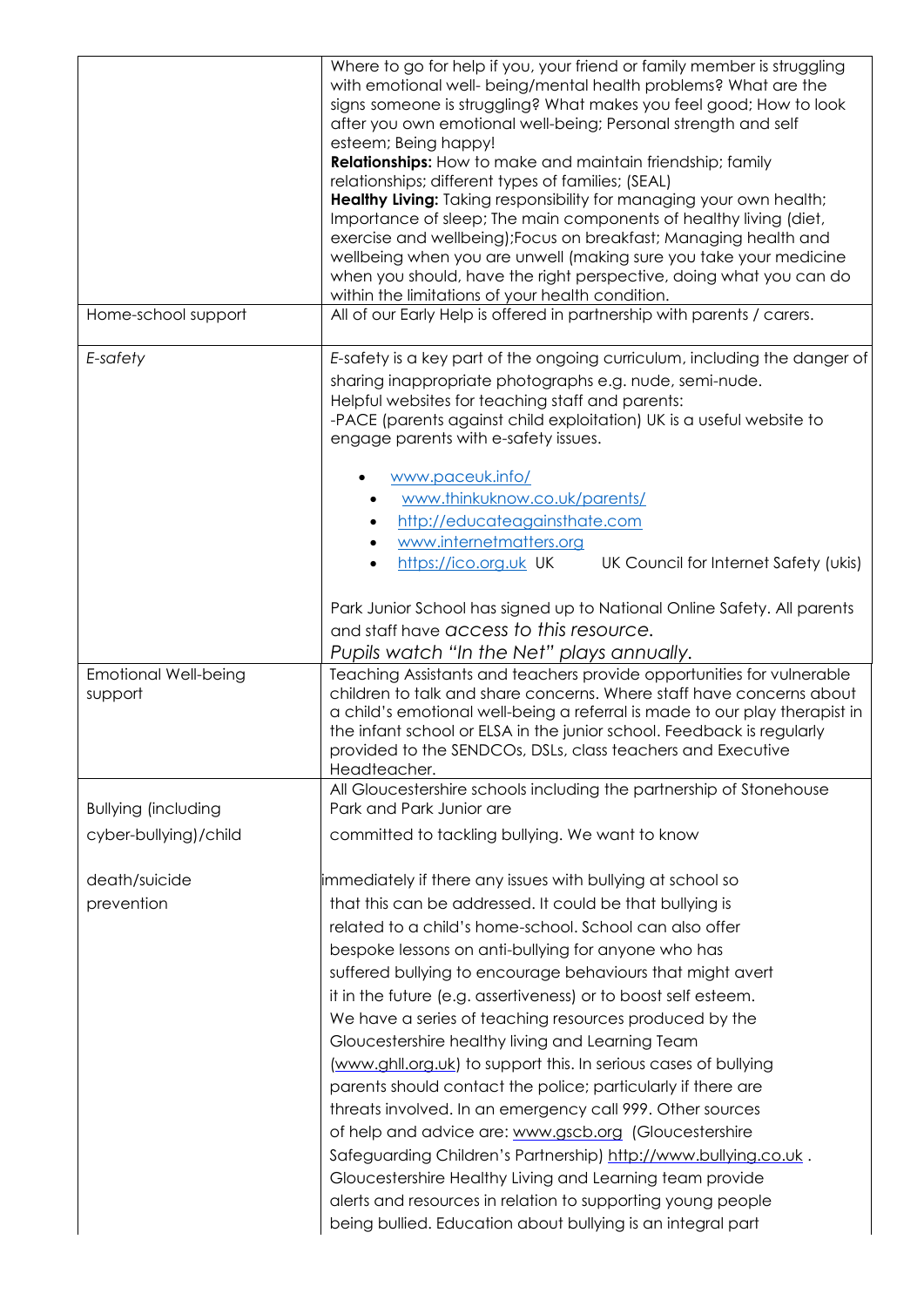| of the Stonehouse Park Infants and Park Junior Wellbeing programme<br>www.ghll.org.uk.<br>www.onyourmindglos.nhs.uk - A Gloucestershire website<br>which also covers bullying as a topic and where to go for<br>help. |  |
|-----------------------------------------------------------------------------------------------------------------------------------------------------------------------------------------------------------------------|--|
|-----------------------------------------------------------------------------------------------------------------------------------------------------------------------------------------------------------------------|--|

| Children or young                       | Within Gloucestershire Early Help Partnership (co-         |
|-----------------------------------------|------------------------------------------------------------|
| people with multiple needs (vulnerable) | ordinated by Families First Plus) provide multi-agency     |
| <b>or</b>                               | support for children and families. A phone call to discuss |
| multiple needs (complex) requiring      | a possible referral is helpful before making written       |
| multi-agency input or                   | referral. Parents must consent to a referral. School       |
| assessment.                             | actively seek support when appropriate. Referrals go to    |
|                                         | the Early Help Partnership (representation from            |
|                                         | Education, health, social                                  |
|                                         | care etc. and referring agencies are encouraged to         |
|                                         |                                                            |
|                                         | attend. All agencies should view themselves as part of     |
|                                         | the Early Help Partnership. The referral meeting is a      |
|                                         | multi- agency discussion to decide the best way            |
|                                         | forward:                                                   |
|                                         | Early Help Partnership/Families First Plus:                |
|                                         | Gloucester: gloucesterearlyhelp@gloucestershire.gov.uk     |
|                                         | tel:01452 328076;                                          |
|                                         | Stroud:                                                    |
|                                         | stroudearlyhelp@gloucestershire.gov.uk Tel:                |
|                                         | 01452 328130;                                              |
|                                         | Tewkesbury:                                                |
|                                         | tewkesburyearlyhelp@gloucestershire.gov.uk Tel: 01452      |
|                                         | 328 250;                                                   |
|                                         | Cotswold:                                                  |
|                                         | cotswoldearlyhelp@gloucestershire.gov.uk Tel:              |
|                                         | 01452 328101;                                              |
|                                         | FOD:                                                       |
|                                         | forestofdeanearlyhelp@gloucestershire.gov.uk               |
|                                         | Tel: 01452 328048;                                         |
|                                         | Cheltenham:                                                |
|                                         | cheltenhamearlyhelp@gloucestershire.gov.uk Tel: 01452      |
|                                         | 328161.                                                    |
|                                         | These teams are made up of the following professionals:    |
|                                         | Early Help co-ordinators; Community Social Worker and      |
|                                         | Family Support Workers.                                    |
|                                         | They all work together from one base so they can           |
|                                         |                                                            |
|                                         | recognise and respond to local needs and act as a focal    |
|                                         | point for co-ordinating support for vulnerable children,   |
|                                         | young people and their families.                           |
|                                         | Support provided includes:                                 |
|                                         | Support for school and community based lead                |
|                                         | professionals working with children and families;          |
|                                         | Collaboration with social care referrals that do not meet  |
|                                         | their thresholds, to co-ordinate support within the        |
|                                         | community;                                                 |
|                                         | Work in partnership to support children with special       |
|                                         | educational needs in school;                               |
|                                         | Advice and guidance from a social work perspective on      |
|                                         | a 'discussion in principle basis';                         |
|                                         | Signpost children with disabilities and their families to  |
|                                         | access activities and meet specific needs;                 |
|                                         | Advice and guidance to lead professionals and the          |
|                                         | provision of high quality parenting and family support     |
|                                         | services to families.                                      |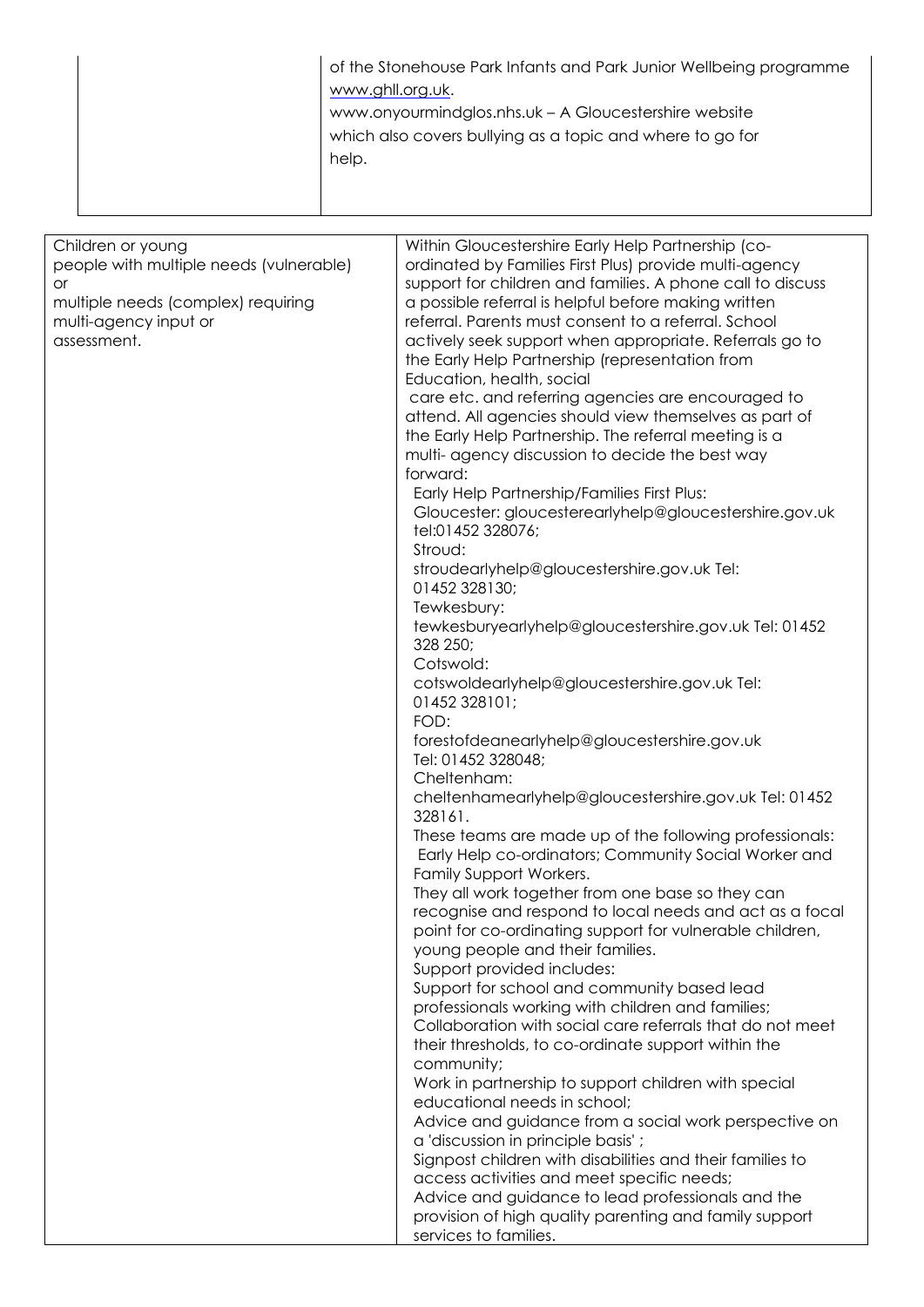|                                                                                                                                                         | Youth Support Team (YST):<br>The Youth Support Team provide a range of services for<br>vulnerable young people aged between11 - 19 (and up<br>to 25 for young people with special needs), including:<br>Youth offending<br>Looked after children<br>Care leaver's support services (for those aged 16+)<br>Early intervention and prevention service for 11 -<br>19 year olds<br>Support for young people with learning<br>difficulties and/or disabilities<br>Positive activities for young people with disabilities<br>Support with housing and homelessness<br>Help and support to tackle substance<br>misuse problems and other health issues<br>Support into education, training and employment<br>Support for teenage parents For General Enquiries:<br>$\Box$<br>T: 01452 426900 E:<br>info.glos@prospects.co.uk<br>To make a referral: T: 01452 427923 E:<br>fasttrackteam@prospects.co.uk                                                                                                            |
|---------------------------------------------------------------------------------------------------------------------------------------------------------|---------------------------------------------------------------------------------------------------------------------------------------------------------------------------------------------------------------------------------------------------------------------------------------------------------------------------------------------------------------------------------------------------------------------------------------------------------------------------------------------------------------------------------------------------------------------------------------------------------------------------------------------------------------------------------------------------------------------------------------------------------------------------------------------------------------------------------------------------------------------------------------------------------------------------------------------------------------------------------------------------------------|
| Drug concerns                                                                                                                                           | www.infobuzz.co.uk/: Info Buzz provides individual<br>targeted support around drugs & emotional health<br>issues, development of personal & social skills, and<br>information & support around substance misuse.<br>Drugs education is covered in the school curriculum.<br>The Life Education Bus visits annually as part of this<br>provision PSHE/SMSC) curriculum as a preventative<br>measure.                                                                                                                                                                                                                                                                                                                                                                                                                                                                                                                                                                                                           |
| Mental health concerns                                                                                                                                  | www.onyourmind.nhs.uk - advice on drug/alcohol misuse.<br>AT Stonehouse Park Infants and Park Junior School Mental                                                                                                                                                                                                                                                                                                                                                                                                                                                                                                                                                                                                                                                                                                                                                                                                                                                                                            |
| * Please note that in Gloucestershire<br>CYPS (children and young people's<br>services) replaced CAMHS (child and<br>adolescent mental health services) | health and Emotional Well-being is given a high priority.<br>www.onyourmindglos.nhs.uk<br>As part of the Future in Mind Programme. This<br>website is good for young people, parents and<br>professionals in terms of help with mental health<br>issues and where to go for help.<br>Referral to school nurses may be appropriate.<br>$\bullet$<br>Referral to CYPS (Gloucestershire's mental<br>$\bullet$<br>health services)<br>For children/young people/adults with existing<br>$\bullet$<br>mental health difficulties concerns should be<br>discussed with the existing medical professionals<br>(consultant psychiatrists). In an emergency call<br>999 or 111.<br><b>CYPS* Practitioner advice line (for</b><br>٠<br>professionals to call) tel: 01452 894272.<br>The school supports parents with early referrals to<br>$\bullet$<br>TIC (Teens in Crisis)<br>"Winstons Wish" is offered for any children<br>٠<br>suffering from a bereavement<br>"Castle Gate" for children with parents in prison. |
| Child Sexual exploitation (CSE)                                                                                                                         | It is important to recognise how vulnerable of children                                                                                                                                                                                                                                                                                                                                                                                                                                                                                                                                                                                                                                                                                                                                                                                                                                                                                                                                                       |
| Child Criminal exploitation<br>(CCE)                                                                                                                    | groomed for CSE / CCE criminal exploitation. The<br>indicators can be very different for boys and for girls. CSE<br>screening tool (can be located on the GSCB website:<br>www.gscb.org.uk/article/113294/Gloucestershire-<br>procedures-and-protocols) This should be completed if                                                                                                                                                                                                                                                                                                                                                                                                                                                                                                                                                                                                                                                                                                                           |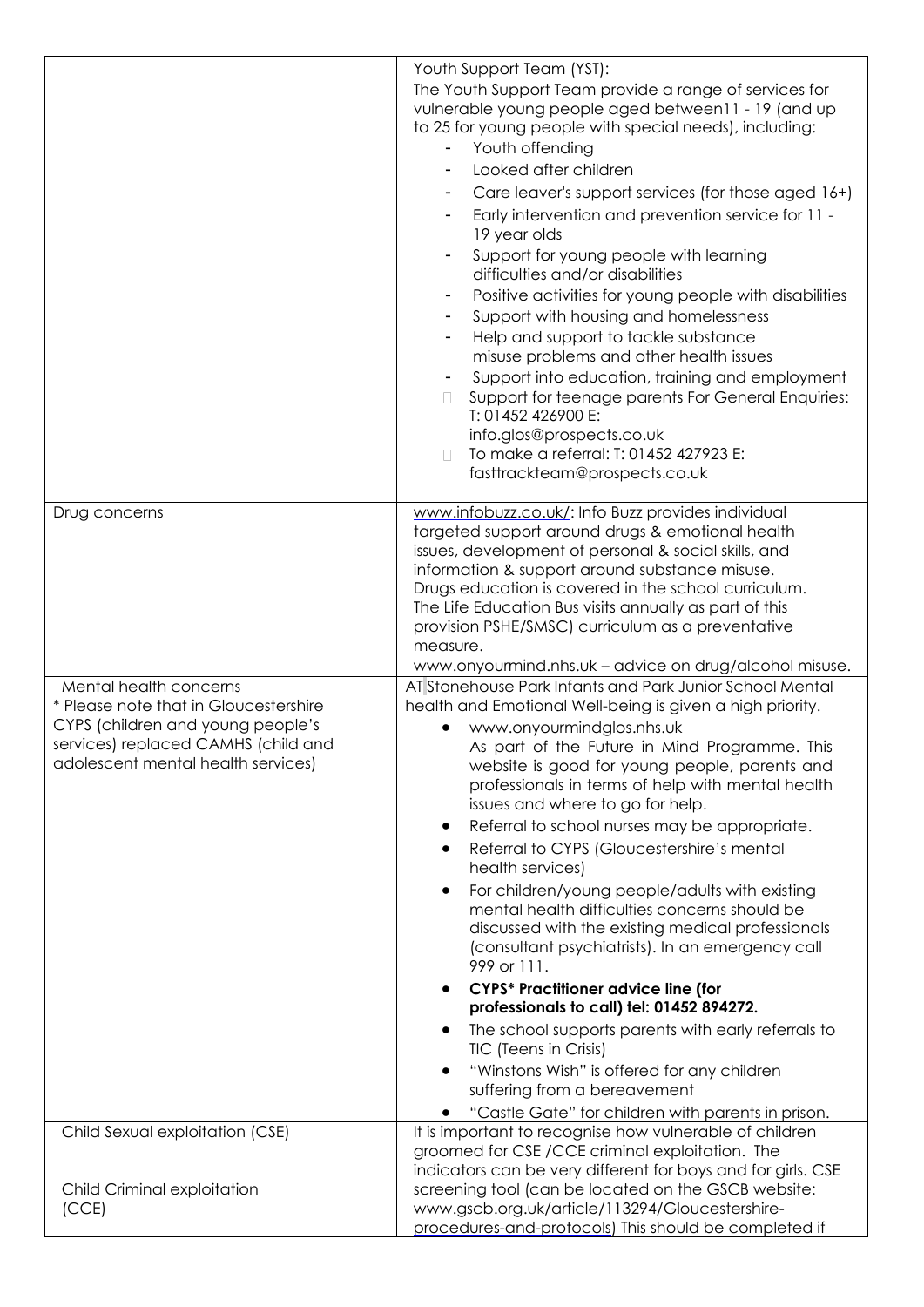| information about warning signs, the screening tool<br>and Gloucestershire's multi-agency protocol for<br>safeguarding children at risk of CSE are at<br>www.gscb.org. Referrals should be made to<br>Gloucestershire social care and the Gloucestershire<br>Police.<br><b>Gloucestershire Police CSE Team:</b><br>The CSE team sits within the Public Protection Bureau<br>Single agency team (Police)<br>PC Christina Pfister (Missing persons Coordinator)<br>01242 276846<br>All referrals to go to the Central Referral Unit 01242 247999<br>Further information: National Working Group<br>(Network tackling Child Sexual Exploitation)<br>www.nationalworkinggroup.org and PACE UK<br>(Parents Against Child Sexual Exploitation)<br>www.paceuk.info<br>The GSCP (Gloucestershire Safeguarding Children's<br>Domestic violence<br>Partnership) have published a Domestic Abuse pathway<br>for educational settings which is on the GSCP website. If a<br>child or young person is suspected of living at home with<br>a domestically abusive parent or if a young person has<br>domestic abuse in their own relationship then the usual<br>procedures should be followed and a referral made to<br>the children's helpdesk (tel: 01452 426565). The response<br>will vary according to the age of the young person so<br>that the appropriate agencies are involved.<br><b>Gloucestershire Domestic Abuse Support Service</b><br>(GDASS) www.gdass.org.uk<br>MARAC Gloucestershire Constabulary: Multi Agency Risk<br>Assessment Conferences (MARACs) prioritise the safety of<br>victims who have been risk assessed at high or very high<br>risk of harm. The MARAC is an integral part of the<br>Specialist Domestic Violence Court Programme, and<br>information will be shared between the MARAC and the<br>Courts, in high and very high risk cases, as part of the<br>process of risk management.<br><b>Gloucestershire Unborn Baby Protocol:</b><br>Research indicates that young babies are particularly<br>vulnerable to abuse but that work carried out in the<br>antenatal period can help minimise harm if there is an<br>early assessment, intervention and support. Working<br>Together (2015) specifically identifies the need of the<br>Unborn Child. Professionals should read and act upon the<br>unborn baby protocol if there is suspected domestic<br>violence and a pregnancy. The unborn baby protocol<br>can be found at www.gscb.org<br><b>Operation Encompass</b><br>Our schools are signed up to this alert system so we are<br>made aware that a child has witnessed domestic abuse<br>and is in need of support.<br>Teenage relationship abuse<br>Please see comment about the Domestic abuse<br>pathway for educational settings above (in domestic<br>violence section).<br>www.gov.uk - home office 'teachers guide to violence<br>and abuse in teenage relationships.' All violence or<br>suspected violence should be reported the police | CSE suspected. THIS CAN APPLY TO BOYS AND GIRLS. |
|-------------------------------------------------------------------------------------------------------------------------------------------------------------------------------------------------------------------------------------------------------------------------------------------------------------------------------------------------------------------------------------------------------------------------------------------------------------------------------------------------------------------------------------------------------------------------------------------------------------------------------------------------------------------------------------------------------------------------------------------------------------------------------------------------------------------------------------------------------------------------------------------------------------------------------------------------------------------------------------------------------------------------------------------------------------------------------------------------------------------------------------------------------------------------------------------------------------------------------------------------------------------------------------------------------------------------------------------------------------------------------------------------------------------------------------------------------------------------------------------------------------------------------------------------------------------------------------------------------------------------------------------------------------------------------------------------------------------------------------------------------------------------------------------------------------------------------------------------------------------------------------------------------------------------------------------------------------------------------------------------------------------------------------------------------------------------------------------------------------------------------------------------------------------------------------------------------------------------------------------------------------------------------------------------------------------------------------------------------------------------------------------------------------------------------------------------------------------------------------------------------------------------------------------------------------------------------------------------------------------------------------------------------------------------------------------------------------------------------------------------------------------------------------------------------------------------------------------------------------------------------------------------------------------------------------------------------------------------------------|--------------------------------------------------|
|                                                                                                                                                                                                                                                                                                                                                                                                                                                                                                                                                                                                                                                                                                                                                                                                                                                                                                                                                                                                                                                                                                                                                                                                                                                                                                                                                                                                                                                                                                                                                                                                                                                                                                                                                                                                                                                                                                                                                                                                                                                                                                                                                                                                                                                                                                                                                                                                                                                                                                                                                                                                                                                                                                                                                                                                                                                                                                                                                                                     |                                                  |
|                                                                                                                                                                                                                                                                                                                                                                                                                                                                                                                                                                                                                                                                                                                                                                                                                                                                                                                                                                                                                                                                                                                                                                                                                                                                                                                                                                                                                                                                                                                                                                                                                                                                                                                                                                                                                                                                                                                                                                                                                                                                                                                                                                                                                                                                                                                                                                                                                                                                                                                                                                                                                                                                                                                                                                                                                                                                                                                                                                                     |                                                  |
|                                                                                                                                                                                                                                                                                                                                                                                                                                                                                                                                                                                                                                                                                                                                                                                                                                                                                                                                                                                                                                                                                                                                                                                                                                                                                                                                                                                                                                                                                                                                                                                                                                                                                                                                                                                                                                                                                                                                                                                                                                                                                                                                                                                                                                                                                                                                                                                                                                                                                                                                                                                                                                                                                                                                                                                                                                                                                                                                                                                     |                                                  |
|                                                                                                                                                                                                                                                                                                                                                                                                                                                                                                                                                                                                                                                                                                                                                                                                                                                                                                                                                                                                                                                                                                                                                                                                                                                                                                                                                                                                                                                                                                                                                                                                                                                                                                                                                                                                                                                                                                                                                                                                                                                                                                                                                                                                                                                                                                                                                                                                                                                                                                                                                                                                                                                                                                                                                                                                                                                                                                                                                                                     |                                                  |
|                                                                                                                                                                                                                                                                                                                                                                                                                                                                                                                                                                                                                                                                                                                                                                                                                                                                                                                                                                                                                                                                                                                                                                                                                                                                                                                                                                                                                                                                                                                                                                                                                                                                                                                                                                                                                                                                                                                                                                                                                                                                                                                                                                                                                                                                                                                                                                                                                                                                                                                                                                                                                                                                                                                                                                                                                                                                                                                                                                                     |                                                  |
|                                                                                                                                                                                                                                                                                                                                                                                                                                                                                                                                                                                                                                                                                                                                                                                                                                                                                                                                                                                                                                                                                                                                                                                                                                                                                                                                                                                                                                                                                                                                                                                                                                                                                                                                                                                                                                                                                                                                                                                                                                                                                                                                                                                                                                                                                                                                                                                                                                                                                                                                                                                                                                                                                                                                                                                                                                                                                                                                                                                     |                                                  |
|                                                                                                                                                                                                                                                                                                                                                                                                                                                                                                                                                                                                                                                                                                                                                                                                                                                                                                                                                                                                                                                                                                                                                                                                                                                                                                                                                                                                                                                                                                                                                                                                                                                                                                                                                                                                                                                                                                                                                                                                                                                                                                                                                                                                                                                                                                                                                                                                                                                                                                                                                                                                                                                                                                                                                                                                                                                                                                                                                                                     |                                                  |
|                                                                                                                                                                                                                                                                                                                                                                                                                                                                                                                                                                                                                                                                                                                                                                                                                                                                                                                                                                                                                                                                                                                                                                                                                                                                                                                                                                                                                                                                                                                                                                                                                                                                                                                                                                                                                                                                                                                                                                                                                                                                                                                                                                                                                                                                                                                                                                                                                                                                                                                                                                                                                                                                                                                                                                                                                                                                                                                                                                                     |                                                  |
|                                                                                                                                                                                                                                                                                                                                                                                                                                                                                                                                                                                                                                                                                                                                                                                                                                                                                                                                                                                                                                                                                                                                                                                                                                                                                                                                                                                                                                                                                                                                                                                                                                                                                                                                                                                                                                                                                                                                                                                                                                                                                                                                                                                                                                                                                                                                                                                                                                                                                                                                                                                                                                                                                                                                                                                                                                                                                                                                                                                     |                                                  |
|                                                                                                                                                                                                                                                                                                                                                                                                                                                                                                                                                                                                                                                                                                                                                                                                                                                                                                                                                                                                                                                                                                                                                                                                                                                                                                                                                                                                                                                                                                                                                                                                                                                                                                                                                                                                                                                                                                                                                                                                                                                                                                                                                                                                                                                                                                                                                                                                                                                                                                                                                                                                                                                                                                                                                                                                                                                                                                                                                                                     |                                                  |
|                                                                                                                                                                                                                                                                                                                                                                                                                                                                                                                                                                                                                                                                                                                                                                                                                                                                                                                                                                                                                                                                                                                                                                                                                                                                                                                                                                                                                                                                                                                                                                                                                                                                                                                                                                                                                                                                                                                                                                                                                                                                                                                                                                                                                                                                                                                                                                                                                                                                                                                                                                                                                                                                                                                                                                                                                                                                                                                                                                                     |                                                  |
|                                                                                                                                                                                                                                                                                                                                                                                                                                                                                                                                                                                                                                                                                                                                                                                                                                                                                                                                                                                                                                                                                                                                                                                                                                                                                                                                                                                                                                                                                                                                                                                                                                                                                                                                                                                                                                                                                                                                                                                                                                                                                                                                                                                                                                                                                                                                                                                                                                                                                                                                                                                                                                                                                                                                                                                                                                                                                                                                                                                     |                                                  |
|                                                                                                                                                                                                                                                                                                                                                                                                                                                                                                                                                                                                                                                                                                                                                                                                                                                                                                                                                                                                                                                                                                                                                                                                                                                                                                                                                                                                                                                                                                                                                                                                                                                                                                                                                                                                                                                                                                                                                                                                                                                                                                                                                                                                                                                                                                                                                                                                                                                                                                                                                                                                                                                                                                                                                                                                                                                                                                                                                                                     |                                                  |
|                                                                                                                                                                                                                                                                                                                                                                                                                                                                                                                                                                                                                                                                                                                                                                                                                                                                                                                                                                                                                                                                                                                                                                                                                                                                                                                                                                                                                                                                                                                                                                                                                                                                                                                                                                                                                                                                                                                                                                                                                                                                                                                                                                                                                                                                                                                                                                                                                                                                                                                                                                                                                                                                                                                                                                                                                                                                                                                                                                                     |                                                  |
|                                                                                                                                                                                                                                                                                                                                                                                                                                                                                                                                                                                                                                                                                                                                                                                                                                                                                                                                                                                                                                                                                                                                                                                                                                                                                                                                                                                                                                                                                                                                                                                                                                                                                                                                                                                                                                                                                                                                                                                                                                                                                                                                                                                                                                                                                                                                                                                                                                                                                                                                                                                                                                                                                                                                                                                                                                                                                                                                                                                     |                                                  |
|                                                                                                                                                                                                                                                                                                                                                                                                                                                                                                                                                                                                                                                                                                                                                                                                                                                                                                                                                                                                                                                                                                                                                                                                                                                                                                                                                                                                                                                                                                                                                                                                                                                                                                                                                                                                                                                                                                                                                                                                                                                                                                                                                                                                                                                                                                                                                                                                                                                                                                                                                                                                                                                                                                                                                                                                                                                                                                                                                                                     |                                                  |
|                                                                                                                                                                                                                                                                                                                                                                                                                                                                                                                                                                                                                                                                                                                                                                                                                                                                                                                                                                                                                                                                                                                                                                                                                                                                                                                                                                                                                                                                                                                                                                                                                                                                                                                                                                                                                                                                                                                                                                                                                                                                                                                                                                                                                                                                                                                                                                                                                                                                                                                                                                                                                                                                                                                                                                                                                                                                                                                                                                                     |                                                  |
|                                                                                                                                                                                                                                                                                                                                                                                                                                                                                                                                                                                                                                                                                                                                                                                                                                                                                                                                                                                                                                                                                                                                                                                                                                                                                                                                                                                                                                                                                                                                                                                                                                                                                                                                                                                                                                                                                                                                                                                                                                                                                                                                                                                                                                                                                                                                                                                                                                                                                                                                                                                                                                                                                                                                                                                                                                                                                                                                                                                     |                                                  |
|                                                                                                                                                                                                                                                                                                                                                                                                                                                                                                                                                                                                                                                                                                                                                                                                                                                                                                                                                                                                                                                                                                                                                                                                                                                                                                                                                                                                                                                                                                                                                                                                                                                                                                                                                                                                                                                                                                                                                                                                                                                                                                                                                                                                                                                                                                                                                                                                                                                                                                                                                                                                                                                                                                                                                                                                                                                                                                                                                                                     |                                                  |
|                                                                                                                                                                                                                                                                                                                                                                                                                                                                                                                                                                                                                                                                                                                                                                                                                                                                                                                                                                                                                                                                                                                                                                                                                                                                                                                                                                                                                                                                                                                                                                                                                                                                                                                                                                                                                                                                                                                                                                                                                                                                                                                                                                                                                                                                                                                                                                                                                                                                                                                                                                                                                                                                                                                                                                                                                                                                                                                                                                                     |                                                  |
|                                                                                                                                                                                                                                                                                                                                                                                                                                                                                                                                                                                                                                                                                                                                                                                                                                                                                                                                                                                                                                                                                                                                                                                                                                                                                                                                                                                                                                                                                                                                                                                                                                                                                                                                                                                                                                                                                                                                                                                                                                                                                                                                                                                                                                                                                                                                                                                                                                                                                                                                                                                                                                                                                                                                                                                                                                                                                                                                                                                     |                                                  |
|                                                                                                                                                                                                                                                                                                                                                                                                                                                                                                                                                                                                                                                                                                                                                                                                                                                                                                                                                                                                                                                                                                                                                                                                                                                                                                                                                                                                                                                                                                                                                                                                                                                                                                                                                                                                                                                                                                                                                                                                                                                                                                                                                                                                                                                                                                                                                                                                                                                                                                                                                                                                                                                                                                                                                                                                                                                                                                                                                                                     |                                                  |
|                                                                                                                                                                                                                                                                                                                                                                                                                                                                                                                                                                                                                                                                                                                                                                                                                                                                                                                                                                                                                                                                                                                                                                                                                                                                                                                                                                                                                                                                                                                                                                                                                                                                                                                                                                                                                                                                                                                                                                                                                                                                                                                                                                                                                                                                                                                                                                                                                                                                                                                                                                                                                                                                                                                                                                                                                                                                                                                                                                                     |                                                  |
|                                                                                                                                                                                                                                                                                                                                                                                                                                                                                                                                                                                                                                                                                                                                                                                                                                                                                                                                                                                                                                                                                                                                                                                                                                                                                                                                                                                                                                                                                                                                                                                                                                                                                                                                                                                                                                                                                                                                                                                                                                                                                                                                                                                                                                                                                                                                                                                                                                                                                                                                                                                                                                                                                                                                                                                                                                                                                                                                                                                     |                                                  |
|                                                                                                                                                                                                                                                                                                                                                                                                                                                                                                                                                                                                                                                                                                                                                                                                                                                                                                                                                                                                                                                                                                                                                                                                                                                                                                                                                                                                                                                                                                                                                                                                                                                                                                                                                                                                                                                                                                                                                                                                                                                                                                                                                                                                                                                                                                                                                                                                                                                                                                                                                                                                                                                                                                                                                                                                                                                                                                                                                                                     |                                                  |
|                                                                                                                                                                                                                                                                                                                                                                                                                                                                                                                                                                                                                                                                                                                                                                                                                                                                                                                                                                                                                                                                                                                                                                                                                                                                                                                                                                                                                                                                                                                                                                                                                                                                                                                                                                                                                                                                                                                                                                                                                                                                                                                                                                                                                                                                                                                                                                                                                                                                                                                                                                                                                                                                                                                                                                                                                                                                                                                                                                                     |                                                  |
|                                                                                                                                                                                                                                                                                                                                                                                                                                                                                                                                                                                                                                                                                                                                                                                                                                                                                                                                                                                                                                                                                                                                                                                                                                                                                                                                                                                                                                                                                                                                                                                                                                                                                                                                                                                                                                                                                                                                                                                                                                                                                                                                                                                                                                                                                                                                                                                                                                                                                                                                                                                                                                                                                                                                                                                                                                                                                                                                                                                     |                                                  |
|                                                                                                                                                                                                                                                                                                                                                                                                                                                                                                                                                                                                                                                                                                                                                                                                                                                                                                                                                                                                                                                                                                                                                                                                                                                                                                                                                                                                                                                                                                                                                                                                                                                                                                                                                                                                                                                                                                                                                                                                                                                                                                                                                                                                                                                                                                                                                                                                                                                                                                                                                                                                                                                                                                                                                                                                                                                                                                                                                                                     |                                                  |
|                                                                                                                                                                                                                                                                                                                                                                                                                                                                                                                                                                                                                                                                                                                                                                                                                                                                                                                                                                                                                                                                                                                                                                                                                                                                                                                                                                                                                                                                                                                                                                                                                                                                                                                                                                                                                                                                                                                                                                                                                                                                                                                                                                                                                                                                                                                                                                                                                                                                                                                                                                                                                                                                                                                                                                                                                                                                                                                                                                                     |                                                  |
|                                                                                                                                                                                                                                                                                                                                                                                                                                                                                                                                                                                                                                                                                                                                                                                                                                                                                                                                                                                                                                                                                                                                                                                                                                                                                                                                                                                                                                                                                                                                                                                                                                                                                                                                                                                                                                                                                                                                                                                                                                                                                                                                                                                                                                                                                                                                                                                                                                                                                                                                                                                                                                                                                                                                                                                                                                                                                                                                                                                     |                                                  |
|                                                                                                                                                                                                                                                                                                                                                                                                                                                                                                                                                                                                                                                                                                                                                                                                                                                                                                                                                                                                                                                                                                                                                                                                                                                                                                                                                                                                                                                                                                                                                                                                                                                                                                                                                                                                                                                                                                                                                                                                                                                                                                                                                                                                                                                                                                                                                                                                                                                                                                                                                                                                                                                                                                                                                                                                                                                                                                                                                                                     |                                                  |
|                                                                                                                                                                                                                                                                                                                                                                                                                                                                                                                                                                                                                                                                                                                                                                                                                                                                                                                                                                                                                                                                                                                                                                                                                                                                                                                                                                                                                                                                                                                                                                                                                                                                                                                                                                                                                                                                                                                                                                                                                                                                                                                                                                                                                                                                                                                                                                                                                                                                                                                                                                                                                                                                                                                                                                                                                                                                                                                                                                                     |                                                  |
|                                                                                                                                                                                                                                                                                                                                                                                                                                                                                                                                                                                                                                                                                                                                                                                                                                                                                                                                                                                                                                                                                                                                                                                                                                                                                                                                                                                                                                                                                                                                                                                                                                                                                                                                                                                                                                                                                                                                                                                                                                                                                                                                                                                                                                                                                                                                                                                                                                                                                                                                                                                                                                                                                                                                                                                                                                                                                                                                                                                     |                                                  |
|                                                                                                                                                                                                                                                                                                                                                                                                                                                                                                                                                                                                                                                                                                                                                                                                                                                                                                                                                                                                                                                                                                                                                                                                                                                                                                                                                                                                                                                                                                                                                                                                                                                                                                                                                                                                                                                                                                                                                                                                                                                                                                                                                                                                                                                                                                                                                                                                                                                                                                                                                                                                                                                                                                                                                                                                                                                                                                                                                                                     |                                                  |
|                                                                                                                                                                                                                                                                                                                                                                                                                                                                                                                                                                                                                                                                                                                                                                                                                                                                                                                                                                                                                                                                                                                                                                                                                                                                                                                                                                                                                                                                                                                                                                                                                                                                                                                                                                                                                                                                                                                                                                                                                                                                                                                                                                                                                                                                                                                                                                                                                                                                                                                                                                                                                                                                                                                                                                                                                                                                                                                                                                                     |                                                  |
|                                                                                                                                                                                                                                                                                                                                                                                                                                                                                                                                                                                                                                                                                                                                                                                                                                                                                                                                                                                                                                                                                                                                                                                                                                                                                                                                                                                                                                                                                                                                                                                                                                                                                                                                                                                                                                                                                                                                                                                                                                                                                                                                                                                                                                                                                                                                                                                                                                                                                                                                                                                                                                                                                                                                                                                                                                                                                                                                                                                     |                                                  |
|                                                                                                                                                                                                                                                                                                                                                                                                                                                                                                                                                                                                                                                                                                                                                                                                                                                                                                                                                                                                                                                                                                                                                                                                                                                                                                                                                                                                                                                                                                                                                                                                                                                                                                                                                                                                                                                                                                                                                                                                                                                                                                                                                                                                                                                                                                                                                                                                                                                                                                                                                                                                                                                                                                                                                                                                                                                                                                                                                                                     |                                                  |
|                                                                                                                                                                                                                                                                                                                                                                                                                                                                                                                                                                                                                                                                                                                                                                                                                                                                                                                                                                                                                                                                                                                                                                                                                                                                                                                                                                                                                                                                                                                                                                                                                                                                                                                                                                                                                                                                                                                                                                                                                                                                                                                                                                                                                                                                                                                                                                                                                                                                                                                                                                                                                                                                                                                                                                                                                                                                                                                                                                                     |                                                  |
|                                                                                                                                                                                                                                                                                                                                                                                                                                                                                                                                                                                                                                                                                                                                                                                                                                                                                                                                                                                                                                                                                                                                                                                                                                                                                                                                                                                                                                                                                                                                                                                                                                                                                                                                                                                                                                                                                                                                                                                                                                                                                                                                                                                                                                                                                                                                                                                                                                                                                                                                                                                                                                                                                                                                                                                                                                                                                                                                                                                     |                                                  |
|                                                                                                                                                                                                                                                                                                                                                                                                                                                                                                                                                                                                                                                                                                                                                                                                                                                                                                                                                                                                                                                                                                                                                                                                                                                                                                                                                                                                                                                                                                                                                                                                                                                                                                                                                                                                                                                                                                                                                                                                                                                                                                                                                                                                                                                                                                                                                                                                                                                                                                                                                                                                                                                                                                                                                                                                                                                                                                                                                                                     |                                                  |
|                                                                                                                                                                                                                                                                                                                                                                                                                                                                                                                                                                                                                                                                                                                                                                                                                                                                                                                                                                                                                                                                                                                                                                                                                                                                                                                                                                                                                                                                                                                                                                                                                                                                                                                                                                                                                                                                                                                                                                                                                                                                                                                                                                                                                                                                                                                                                                                                                                                                                                                                                                                                                                                                                                                                                                                                                                                                                                                                                                                     |                                                  |
|                                                                                                                                                                                                                                                                                                                                                                                                                                                                                                                                                                                                                                                                                                                                                                                                                                                                                                                                                                                                                                                                                                                                                                                                                                                                                                                                                                                                                                                                                                                                                                                                                                                                                                                                                                                                                                                                                                                                                                                                                                                                                                                                                                                                                                                                                                                                                                                                                                                                                                                                                                                                                                                                                                                                                                                                                                                                                                                                                                                     |                                                  |
|                                                                                                                                                                                                                                                                                                                                                                                                                                                                                                                                                                                                                                                                                                                                                                                                                                                                                                                                                                                                                                                                                                                                                                                                                                                                                                                                                                                                                                                                                                                                                                                                                                                                                                                                                                                                                                                                                                                                                                                                                                                                                                                                                                                                                                                                                                                                                                                                                                                                                                                                                                                                                                                                                                                                                                                                                                                                                                                                                                                     |                                                  |
|                                                                                                                                                                                                                                                                                                                                                                                                                                                                                                                                                                                                                                                                                                                                                                                                                                                                                                                                                                                                                                                                                                                                                                                                                                                                                                                                                                                                                                                                                                                                                                                                                                                                                                                                                                                                                                                                                                                                                                                                                                                                                                                                                                                                                                                                                                                                                                                                                                                                                                                                                                                                                                                                                                                                                                                                                                                                                                                                                                                     |                                                  |
|                                                                                                                                                                                                                                                                                                                                                                                                                                                                                                                                                                                                                                                                                                                                                                                                                                                                                                                                                                                                                                                                                                                                                                                                                                                                                                                                                                                                                                                                                                                                                                                                                                                                                                                                                                                                                                                                                                                                                                                                                                                                                                                                                                                                                                                                                                                                                                                                                                                                                                                                                                                                                                                                                                                                                                                                                                                                                                                                                                                     |                                                  |
|                                                                                                                                                                                                                                                                                                                                                                                                                                                                                                                                                                                                                                                                                                                                                                                                                                                                                                                                                                                                                                                                                                                                                                                                                                                                                                                                                                                                                                                                                                                                                                                                                                                                                                                                                                                                                                                                                                                                                                                                                                                                                                                                                                                                                                                                                                                                                                                                                                                                                                                                                                                                                                                                                                                                                                                                                                                                                                                                                                                     |                                                  |
|                                                                                                                                                                                                                                                                                                                                                                                                                                                                                                                                                                                                                                                                                                                                                                                                                                                                                                                                                                                                                                                                                                                                                                                                                                                                                                                                                                                                                                                                                                                                                                                                                                                                                                                                                                                                                                                                                                                                                                                                                                                                                                                                                                                                                                                                                                                                                                                                                                                                                                                                                                                                                                                                                                                                                                                                                                                                                                                                                                                     |                                                  |
|                                                                                                                                                                                                                                                                                                                                                                                                                                                                                                                                                                                                                                                                                                                                                                                                                                                                                                                                                                                                                                                                                                                                                                                                                                                                                                                                                                                                                                                                                                                                                                                                                                                                                                                                                                                                                                                                                                                                                                                                                                                                                                                                                                                                                                                                                                                                                                                                                                                                                                                                                                                                                                                                                                                                                                                                                                                                                                                                                                                     |                                                  |
|                                                                                                                                                                                                                                                                                                                                                                                                                                                                                                                                                                                                                                                                                                                                                                                                                                                                                                                                                                                                                                                                                                                                                                                                                                                                                                                                                                                                                                                                                                                                                                                                                                                                                                                                                                                                                                                                                                                                                                                                                                                                                                                                                                                                                                                                                                                                                                                                                                                                                                                                                                                                                                                                                                                                                                                                                                                                                                                                                                                     |                                                  |
|                                                                                                                                                                                                                                                                                                                                                                                                                                                                                                                                                                                                                                                                                                                                                                                                                                                                                                                                                                                                                                                                                                                                                                                                                                                                                                                                                                                                                                                                                                                                                                                                                                                                                                                                                                                                                                                                                                                                                                                                                                                                                                                                                                                                                                                                                                                                                                                                                                                                                                                                                                                                                                                                                                                                                                                                                                                                                                                                                                                     |                                                  |
|                                                                                                                                                                                                                                                                                                                                                                                                                                                                                                                                                                                                                                                                                                                                                                                                                                                                                                                                                                                                                                                                                                                                                                                                                                                                                                                                                                                                                                                                                                                                                                                                                                                                                                                                                                                                                                                                                                                                                                                                                                                                                                                                                                                                                                                                                                                                                                                                                                                                                                                                                                                                                                                                                                                                                                                                                                                                                                                                                                                     |                                                  |
|                                                                                                                                                                                                                                                                                                                                                                                                                                                                                                                                                                                                                                                                                                                                                                                                                                                                                                                                                                                                                                                                                                                                                                                                                                                                                                                                                                                                                                                                                                                                                                                                                                                                                                                                                                                                                                                                                                                                                                                                                                                                                                                                                                                                                                                                                                                                                                                                                                                                                                                                                                                                                                                                                                                                                                                                                                                                                                                                                                                     |                                                  |
|                                                                                                                                                                                                                                                                                                                                                                                                                                                                                                                                                                                                                                                                                                                                                                                                                                                                                                                                                                                                                                                                                                                                                                                                                                                                                                                                                                                                                                                                                                                                                                                                                                                                                                                                                                                                                                                                                                                                                                                                                                                                                                                                                                                                                                                                                                                                                                                                                                                                                                                                                                                                                                                                                                                                                                                                                                                                                                                                                                                     |                                                  |
|                                                                                                                                                                                                                                                                                                                                                                                                                                                                                                                                                                                                                                                                                                                                                                                                                                                                                                                                                                                                                                                                                                                                                                                                                                                                                                                                                                                                                                                                                                                                                                                                                                                                                                                                                                                                                                                                                                                                                                                                                                                                                                                                                                                                                                                                                                                                                                                                                                                                                                                                                                                                                                                                                                                                                                                                                                                                                                                                                                                     |                                                  |
|                                                                                                                                                                                                                                                                                                                                                                                                                                                                                                                                                                                                                                                                                                                                                                                                                                                                                                                                                                                                                                                                                                                                                                                                                                                                                                                                                                                                                                                                                                                                                                                                                                                                                                                                                                                                                                                                                                                                                                                                                                                                                                                                                                                                                                                                                                                                                                                                                                                                                                                                                                                                                                                                                                                                                                                                                                                                                                                                                                                     |                                                  |
|                                                                                                                                                                                                                                                                                                                                                                                                                                                                                                                                                                                                                                                                                                                                                                                                                                                                                                                                                                                                                                                                                                                                                                                                                                                                                                                                                                                                                                                                                                                                                                                                                                                                                                                                                                                                                                                                                                                                                                                                                                                                                                                                                                                                                                                                                                                                                                                                                                                                                                                                                                                                                                                                                                                                                                                                                                                                                                                                                                                     |                                                  |
|                                                                                                                                                                                                                                                                                                                                                                                                                                                                                                                                                                                                                                                                                                                                                                                                                                                                                                                                                                                                                                                                                                                                                                                                                                                                                                                                                                                                                                                                                                                                                                                                                                                                                                                                                                                                                                                                                                                                                                                                                                                                                                                                                                                                                                                                                                                                                                                                                                                                                                                                                                                                                                                                                                                                                                                                                                                                                                                                                                                     |                                                  |
|                                                                                                                                                                                                                                                                                                                                                                                                                                                                                                                                                                                                                                                                                                                                                                                                                                                                                                                                                                                                                                                                                                                                                                                                                                                                                                                                                                                                                                                                                                                                                                                                                                                                                                                                                                                                                                                                                                                                                                                                                                                                                                                                                                                                                                                                                                                                                                                                                                                                                                                                                                                                                                                                                                                                                                                                                                                                                                                                                                                     |                                                  |
|                                                                                                                                                                                                                                                                                                                                                                                                                                                                                                                                                                                                                                                                                                                                                                                                                                                                                                                                                                                                                                                                                                                                                                                                                                                                                                                                                                                                                                                                                                                                                                                                                                                                                                                                                                                                                                                                                                                                                                                                                                                                                                                                                                                                                                                                                                                                                                                                                                                                                                                                                                                                                                                                                                                                                                                                                                                                                                                                                                                     |                                                  |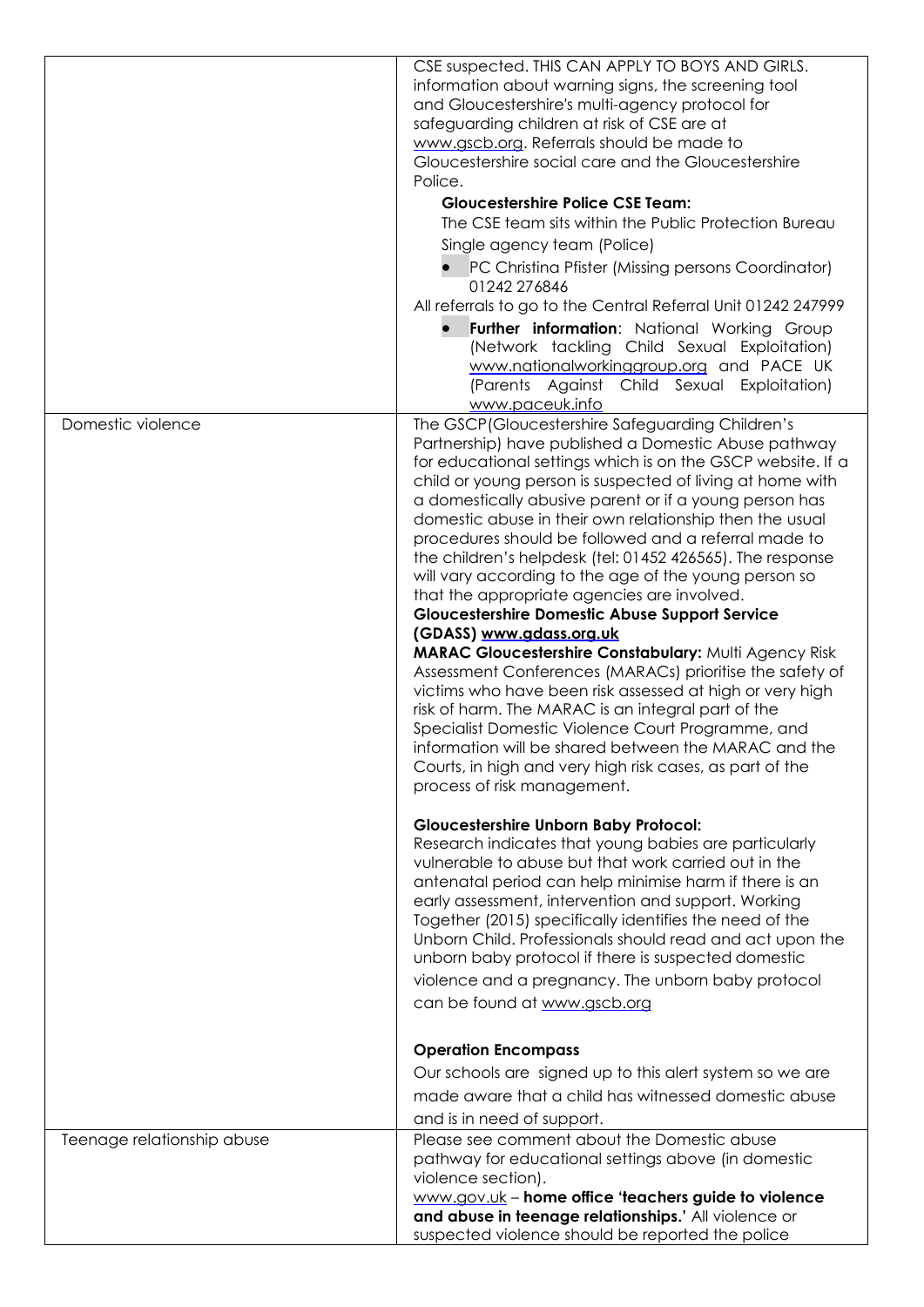|                                | and/or social care as appropriate. GDASS                                         |
|--------------------------------|----------------------------------------------------------------------------------|
|                                | (Gloucestershire Domestic Abuse Support Service) can                             |
|                                | be referred to for support.                                                      |
|                                | Young person's GDASS leaflet.                                                    |
|                                | Lead GHLL Teacher for advice and support with                                    |
|                                | curriculum resources (tel: 01452 427208) Gloucestershire                         |
|                                | Take a Stand - www.glostakeastand.com                                            |
| Fabricated and induced illness | http://www.nhs.uk/Conditions/Fabricated-or-induced-                              |
|                                | illness for information on behaviours and motivation                             |
| (FII)                          | behind FII. Any professionals suspecting FII must involve                        |
|                                | the Police, Social Services and follow the child protection                      |
|                                |                                                                                  |
|                                | procedures outlined in this policy.                                              |
| Faith abuse                    | www.gov.uk/government/publications/national-action-                              |
|                                | plan-to-tackle-child-abuse-linked-to-faith-or-belief for                         |
|                                | copy of DfE document 'national action plan to tackle                             |
|                                | child abuse linked to faith or belief.'                                          |
|                                | Judith Knight; Diocese of Gloucester Head of                                     |
|                                | Safeguarding/faith abuse contact:                                                |
|                                | jknight@glosdioc.org.uk. For other faith groups                                  |
|                                | contact                                                                          |
|                                | Nigel Hadden (GCC LADO).                                                         |
| Female genital mutilation      | Female Genital Mutilation (FGM) comprises all                                    |
| (FGM)                          | procedures involving partial or total removal or the                             |
|                                | external female genitalia. FGM is illegal in the UK and as                       |
| One Chance Rule                | of October 2015 mandatory reporting commenced. If a                              |
|                                | teacher discovers that an act FGM appears to have                                |
|                                | been carried out on a girl under 18 years old there is a                         |
|                                | statutory duty for them <b>PERSONALLY</b> to report it to the                    |
|                                | police. Other members of staff must report their concerns                        |
|                                | to the DSL.                                                                      |
|                                | http://www.nhs.uk/Conditions/female-genital-                                     |
|                                | mutilation for NHS information and signs of FGM. Any                             |
|                                | suspicion of FGM should be referred to the Police and                            |
|                                | social care.                                                                     |
|                                | All senior leaders and class teachers have completed the                         |
|                                | online home office training, 'Female Genital Mutilation:                         |
|                                | Recognising and Preventing FGM'                                                  |
|                                | - E-learning package- http://www.famelearning.co.uk/                             |
|                                | for interested staff or professionals (free home office e-                       |
|                                | learning)                                                                        |
| Forced marriage                | SPOC (Single Point of Contact) for Forced Marriage in                            |
|                                | Gloucestershire is Acting DI Jo Mercurio                                         |
|                                | (Gloucestershire Constabulary, Public Protection                                 |
|                                | Bureau).                                                                         |
|                                | <b>UK Forced Marriage Unit</b>                                                   |
|                                | fmu@fco.gov.uk Telephone: 020                                                    |
|                                | 7008 0151                                                                        |
|                                | Call 999 (police) in an emergency.                                               |
|                                | www.gov.uk/stop-forced-marriage for information on                               |
|                                | Forced Marriage. Visit Home Office website to undertake                          |
|                                | Forced Marriage e-learning package                                               |
|                                | https://www.gov.uk/forced-marriage. GSCE one day                                 |
|                                |                                                                                  |
|                                | Awareness training delivered by Infobuzz                                         |
|                                | www.gscb.org.uk Please see 'Multi-Agency Practice                                |
|                                | Guidelines-Handling cases of Forced Marriage' for more<br>information and detail |
|                                |                                                                                  |
|                                | https://www.gov.uk/forcedmarriage.                                               |
|                                | All practitioners must be aware of this, that is they may                        |
|                                | only have one chance to speak to a potential victim and                          |
|                                | thus they may only have one chance to save a life. This                          |
|                                | means that all practitioners working within statutory                            |
|                                | agencies need to be aware of their responsibilities and                          |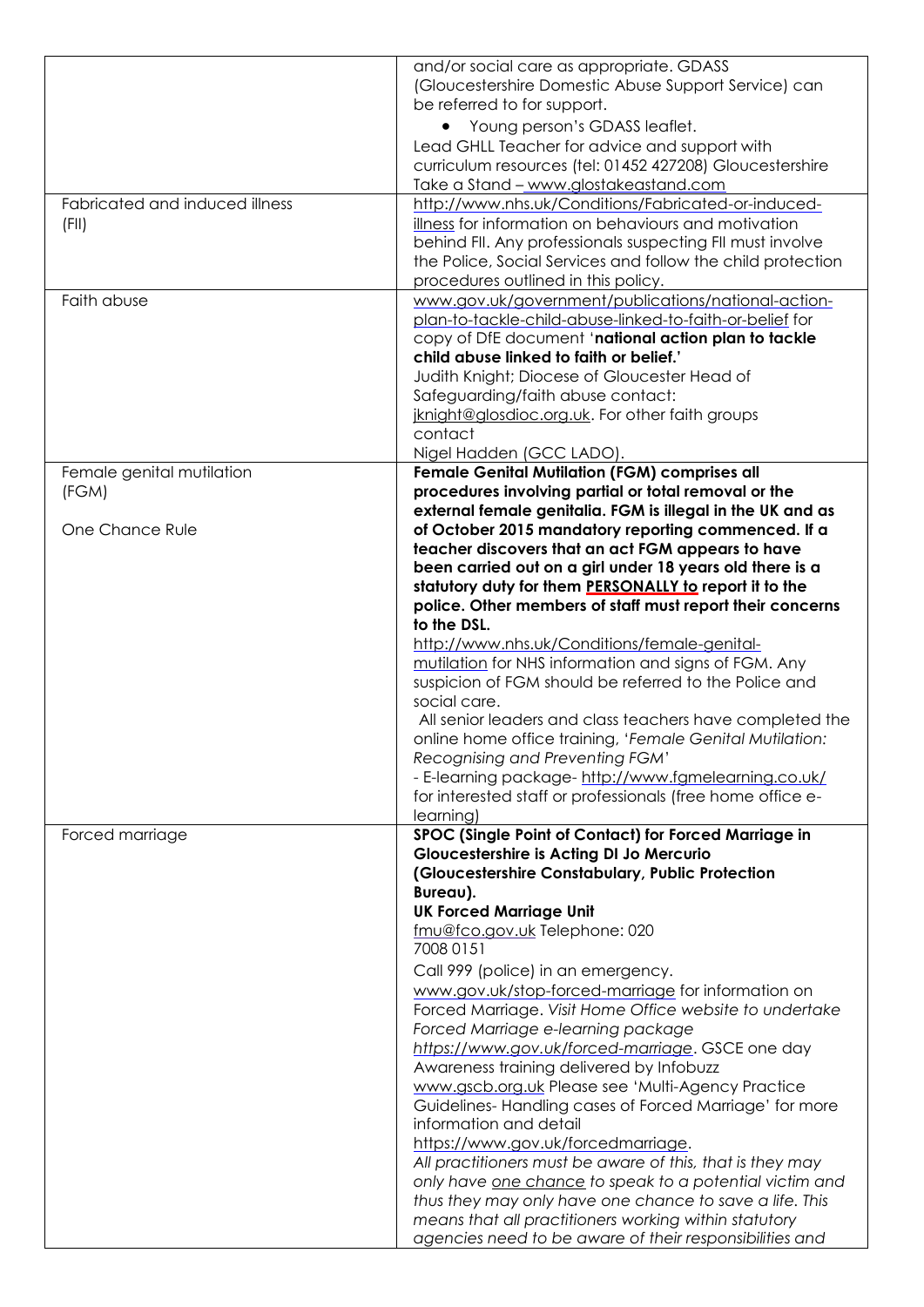|                                                                     | obligations when they come across forced marriage<br>cases. If the victim is allowed to walk out of the door<br>without support being offered, that one chance might be<br>wasted.<br><b>Prevention</b> Freedom Charity-Aneeta Prem 'But it's not<br>fair' book. A book for teenagers looking at forced<br>marriage from the point of view of school friends of the girl<br>who went to India and didn't come back. This book<br>promotes discussion. www.freedomcharity.org.uk The<br>Freedom Charity (UK charity) have a helpline, text facility<br>and app which can be downloaded to help to provide<br>support and protection for victims of abuse, FGM or<br>forced marriage.<br>They can be contacted on tel: 0845 607 0133 or text<br><b>4freedom</b> to 88802 or go to the website to download the<br>app from the app page.                                                                                                                           |
|---------------------------------------------------------------------|-----------------------------------------------------------------------------------------------------------------------------------------------------------------------------------------------------------------------------------------------------------------------------------------------------------------------------------------------------------------------------------------------------------------------------------------------------------------------------------------------------------------------------------------------------------------------------------------------------------------------------------------------------------------------------------------------------------------------------------------------------------------------------------------------------------------------------------------------------------------------------------------------------------------------------------------------------------------|
| Gangs and youth violence                                            | Contact the Avenger Task Force/Inspector Neil Smith<br>(Gloucestershire Police tel: 101). A task force set up to<br>identify potential gang members as vulnerable<br>individuals and potential victims and aims to help them.<br>Prevention: wellbeing curriculum - self-esteem &<br>identity, law & order and considering impact of<br>violence on communities.                                                                                                                                                                                                                                                                                                                                                                                                                                                                                                                                                                                                |
| Gender-based<br>violence/violence against<br>women and girls (WAWG) | www.gov.uk - home office policy document, 'Ending<br>violence against women and girls in the UK' (June 2014).<br>FGM (Female Genital Mutilation) is violence against<br>women and girls.                                                                                                                                                                                                                                                                                                                                                                                                                                                                                                                                                                                                                                                                                                                                                                        |
| <b>Hate Crime</b>                                                   | Hope House SARC (Sexual Assault Referral Centre): 01452<br>754390<br>Gloucestershire Rape and Sexual Abuse Centre:<br>01452 526770<br>There's a 24-hour answerphone service and they'll<br>respond within 24 hours. Or you can use the confidential<br>and anonymous email support service at<br>support@glosrasac.org.uk. The support workers are all<br>women, who are specially trained to work with survivors of<br>sexual violence. They will work with you at your own pace,<br>explaining your options and your rights – and most<br>importantly of all, they will always listen to you and believe<br>you. GRASAC also have really helpful booklets: a self help<br>guide, a guide for families or loved ones and a guide if<br>you have learning needs. You can access them on the<br>www.onyourmindglos.nhs.uk website or contact GRASAC<br>for a free copy.<br>www.onyourmindglos.nhs.uk for 'I've been raped or<br>sexually assaulted' information. |
| Honour based violence (HBV)                                         | The police have made it a high priority to help<br>communities fight back to tackle both honour based<br>violence and hate crime. The 'Honour Network Help<br>line': 0800 5 999 247<br>Inspector Fay Komarah is the Gloucestershire Police<br>contact for honour based violence.                                                                                                                                                                                                                                                                                                                                                                                                                                                                                                                                                                                                                                                                                |
| Private fostering                                                   | http://www.gloucestershire.gov.uk/privatefostering<br>Gloucestershire County council website information on<br>private fostering. Refer to Gloucestershire Children &<br>Families Helpdesk on 01452 426565 or Gloucestershire<br>Private Fostering Social Worker 01452 427874.<br>A private fostering arrangement is essentially one that is<br>made without the involvement of a local authority.<br>Private fostering is defined in the Children Act 1989 and<br>occurs when a child or young person under the age of 16<br>(under 18 if disabled) is cared for and provided with                                                                                                                                                                                                                                                                                                                                                                             |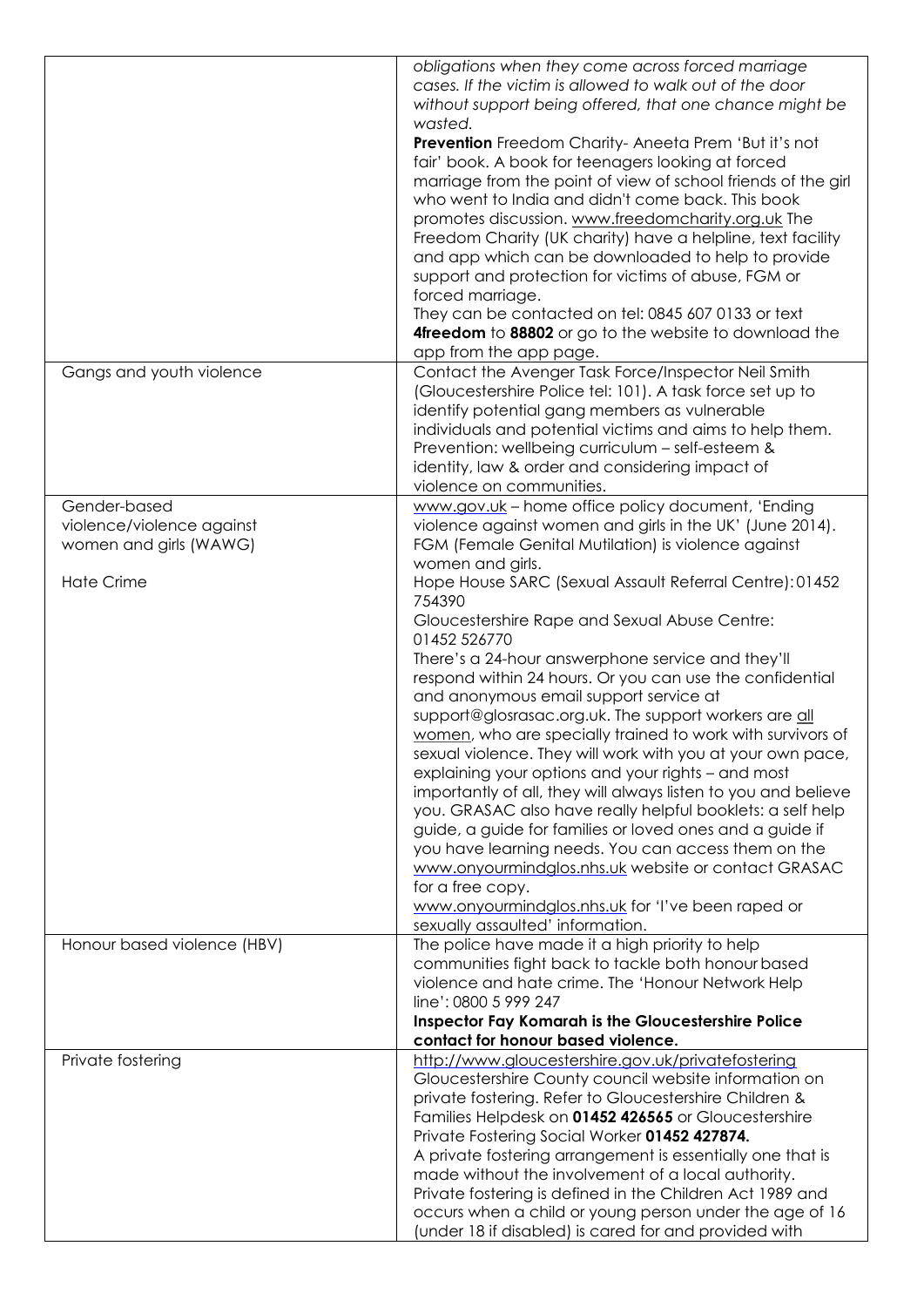|                                                                                                                                                                                                                                                                                                                                                                                                                                            | accommodation, for 28 days or more, by someone who<br>is not their parent, guardian or a close relative. (Close<br>relatives are defined as; step-parents, siblings, brothers or                                                                                                                                                                                                                                                                                                                                                                                                                                                                                                                                                                                                                                                                                                                                                                                                                                                                                                                                                                                                                                                                                                                                                                                                                                                                                                                                                                                                                                                                                                                                                                                                                                                                                                                                                                                                                                                                                                                                                                                                                                                                                                                                                                                                                                                                                                                                                                                                                                                                                                                                                                                                                                                        |
|--------------------------------------------------------------------------------------------------------------------------------------------------------------------------------------------------------------------------------------------------------------------------------------------------------------------------------------------------------------------------------------------------------------------------------------------|-----------------------------------------------------------------------------------------------------------------------------------------------------------------------------------------------------------------------------------------------------------------------------------------------------------------------------------------------------------------------------------------------------------------------------------------------------------------------------------------------------------------------------------------------------------------------------------------------------------------------------------------------------------------------------------------------------------------------------------------------------------------------------------------------------------------------------------------------------------------------------------------------------------------------------------------------------------------------------------------------------------------------------------------------------------------------------------------------------------------------------------------------------------------------------------------------------------------------------------------------------------------------------------------------------------------------------------------------------------------------------------------------------------------------------------------------------------------------------------------------------------------------------------------------------------------------------------------------------------------------------------------------------------------------------------------------------------------------------------------------------------------------------------------------------------------------------------------------------------------------------------------------------------------------------------------------------------------------------------------------------------------------------------------------------------------------------------------------------------------------------------------------------------------------------------------------------------------------------------------------------------------------------------------------------------------------------------------------------------------------------------------------------------------------------------------------------------------------------------------------------------------------------------------------------------------------------------------------------------------------------------------------------------------------------------------------------------------------------------------------------------------------------------------------------------------------------------------|
| Preventing Radicalisation and<br>Extremism/HATE (PREVENT duty)<br>HM Government PREVENT duty: As of 1<br>July 2015 duty in the Counter-terrorism<br>and security act 2015 for specified<br>authorities (including all schools) to have<br>due regard to the need to prevent<br>people being drawn in to terrorism.<br>If you see extremist of terrorist<br>content online please report it<br>via: https://www.gov.uk/report-<br>terrorism | sisters of parents or grandparents).<br><b>Gloucestershire Safeguarding Children's Executive</b><br>www.gscb.org. There is a new GSCB PREVENT<br>referral pathway (DSLs have a copy)<br>www.educateagainsthate.com is the<br>government website providing information and<br>practical advice for parents, teachers and<br>schools leaders on protecting children from<br>radicalisation and extremism.<br><b>Gloucestershire Safeguarding Children's Board</b><br>$\bullet$<br>have published a PREVENT pathway for<br>professionals to refer to.<br>All of teachers have had training in how to spot<br>$\bullet$<br>the signs of radicalisation and extremism and<br>when to refer to the Channel panels. (online<br>training).<br>Key contacts: PC Adam Large,<br>$\bullet$<br>Gloucestershire Constabulary PREVENT<br>officer: tel 101<br>Anti-Terrorist Hotline: tel 0800 789 321<br>The 'Advice on the Prevent duty' written by the<br>Department for Education explains what governors and<br>staff can do if they have any concerns relating to<br>extremism. The Department for Education has also set up<br>a telephone helpline (020 7340 7264) to enable people to<br>raise concerns directly. Concerns can also be raised by<br>email to counter.extremism@education.asi.aov.uk.See<br>Appendix 2 for more information on radicalisation.<br>Prevention: Stonehouse Park Infants and Park Junior<br>teach traditional British values through the Wellbeing<br>Curriculum: democracy, rule of law, respect for others,<br>liberty, tolerance of those with different faiths and beliefs<br>and promotion of 'Britishness'. E- safety is an important<br>aspect of the curriculum to keep<br>pupils safe from radicalisation. Pupils need to<br>understand that radicalisation can be a form of<br>grooming online and understand the notion of<br>propaganda. They need to be taught to be discerning<br>about what they read on the internet as the dangers of<br>speaking to strangers online.<br>Stonehouse Park and Park Junior also seek to<br>equip parents with the knowledge of how to<br>safeguard their children from<br>radicalisation. Let's talk about it is an excellent website for<br>parents www.ltai.info/ as is www.preventtragedies.co.uk<br>While it remains very rare for school age children to<br>become involved in extremist activity to the point of<br>committing criminal acts, young people can be exposed<br>to extremist influences or prejudiced views, including via<br>the internet, from an early age. As with other forms of<br>criminality or risk of harm, early intervention is always<br>preferable. Schools, working with other local partners,<br>families and communities, can help support pupils who<br>may be vulnerable as part of wider safeguarding<br>responsibilities. |
|                                                                                                                                                                                                                                                                                                                                                                                                                                            |                                                                                                                                                                                                                                                                                                                                                                                                                                                                                                                                                                                                                                                                                                                                                                                                                                                                                                                                                                                                                                                                                                                                                                                                                                                                                                                                                                                                                                                                                                                                                                                                                                                                                                                                                                                                                                                                                                                                                                                                                                                                                                                                                                                                                                                                                                                                                                                                                                                                                                                                                                                                                                                                                                                                                                                                                                         |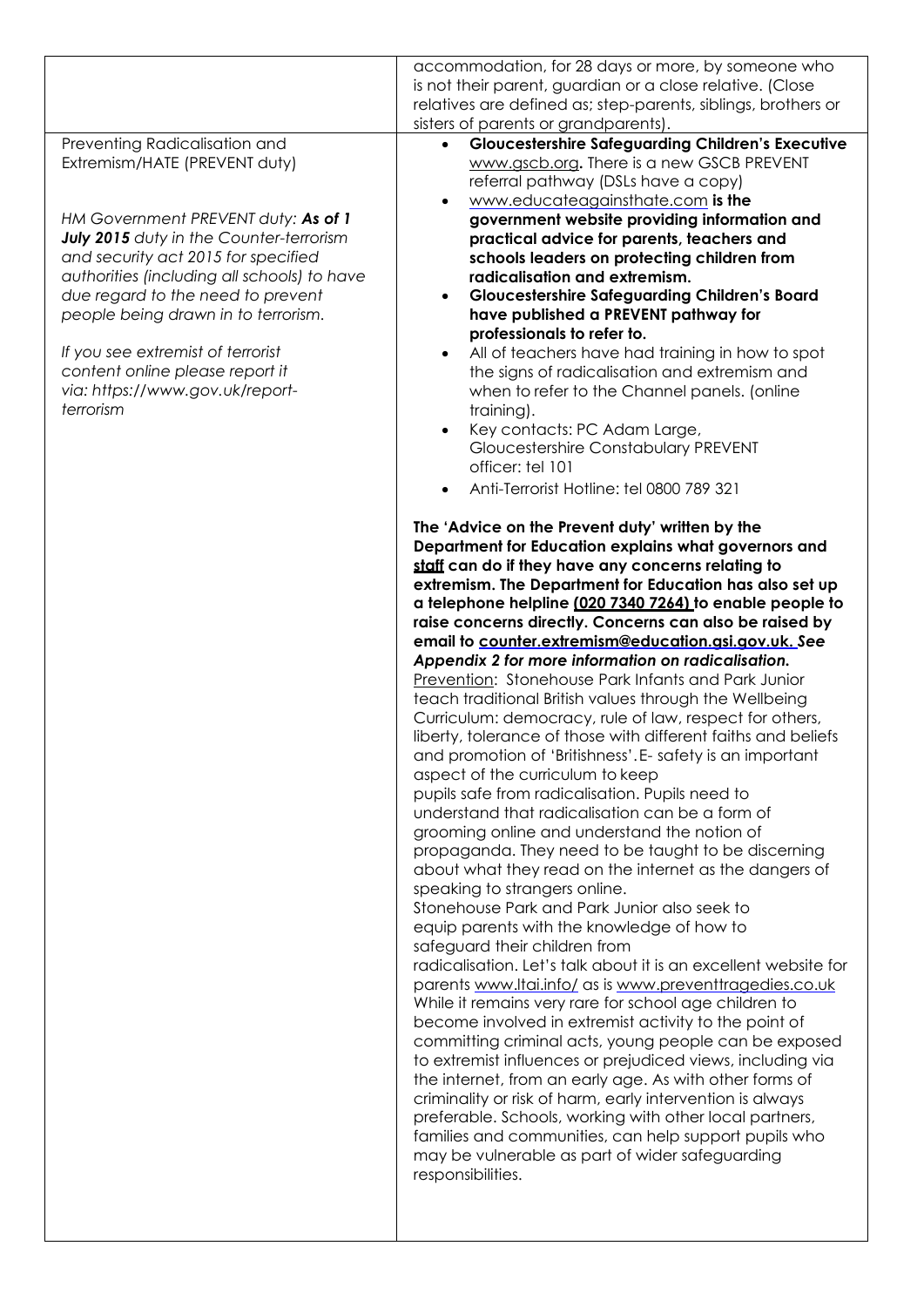| Sexting                          | http://www.nspcc.org.uk/preventing-<br>abuse/keeping-children-safe/sexting (NSPCC<br>website).                           |
|----------------------------------|--------------------------------------------------------------------------------------------------------------------------|
|                                  | Gloucestershire Police have a small sexual exploitation<br>team. Contact PC Tracey Brian 01452 753560                    |
|                                  | Prevention:                                                                                                              |
|                                  | 'So you got naked online' (sexting information leaflet                                                                   |
|                                  | produced for pupils by south west grid for learning)                                                                     |
|                                  | Pupils informed that sexting is illegal but the police                                                                   |
|                                  | have stated that young people should be treated as                                                                       |
|                                  | victims in the first place and not usually face                                                                          |
|                                  | prosecution. The police's priority is those who profit                                                                   |
|                                  | from sexual images o young people not the victims.                                                                       |
| Trafficking                      | Serious crime which must be reported to the<br>Gloucestershire LADO and the Gloucestershire Police.                      |
|                                  | Trafficking can include a young person being moved                                                                       |
|                                  | across the same street to a different address for the                                                                    |
|                                  | purpose of exploitation. It doesn't have to include                                                                      |
|                                  | people, children or young people being moved great                                                                       |
|                                  | distances.                                                                                                               |
|                                  | See Appendix 2 for further information on                                                                                |
|                                  | Trafficking.                                                                                                             |
| Children who run away (missing   | PC Christina Pfister (Missing persons Coordinator                                                                        |
| persons/missing children)        | Gloucestershire Police). Tel: 101 (Gloucestershire Police).                                                              |
|                                  | GSCB Missing Children Protocol http://www.gscb.org.uk:                                                                   |
|                                  | Gloucestershire's protocol on partnership working when                                                                   |
|                                  | children and young people run away and go missing                                                                        |
|                                  | from home or care.                                                                                                       |
|                                  | <b>ASTRA (Gloucestershire): The ASTRA (Alternative Solutions</b><br>To Running Away) has the primary aim of reducing the |
|                                  | incidence of persistent running away across                                                                              |
|                                  | Gloucestershire. The project provides support, advice                                                                    |
|                                  | and information to young people up to eighteen years                                                                     |
|                                  | old who have run away. This might be from a family                                                                       |
|                                  | home, foster                                                                                                             |
|                                  | home or from a residential unit. ASTRA provides support                                                                  |
|                                  | after the event to enable a young person to address the                                                                  |
|                                  | causes of running away. The ASTRA project offers young                                                                   |
|                                  | people help and the support required in order to find                                                                    |
|                                  | Alternative Solutions To Running Away. Freephone                                                                         |
|                                  | Telephone number: 0800-389-4992 EXCLUSIVELY for young<br>people who have run away and have no money. All                 |
|                                  | other                                                                                                                    |
|                                  | callers are asked to use the 'ordinary' number (tel: 01452                                                               |
|                                  | 541599).                                                                                                                 |
| CME (Children missing education) | Anyone concerned that a child is missing education                                                                       |
|                                  | (CME) can make a referral to the Education Entitlement                                                                   |
|                                  | and Inclusion team (EEI) at Gloucestershire County                                                                       |
|                                  | Council. Tel: 01452 426960/427360. Children Missing                                                                      |
|                                  | <b>Education (CME)</b> refers to 'any child of compulsory school                                                         |
|                                  | age who is not registered at any formally approved                                                                       |
|                                  | education activity<br>e.g. school, alternative provision, elective home                                                  |
|                                  | education, and has been out of education provision for                                                                   |
|                                  | at least 4 weeks'. CME also includes those children who                                                                  |
|                                  | are missing (family whereabouts unknown), and are                                                                        |
|                                  | usually children who are registered on a school roll /                                                                   |
|                                  | alternative provision. This might be a child who is not at                                                               |
|                                  | their last known address and either: has not taken up an                                                                 |
|                                  | allocated school place as expected, or has 10 or more                                                                    |
|                                  | days of continuous absence from school without                                                                           |
|                                  | explanation, or left school suddenly and the destination is                                                              |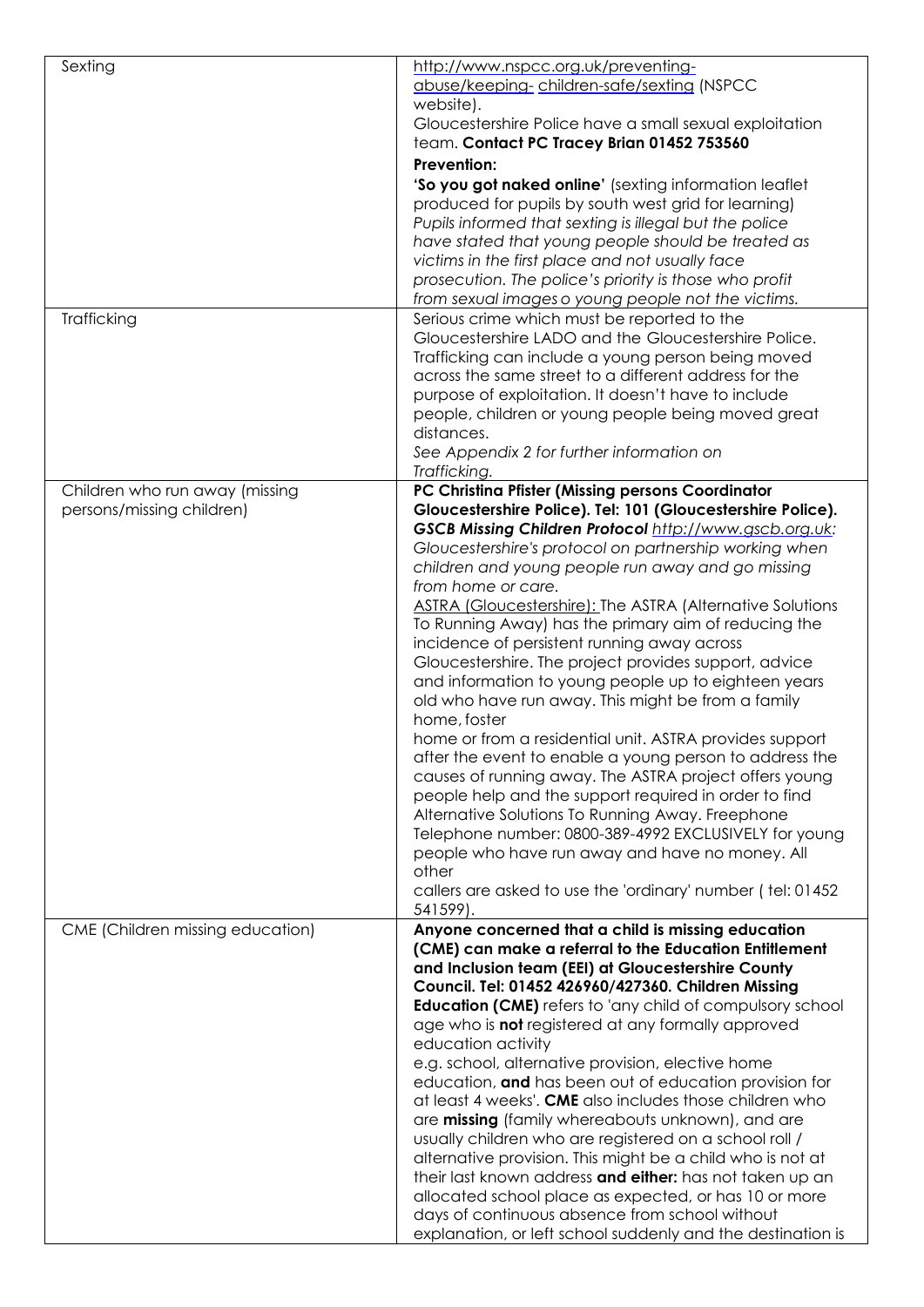|                                            | unknown. It is the responsibility of the Education<br>Entitlement and Inclusion team, on behalf of the Local<br>Authority (LA), to: Collate information on all reported<br>cases of CME of statutory school aged children in<br>Gloucestershire maintained schools, academies, free<br>schools, alternative provision academies and Alternative<br>Provision Schools (APS). The EEI Team will also liaise with<br>partner agencies and other LAs and schools across<br>Britain to track pupils who may be missing education and<br>ensure each child<br>missing education is offered full time education within 2<br>weeks of the date the LA was informed. |
|--------------------------------------------|-------------------------------------------------------------------------------------------------------------------------------------------------------------------------------------------------------------------------------------------------------------------------------------------------------------------------------------------------------------------------------------------------------------------------------------------------------------------------------------------------------------------------------------------------------------------------------------------------------------------------------------------------------------|
| <b>School Nurse Service</b>                | The school can refer children to this service and signpost<br>parents to the service too.                                                                                                                                                                                                                                                                                                                                                                                                                                                                                                                                                                   |
| <b>Mid Day Supervisors</b>                 | Mid Day Supervisors cover lunchtimes. They talk to pupils<br>informally. They receive training in line with their duties.                                                                                                                                                                                                                                                                                                                                                                                                                                                                                                                                   |
| <b>Food Bank Vouchers</b>                  | Parents can approach the school office for vouchers<br>and advice on Free School Meals                                                                                                                                                                                                                                                                                                                                                                                                                                                                                                                                                                      |
| <b>Young Carers</b>                        | The school can refer pupils to this service should they<br>need it.                                                                                                                                                                                                                                                                                                                                                                                                                                                                                                                                                                                         |
| Attendance Coordinator                     | Works with targeted individual families to offer support<br>with Attendance concerns.                                                                                                                                                                                                                                                                                                                                                                                                                                                                                                                                                                       |
| Pupil Premium Funding                      | This is used to support pupils through an additional<br>funding stream. It is used for TA targeted support and for<br>funding of targeted interventions, such as Catch Up<br>Literacy and supporting pupils involvement with trips.                                                                                                                                                                                                                                                                                                                                                                                                                         |
| Police Community Support Officer<br>(PCSO) | Support with internet safety, road safety as well as<br>community support.                                                                                                                                                                                                                                                                                                                                                                                                                                                                                                                                                                                  |
| On Line Safety                             | It is mandatory for Schools to provide a broad and<br>balanced curriculum about safeguarding, including<br>online safety.<br>Park Junior School have signed up to National Online<br>Safety and all parents have access to this.                                                                                                                                                                                                                                                                                                                                                                                                                            |
| Schoolsbeat                                | Park Junior School has a Schoolsbeat Officer - Mark<br>Weedon.<br>To work on a multi agency support team to build trust and<br>confidence in the police amongst all children in<br>Gloucestershire.<br>To promote positive and active citizenship, increase safety<br>and reduce harm suffered or caused by children.<br>To reduce the number of children entering the criminal<br>justice system                                                                                                                                                                                                                                                           |
| <b>Structured Conversations</b>            | Longer time parents appointments for parents who have<br>pupils with additional needs and/or are vulnerable.                                                                                                                                                                                                                                                                                                                                                                                                                                                                                                                                                |
| SendCo and Advisory Teaching Service       | Highly trained and experience SENDCo who helps support<br>teachers and Learning Partners.<br>Advisory Teachers come in to school to support specific<br>pupils with specific needs.                                                                                                                                                                                                                                                                                                                                                                                                                                                                         |
| Study Bugs                                 | Park Junior School use Study Bugs to support attendance<br>and improve communication with parents. Pupils use it in<br>the classrooms to book lunches too. Teachers oversee<br>the use of it for attendance too.                                                                                                                                                                                                                                                                                                                                                                                                                                            |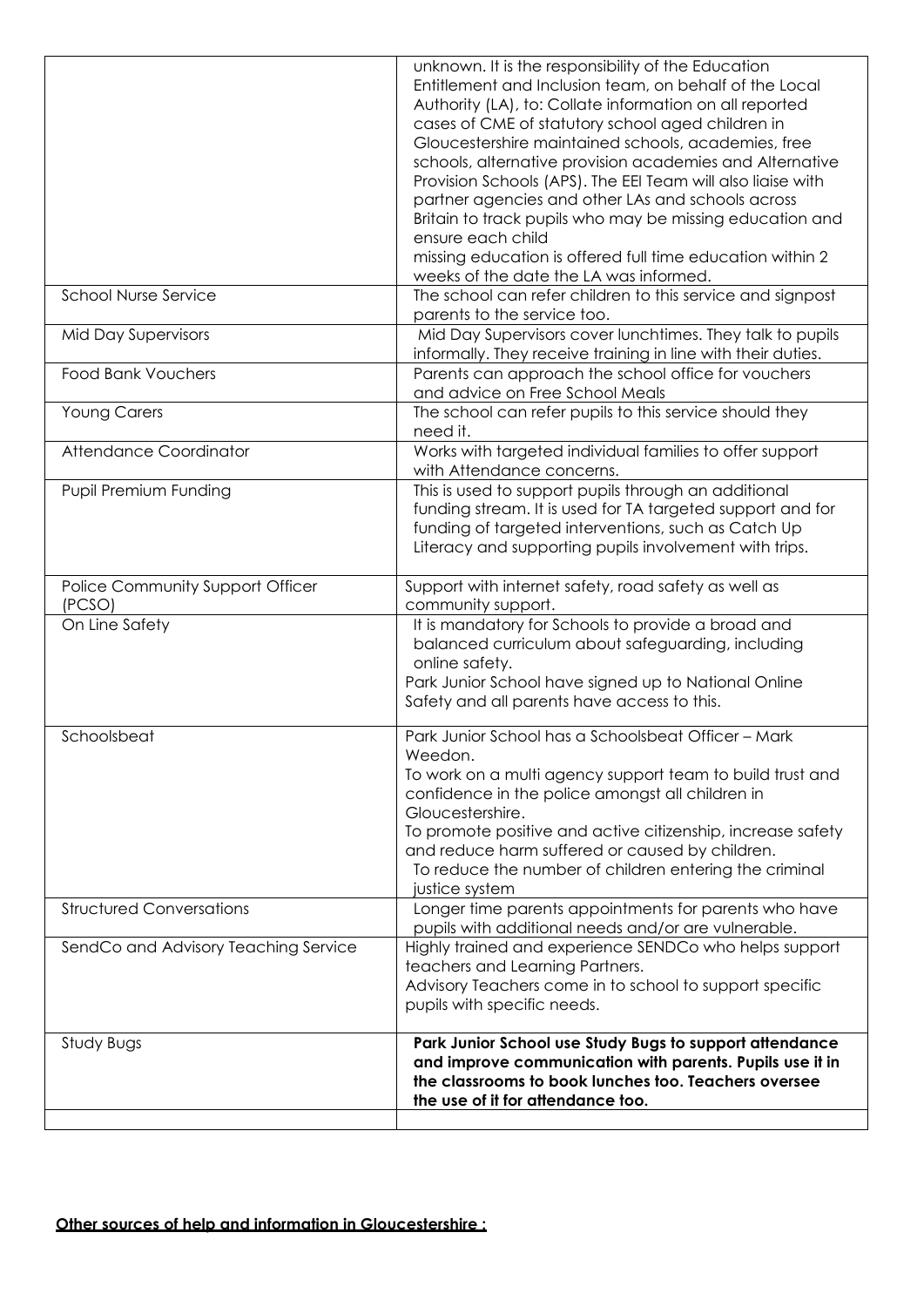**Gloucestershire MAPPA (Multi-Agency Public Protection Arrangements)** are a set of arrangements to manage the risk posed by the most serious sexual and violent offenders (MAPPA-eligible offenders) under the provisions of sections 325 to 327B of the Criminal Justice Act 2003. They should be contacted without delay if there is any concern is reported about a serious sexual or violent offender. (Contact Bernie Kinsella – Chair of MAPPA – detective chief superintendent – Gloucestershire Constabulary – Tel: 101)

# **Section 16: Conclusion**

Safeguarding children is an issue that has to be a priority that underpins all the work we do at Stonehouse Park and Park Junior and as such will be reflected in all our documentation and any new policies and procedures that are agreed, as well as being reflected in our day to day practice. All staff should have an awareness of safeguarding issues, some of which are listed below. All staff should be aware that safeguarding issues can manifest themselves via peer on peer abuse. This is most likely to include, but may not be limited to, bullying (including cyber bullying), gender based violence/sexual assaults and sexting. Staff should be clear as to the partnership's policy and procedures with regards to peer to peer abuse.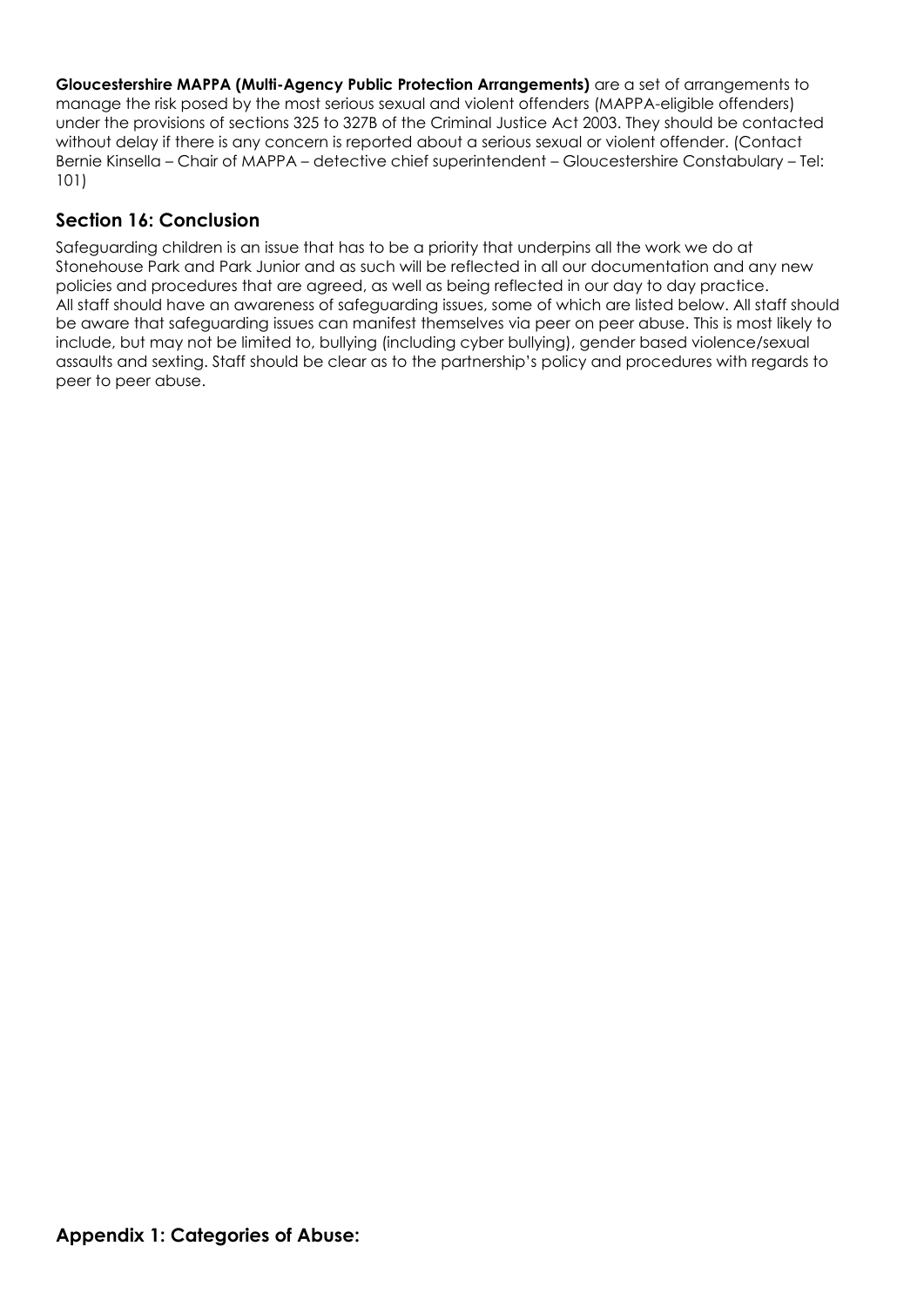# **Categories of Abuse:**

#### **1. Physical Abuse**

#### **2. Emotional Abuse (including Domestic Abuse)**

- **3. Neglect**
- **4. Sexual Abuse**

#### **Signs of Abuse in Children:**

The following non-specific signs may indicate something is wrong:

- Significant change in behaviour
- Extreme anger or sadness
- Aggressive and attention-seeking behaviour
- Suspicious bruises with unsatisfactory explanations
- Lack of self-esteem
- Self-injury
- Depression
- Age inappropriate sexual behaviour
- Child Sexual Exploitation.

#### **Risk Indicators**

The factors described in this section are frequently found in cases of child abuse. Their presence is not proof that abuse has occurred, but:

- Must be regarded as indicators of the possibility of significant harm
- Justifies the need for careful assessment and discussion with designated / named / lead person, manager, (or in the absence of all those individuals,an experienced colleague)
- May require consultation with and / or referral to Social Care

The absence of such indicators does not mean that abuse or neglect has not occurred. In an abusive relationship the child may:

- Appear frightened of the parent/s
- Act in a way that is inappropriate to her/his age and development (though full account needs to be taken of different patterns of development and different ethnic groups)

The parent or carer may:

- Persistently avoid child health promotion services and treatment of thechild's episodic illnesses
- Have unrealistic expectations of the child
- Frequently complain about /to the child and may fail to provide attentionor praise (high criticism/low warmth environment).
- Be absent or misusing substances.
- Persistently refuse to allow access on home visits.
- Be involved in domestic abuse.
- Staff should be aware of the potential risk to children when individuals, previously known or suspected to have abused children, move into the household.

#### **1.Physical Abuse:**

*Physical abuse may involve hitting, shaking, throwing, poisoning, burning or scalding, drowning, suffocating, or otherwise causing physical harm to a child. Physical harm may also be caused when a parent or carer fabricates the symptoms of, or deliberately*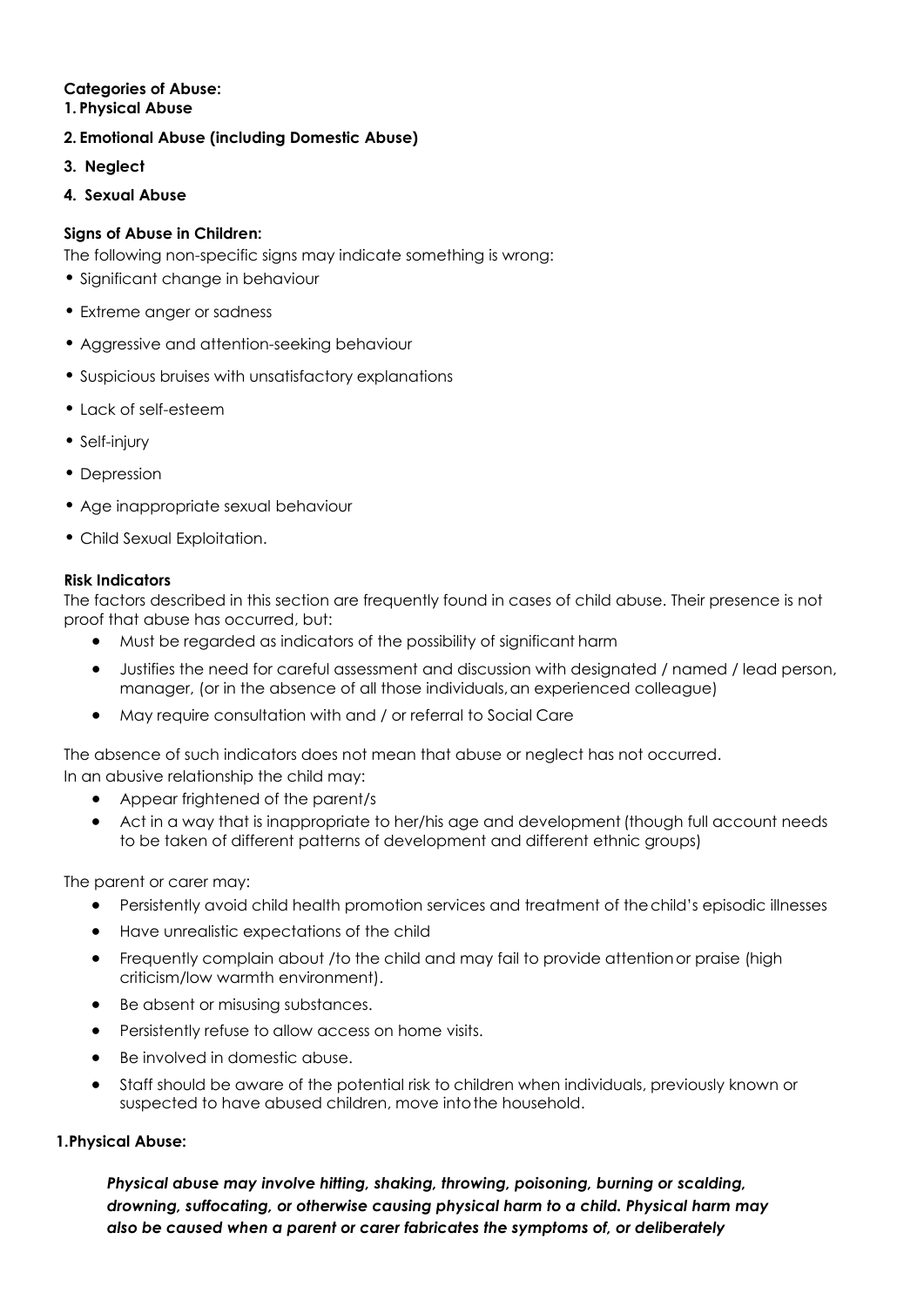# **Indicators in the child**

#### **Bruising**

It is often possible to differentiate between accidental and inflicted bruises. The following must be considered as non accidental unless there is evidence or an adequate explanation provided:

- Bruising in or around the mouth
- Two simultaneous bruised eyes, without bruising to the forehead, (rarely accidental, though a single bruised eye can be accidental orabusive)
- Repeated or multiple bruising on the head or on sites unlikely to be injured accidentally, for example the back, mouth, cheek, ear, stomach, chest, under the arm, neck, genital and rectal areas
- Variation in colour possibly indicating injuries caused at different times
- The outline of an object used e.g. belt marks, hand prints or a hair brush
- Linear bruising at any site, particularly on the buttocks, back or face
- Bruising or tears around, or behind, the earlobe/s indicating injury by pulling or twisting
- Bruising around the face
- Grasp marks to the upper arms, forearms or leg
- Petechae haemorrhages (pinpoint blood spots under the skin.) Commonly associated with slapping, smothering/suffocation, strangling and squeezing

#### **Fractures**

Fractures may cause pain, swelling and discolouration over a bone or joint. It is unlikely that a child will have had a fracture without the carers being aware of the child's distress. If the child is not using a limb, has pain on movement and/or swelling of the limb, there may be a fracture.

There are grounds for concern if:

- The history provided is vague, non-existent or inconsistent
- There are associated old fractures
- Medical attention is sought after a period of delay when the fracture has caused symptoms such as swelling, pain or loss of movement

Rib fractures are only caused in major trauma such as in a road traffic accident, a severe shaking injury or a direct injury such as a kick.

Skull fractures are uncommon in ordinary falls, i.e. from three feet or less. The injury is usually witnessed, the child will cry and if there is a fracture, there is likely to be swelling on the skull developing over 2 to 3 hours. All fractures of the skull should be taken seriously.

#### **Mouth Injuries**

Tears to the frenulum (tissue attaching upper lip to gum) often indicates force feeding of a baby or a child with a disability. There is often finger bruising to the cheeks and around the mouth. Rarely, there may also be grazing on the palate. **Poisoning**

Ingestion of tablets or domestic poisoning in children under 5 is usually due to the carelessness of a parent or carer, but it may be self harm even in young children.

#### **[Fabricated or Induced Illness](http://www.proceduresonline.com/herts_scb/chapters/p_fab_ill.html)**

Professionals may be concerned at the possibility of a child suffering [significant](http://www.proceduresonline.com/herts_scb/keywords/significant_harm.html) [harm a](http://www.proceduresonline.com/herts_scb/keywords/significant_harm.html)s a result of having illness fabricated or induced by their carer. Possible concerns are:

- Discrepancies between reported and observed medical conditions, such as the incidence of fits
- Attendance at various hospitals, in different geographical areas
- Development of feeding / eating disorders, as a result of unpleasant feeding interactions
- The child developing abnormal attitudes to their own health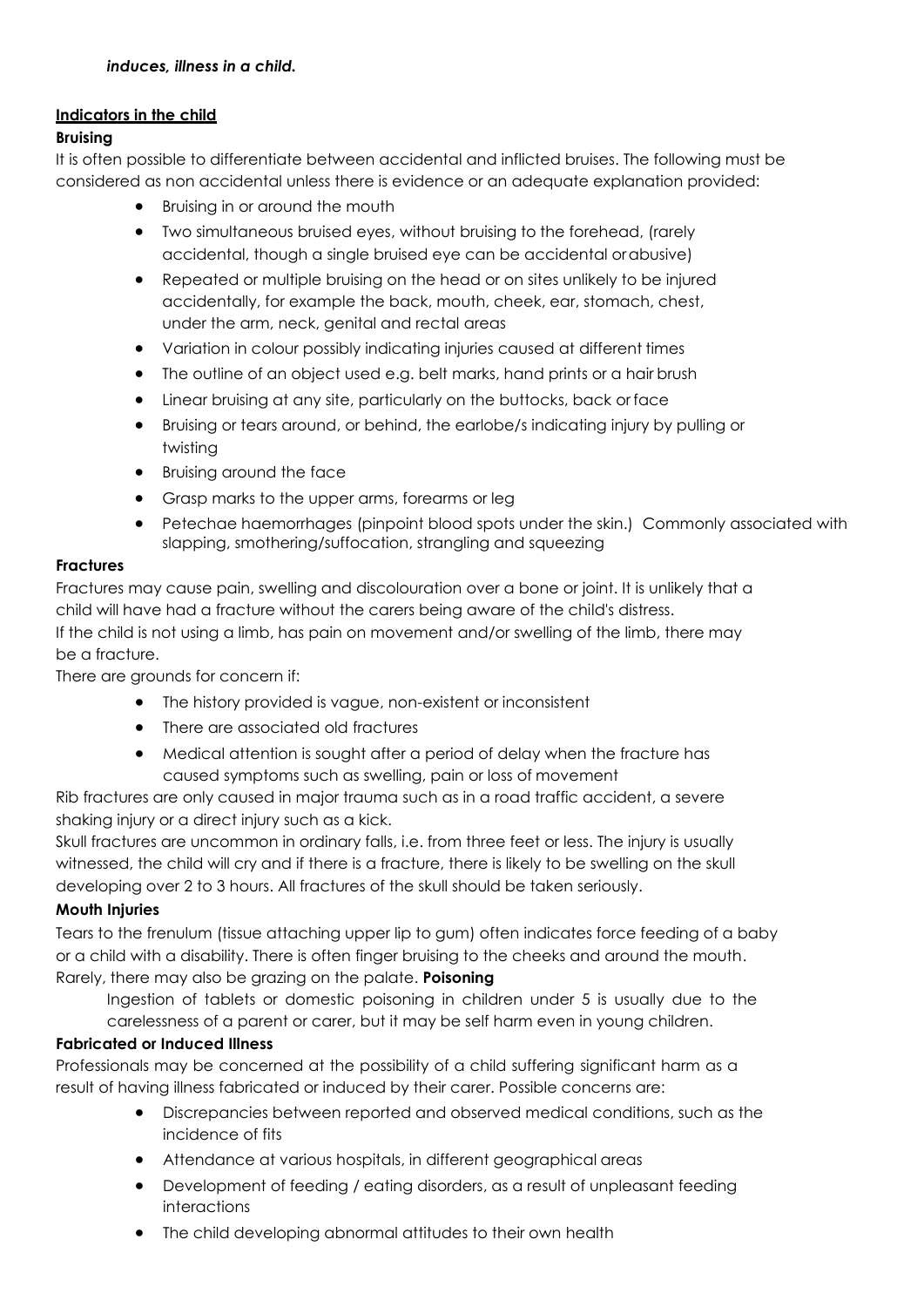- Non organic failure to thrive a child does not put on weight and grow and there is no underlying medical cause
- Speech, language or motor developmental delays
- Dislike of close physical contact
- Attachment disorders
- Low self esteem
- Poor quality or no relationships with peers because social interactionsare restricted
- Poor attendance at school and under achievement

#### **Bite Marks**

Bite marks can leave clear impressions of the teeth when seen shortly after the injury has been inflicted. The shape then becomes a more defused ring bruise or oval or crescent shaped. Those over 3cm in diameter are more likely to have been caused by an adult or older child. A medical/dental opinion, preferably within the first 24 hours, should be sought where there is any doubt over the origin of the bite.

#### **Children and young people who have dog bites should always be referred to the Multi Agency Safeguarding Hub for further investigation.**

#### **Burns and Scalds**

It can be difficult to distinguish between accidental and non-accidental burns and scalds. Scalds are the most common intentional burn injury recorded.

Any burn with a clear outline may be suspicious e.g. circular burns from cigarettes, linear burns from hot metal rods or electrical fire elements, burns of uniform depth over a large area, scalds that have a line indicating immersion or poured liquid.

Old scars indicating previous burns/scalds which did not have appropriate treatment or adequate explanation. Scalds to the buttocks of a child, particularly in the absence of burns to the feet, are indicative of dipping into a hot liquid or bath.

The following points are also worth remembering:

- A responsible adult checks the temperature of the bath before the child gets in.
- A child is unlikely to sit down voluntarily in a hot bath and cannot accidentally scald its bottom without also scalding his or herfeet.
- A child getting into too hot water of his or her own accord will struggle to get out and there will be splash marks

#### **Scars**

A large number of scars or scars of different sizes or ages, or on different parts of the body, or unusually shaped, may suggest abuse.

# **Emotional/behavioural presentation**

Refusal to discuss injuries Admission of punishment which appears excessive Fear of parents being contacted and fear of returning home Withdrawal from physical contact Arms and legs kept covered in hot weather Fear of medical help Aggression towards others Frequently absent from school An explanation which is inconsistent with an injury Several different explanations provided for an injury

#### **Indicators in the parent**

May have injuries themselves that suggest domestic violence Not seeking medical help/unexplained delay in seeking treatment Reluctant to give information or mention previous injuries. Absent without good reason when their child is presented for treatment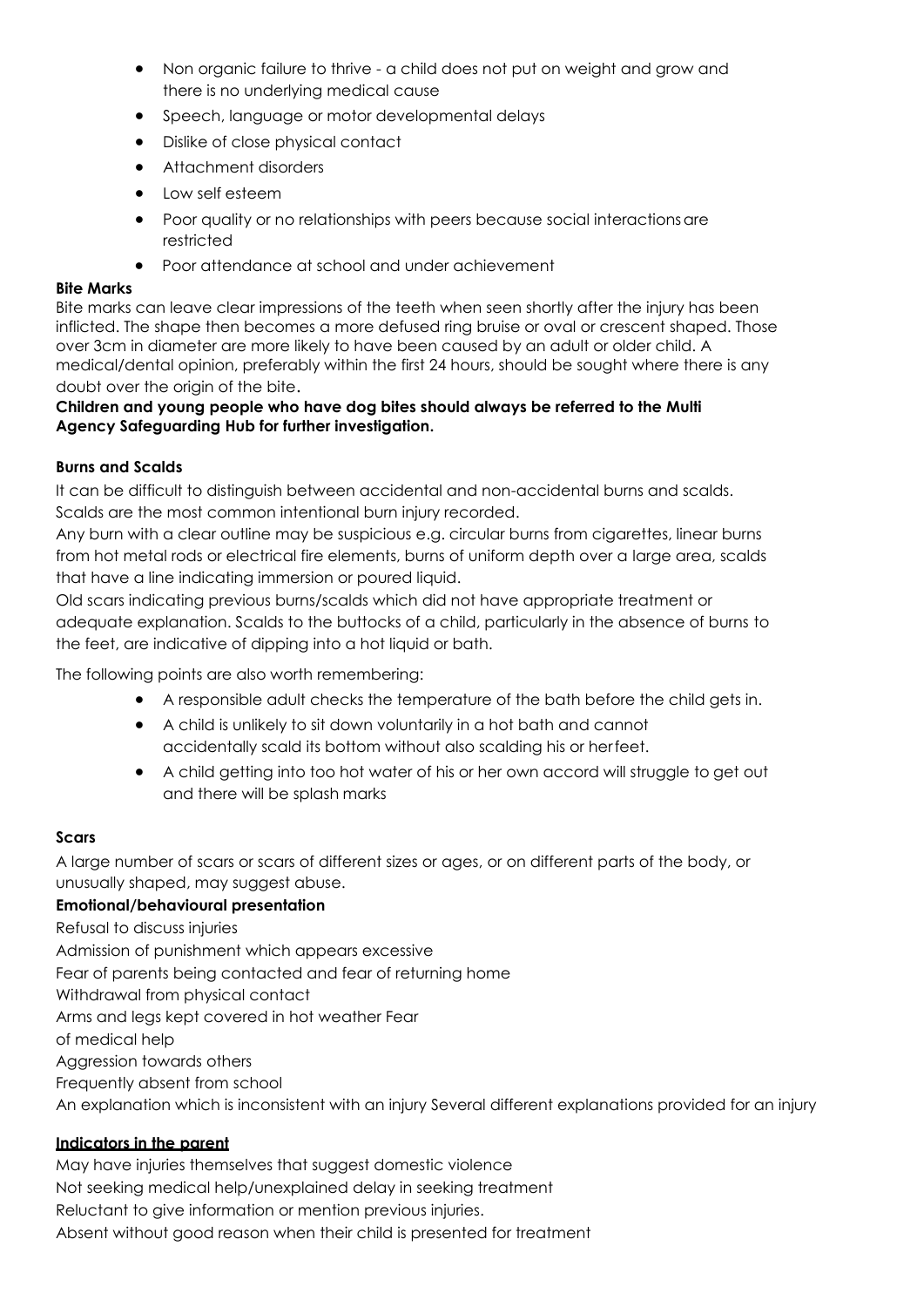Disinterested or undisturbed by accident or injury

Aggressive towards child or others

Unauthorised attempts to administer medication Tries

to draw the child into their own illness.

Past history of childhood abuse, self-harm, somatising disorder or false allegations of physical or sexual assault

Parent/carer may be over involved in participating in medical tests, taking

temperatures and measuring bodily fluids

Observed to be intensely involved with their children, never taking a much needed break nor allowing anyone else to undertake their child's care.

May appear unusually concerned about the results of investigations which may indicate physical illness in the child

Wider parenting difficulties may (or may not) be associated with this form of abuse. Parent/carer has convictions for violent crimes

# **Indicators in the family/environment**

Marginalised or isolated by the community

History of mental health, alcohol or drug misuse or domestic violence

History of unexplained death, illness or multiple surgery in parents and/or siblings of the family Past history of childhood abuse, self-harm, somatising disorder or false allegations of physical or sexual assault or a culture of physical chastisement.

#### **2.Emotional Abuse**

Emotional abuse is the persistent emotional maltreatment of a child such as to cause severe and persistent adverse effects on the child's emotional development. It may involve conveying to children that they are worthless or unloved, inadequate, or valued only insofar as they meet the needs of another person.

It may include not giving the child opportunities to express their views, deliberately silencing them or 'making fun' of what they say or how they communicate.

It may feature age or developmentally inappropriate expectations being imposed on children. These may include interactions that are beyond the child's developmental capability, as well as overprotection and limitation of exploration and learning, or preventing the child participating in normal social interaction.

It may involve seeing or hearing the ill-treatment of another. It may involve serious bullying (including cyberbullying), causing children frequently to feel frightened or in danger, or the exploitation or corruption of children. Some level of emotional abuse is involved in all types of maltreatment of a child, though it may occur alone*.*

#### **Indicators in the child**

Developmental delay

Abnormal attachment between a child and parent/carer e.g. anxious, indiscriminate or no attachment Aggressive behaviour towards others Child scapegoated within the family Frozen watchfulness, particularly in pre-school children Low self esteem and lack of confidence Withdrawn or seen as a 'loner' - difficulty relating to others Over-reaction to mistakes Fear of new situations Inappropriate emotional responses to painful situations Neurotic behaviour (e.g. rocking, hair twisting, thumb sucking) Self harm Fear of parents being contacted Extremes of passivity or aggression Drug/solvent abuse Chronic running away Compulsive stealing Low self-esteem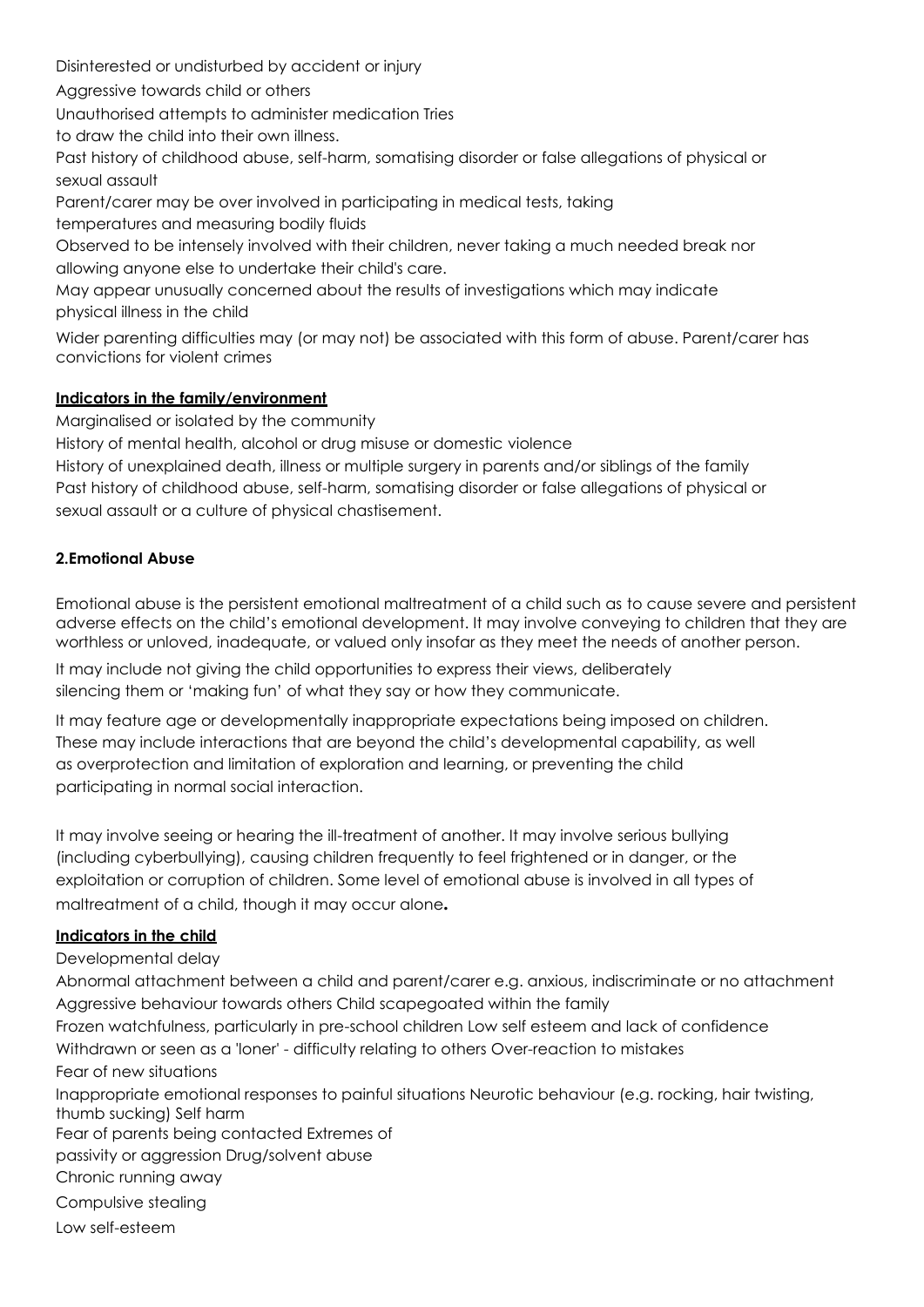#### Air of detachment – 'don't care' attitude

Social isolation – does not join in and has few friends Depression, withdrawal Behavioural problems e.g. aggression, attention seeking, hyperactivity, poor attention Low self esteem, lack of confidence, fearful, distressed, anxious Poor peer relationships including withdrawn or isolated behaviour

#### **Indicators in the parent**

Domestic abuse, adult mental health problems and parental substance misuse may be features in families where children are exposed to abuse. Abnormal attachment to child e.g. overly anxious or disinterest in the child Scapegoats one child in the family Imposes inappropriate expectations on the child e.g. prevents the child's developmental exploration or learning, or normal social interaction through overprotection. Wider parenting difficulties may (or may not) be associated with this form of abuse.

#### **Indicators of in the family/environment**

Lack of support from family or social network.

Marginalised or isolated by the community.

History of mental health, alcohol or drug misuse or domestic violence. History of unexplained death, illness or multiple surgery in parents and/or siblings of the family Past history of childhood abuse, self-harm, somatising disorder or false allegations of physical or sexual assault or a culture of physical chastisement.

#### **3.Neglect:**

Neglect is the persistent failure to meet a child's basic physical and/or psychological needs, likely to result in the serious impairment of the child's health or development. Neglect may occur during pregnancy as a result of maternal substance abuse.

Once a child is born, neglect may involve a parent or carer failing to:

- provide adequate food, clothing and shelter (including exclusion from home or abandonment);
- protect a child from physical and emotional harm or danger
- ensure adequate supervision (including the use of inadequate care- givers); or
- ensure access to appropriate medical care or treatment.
- It may also include neglect of, or unresponsiveness to, a child's basic emotional needs.

# **Indicators in the child**

#### **Physical presentation**

- Failure to thrive or, in older children, short stature Underweight
- Frequent hunger
- Dirty, unkempt condition
- Inadequately clothed, clothing in a poor state of repair
- Red/purple mottled skin, particularly on the hands and feet, seen in the winter due to cold
- Swollen limbs with sores that are slow to heal, usually associated with cold injury
- Abnormal voracious appetite
- Dry, sparse hair
- Recurrent / untreated infections or skin conditions e.g. severe nappy rash, eczema or persistent head lice / scabies/ diarrhoea
- Unmanaged / untreated health / medical conditions including poor dental health
- Frequent accidents or injuries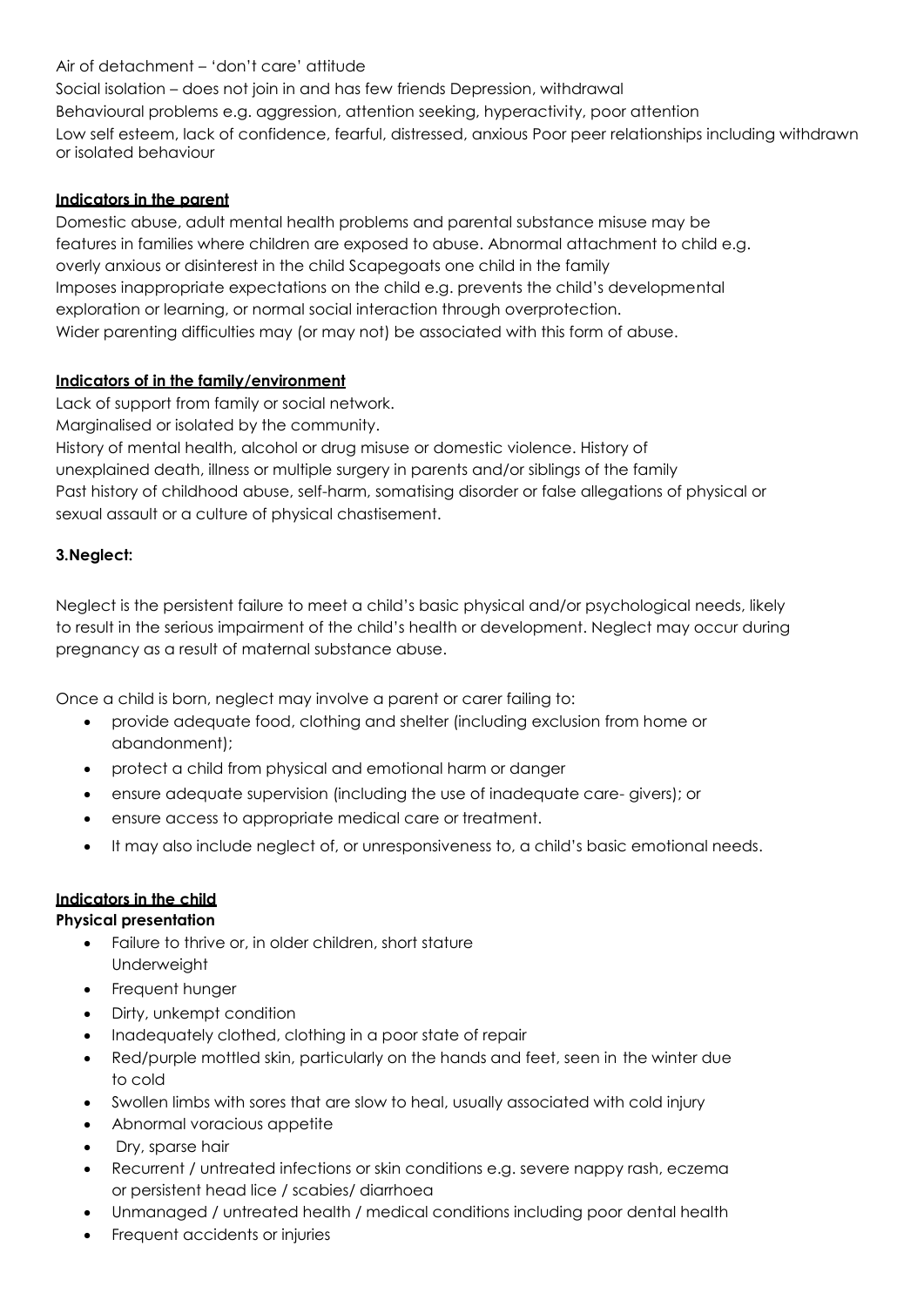# • **Development**

- General delay, especially speech and language delay Inadequate social skills and poor socialization **Emotional/behavioural presentation**
- 
- Attachment disorders
- Absence of normal social responsiveness Indiscriminate behaviour in relationships with adults Emotionally needy
- Compulsive stealing Constant tiredness
- Frequently absent or late at school Poor self esteem
- Destructive tendencies
- Thrives away from home environment
- Aggressive and compulsive behaviour
- Disturbed peer relationships
- Self-harming behaviour

#### **Indicators in the parent**

- Dirty, unkempt presentation Inadequately clothed
- Inadequate social skills and poor socialisation Abnormal attachment to the child. e.g. anxious Low self esteem and lack of confidence
- Failure to meet the basic essential needs e.g. adequate food, clothes, warmth, hygiene
- Failure to meet the child's health and medical needs e.g. poor dental health; failure to attend or keep appointments with health visitor, GP or hospital; lack of GP registration; failure to seek or comply with appropriate medical treatment; failure to address parental substance misuse during pregnancy Child left with adults who are intoxicated or violent
- Child abandoned or left alone for excessive periods
- Wider parenting difficulties, may (or may not) be associated with this form of abuse

#### **Indicators in the family/environment**

- History of neglect in the family
- Family marginalised or isolated by the community.
- Family has history of mental health, alcohol or drug misuse or domestic violence.
- History of unexplained death, illness or multiple surgery in parents and/or siblings of the family
- Family has a past history of childhood abuse, self-harm, somatising disorder or false allegations of physical or sexual assault or a culture of physical chastisement.
- Dangerous or hazardous home environment including failure to use home safety equipment; risk from animals
- Poor state of home environment e.g. unhygienic facilities, lack of appropriate sleeping arrangements, inadequate ventilation (including passive smoking) and lack of adequate heating

#### **4.Sexual Abuse:**

Sexual abuse involves forcing or enticing a child or young person to take part in sexual activities, not necessarily involving a high level of violence, whether or not the child is aware of what is happening.

The activities may involve physical contact, including assault by penetration (for example, rape or oral sex) or non-penetrative acts such as masturbation, kissing, rubbing and touching outside of clothing.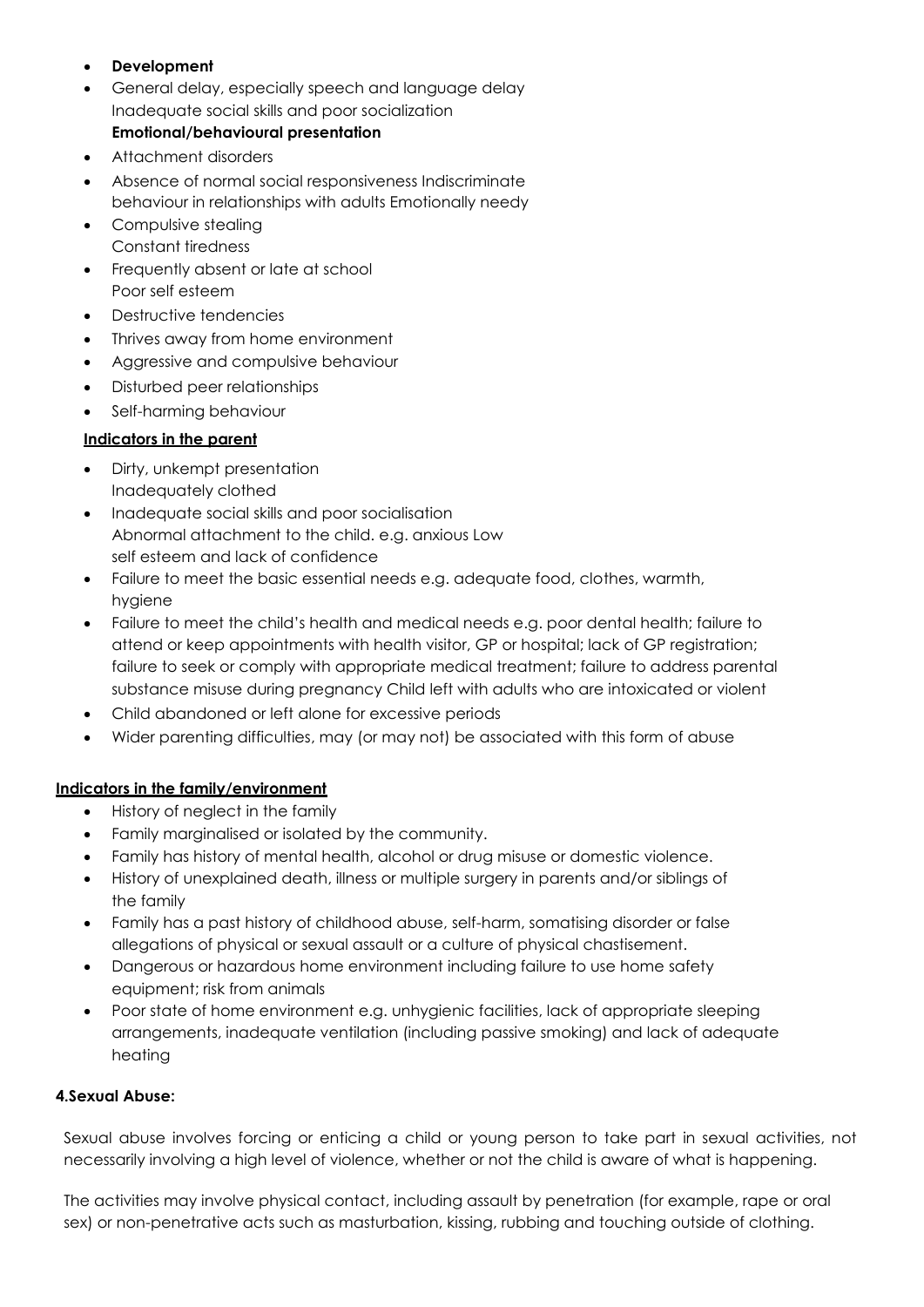They may also include non-contact activities, such as involving children in looking at, or in the production of, sexual images, watching sexual activities, encouraging children to behave in sexually inappropriate ways, or grooming a child in preparation for abuse (including via the internet). Sexual abuse is not solely perpetrated by adult males. Women can also commit acts of sexual abuse, as can other children.

# **Indicators in the Child**

# **Physical presentation**

- Urinary infections, bleeding or soreness in the genital or anal areas
- Recurrent pain on passing urine or faeces
- Blood on underclothes
- Sexually transmitted infections
- Vaginal soreness or bleeding
- Pregnancy in a younger girl where the identity of the father is not disclosed and/or there is secrecy or vagueness about the identity of the father
- Physical symptoms such as injuries to the genital or anal area, bruising to buttocks, abdomen and thighs, sexually transmitted disease, presence of semen on vagina, anus, external genitalia or clothing

#### **Emotional/behavioural presentation**

- Makes a disclosure.
- Demonstrates sexual knowledge or behaviour inappropriate to age/stage of development, or that is unusually explicit
- Inexplicable changes in behaviour, such as becoming aggressive or withdrawn
- Self-harm eating disorders, self-mutilation and suicide attempts Poor self-image, self-harm, self-hatred
- Reluctant to undress for PE
- Running away from home
- Poor attention / concentration (world of their own)
- Sudden changes in school work habits, become truant
- Withdrawal, isolation or excessive worrying
- Inappropriate sexualised conduct
- Sexually exploited or indiscriminate choice of sexual partners
- Wetting or other regressive behaviours e.g. thumb sucking
- Draws sexually explicit pictures
- **Depression**

#### **Indicators in the parents**

- Comments made by the parent/carer about the child.
- Lack of sexual boundaries
- Wider parenting difficulties or vulnerabilities
- Grooming behaviour
- Parent is a sex offender

#### **Indicators in the family/environment**

- Marginalised or isolated by the community.
- History of mental health, alcohol or drug misuse or domestic violence.
- History of unexplained death, illness or multiple surgery in parents and/or siblings of the family
- Past history of childhood abuse, self-harm, somatising disorder or false allegations of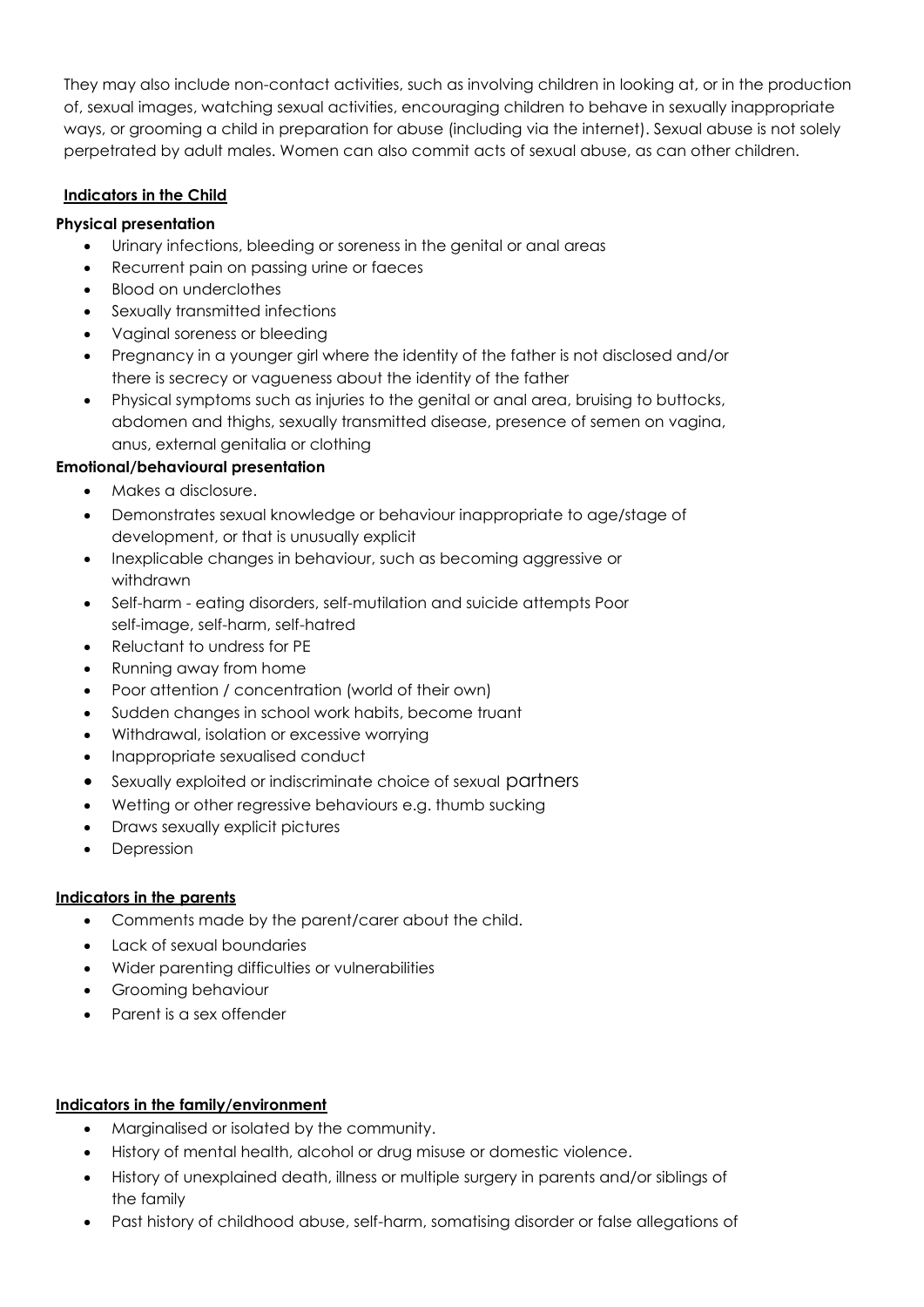physical or sexual assault or a culture of physical chastisement.

• Family member is a sex offender.

#### **Child on Child Sexual Violence & Harassment.**

- There should be zero tolerance to peer on peer abuse. All inappropriate behaviour should be challenged. The boundary between what is abusive and what is part of normal childhood or youthful experimentation can be blurred. The determination of whether behaviour is developmental, inappropriate or abusive will hinge around the related concepts of true consent, power imbalance and exploitation. This may include children and young people who exhibit a range of sexually problematic behaviour such as indecent exposure, obscene telephone calls, fetishism, bestiality and sexual abuse against adults, peers or children.
- Developmental Sexual Activity encompasses those actions that are to be expected from children and young people as they move from infancy through to an adult understanding of their physical, emotional and behavioural relationships with each other. Such sexual activity is essentially information gathering and experience testing. It is characterised by mutuality and of the seeking of consent.
- Inappropriate Sexual Behaviour can be inappropriate socially, inappropriate to development, or both. In considering whether behaviour fits into this category, it is important to consider what negative effects it has on any of the parties involved and what concerns it raises about a child or young person. It should be recognised that some actions may be motivated by information seeking, but still cause significant upset, confusion, worry,physical damage, etc. It may also be that the behaviour is "acting out" which may derive from other sexual situations to which the child or young person has been exposed.
- If an act appears to have been inappropriate, there may still be a need for some form of behaviour management or intervention. For some children, educative inputs may be enough to address the behaviour.
- Abusive sexual activity included any behaviour involving coercion, threats, aggression together with secrecy, or where one participant relies on an unequal power base.

#### **Assessment**

In order to more fully determine the nature of the incident the following factors should be given consideration. The presence of exploitation in terms of:

- **Equality**  consider differentials of physical, cognitive and emotional development, power and control and authority, passive andassertive tendencies
- **Consent**  agreement including all the following:
	- Understanding what is proposed based on age, maturity, development level, functioning and experience
	- Knowledge of society's standards for what is being proposed
	- Awareness of potential consequences and alternatives
	- Assumption that agreements or disagreements will be respected equally
	- Voluntary decision
	- Mental competence

**Coercion –** the young perpetrator who abuses may use techniques like bribing, manipulation and emotional threats of secondary gains and losses that is loss of love, friendship, etc. Some may use physical force, brutality or the threat of these regardless of victim resistance.

When there is a report of sexual violence the DSL should make an immediate risk and needs assessment.

In evaluating sexual behaviour of children and young people, the above information should be used only as a quide.

Advice available on: DFE

#### **Sexual Violence and Sexual Harassment Between Children in Schools and Colleges**

#### **Child Sexual Exploitation**

The following list of indicators is not exhaustive or definitive but it does highlight common signs which can assist professionals in identifying children or young people who may be victims of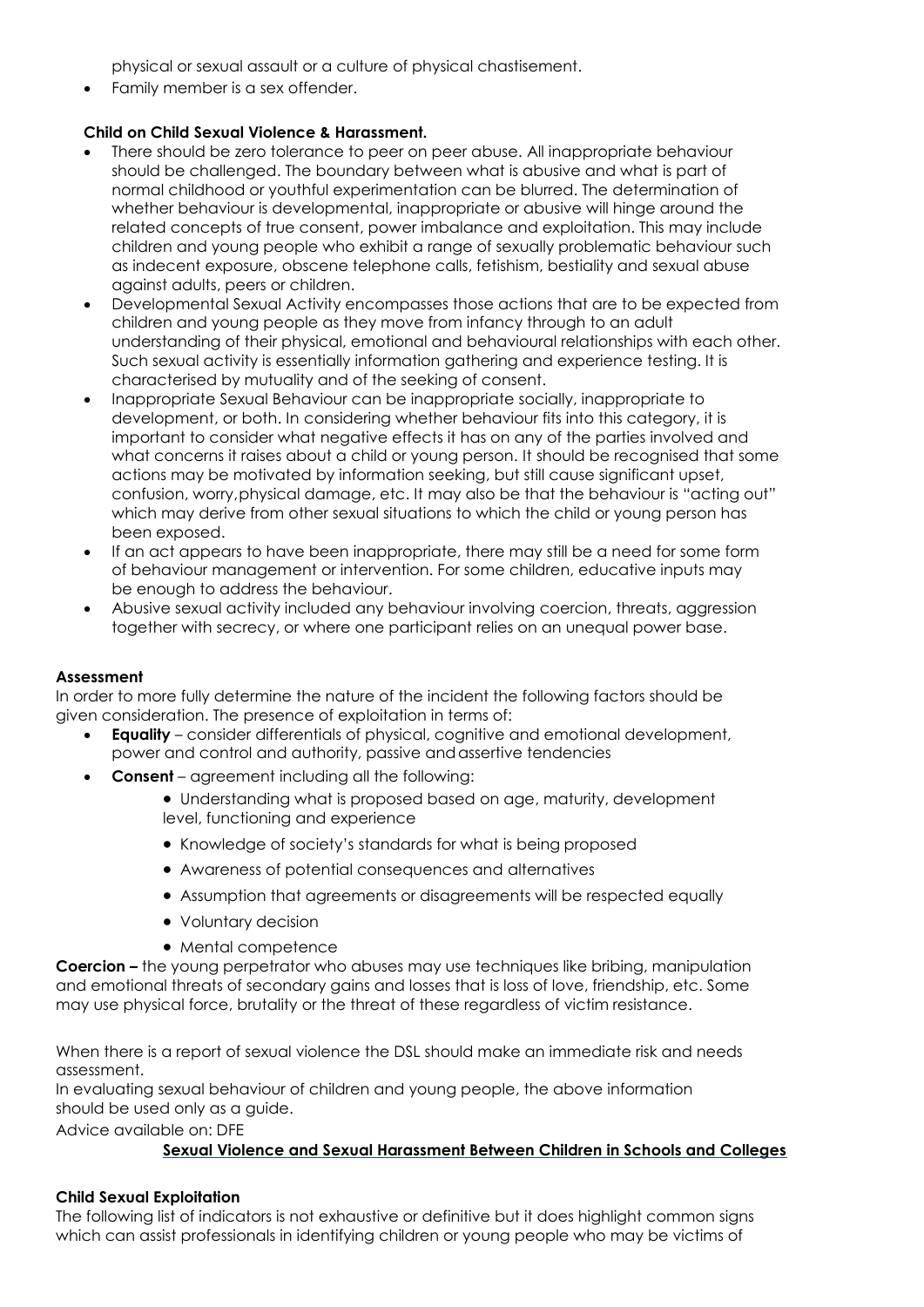sexual exploitation.

Signs include:

- underage sexual activity
- inappropriate sexual or sexualised behaviour
- sexually risky behaviour, 'swapping' sex
- repeat sexually transmitted infections
- in girls, repeat pregnancy, abortions, miscarriage
- receiving unexplained gifts or gifts from unknown sources
- having multiple mobile phones and worrying about losing contact via mobile
- having unaffordable new things (clothes, mobile) or expensive habits (alcohol, drugs)
- changes in the way they dress
- going to hotels or other unusual locations to meet friends
- seen at known places of concern
- moving around the country, appearing in new towns or cities, not knowing where they are
- getting in/out of different cars driven by unknown adults
- having older boyfriends or girlfriends
- contact with known perpetrators
- involved in abusive relationships, intimidated and fearful of certain people or situations
- hanging out with groups of older people, or anti-social groups, or with other vulnerable peers
- associating with other young people involved in sexual exploitation
- recruiting other young people to exploitative situations
- truancy, exclusion, disengagement with school, opting out of education altogether
- unexplained changes in behaviour or personality (chaotic, aggressive, sexual)
- mood swings, volatile behaviour, emotional distress
- self-harming, suicidal thoughts, suicide attempts, overdosing, eating disorders
- drug or alcohol misuse
- getting involved in crime
- police involvement, police records
- involved in gangs, gang fights, gang membership
- injuries from physical assault, physical restraint, sexual assault

#### **CCE Signs Include:**

- appearing with unexplained gifts or new possessions
- associating with other young people involved in exploitation
- changes in emotional well-being
- misuse of drugs or alcohol
- missing for periods of time regularly come home late
- regularly miss school or do not take part in education

# **Children Sexual Exploitation can happen to BOYS and GIRLS. Please use the CSE screening tool and talk to the DSL if you have concerns. Appendix Two: Hate Crime**

#### **Objectives:**

- 1. Prevention through education and awareness raising
- 2. Victims will be confident to report hate crime and hate incidents ina way that suits them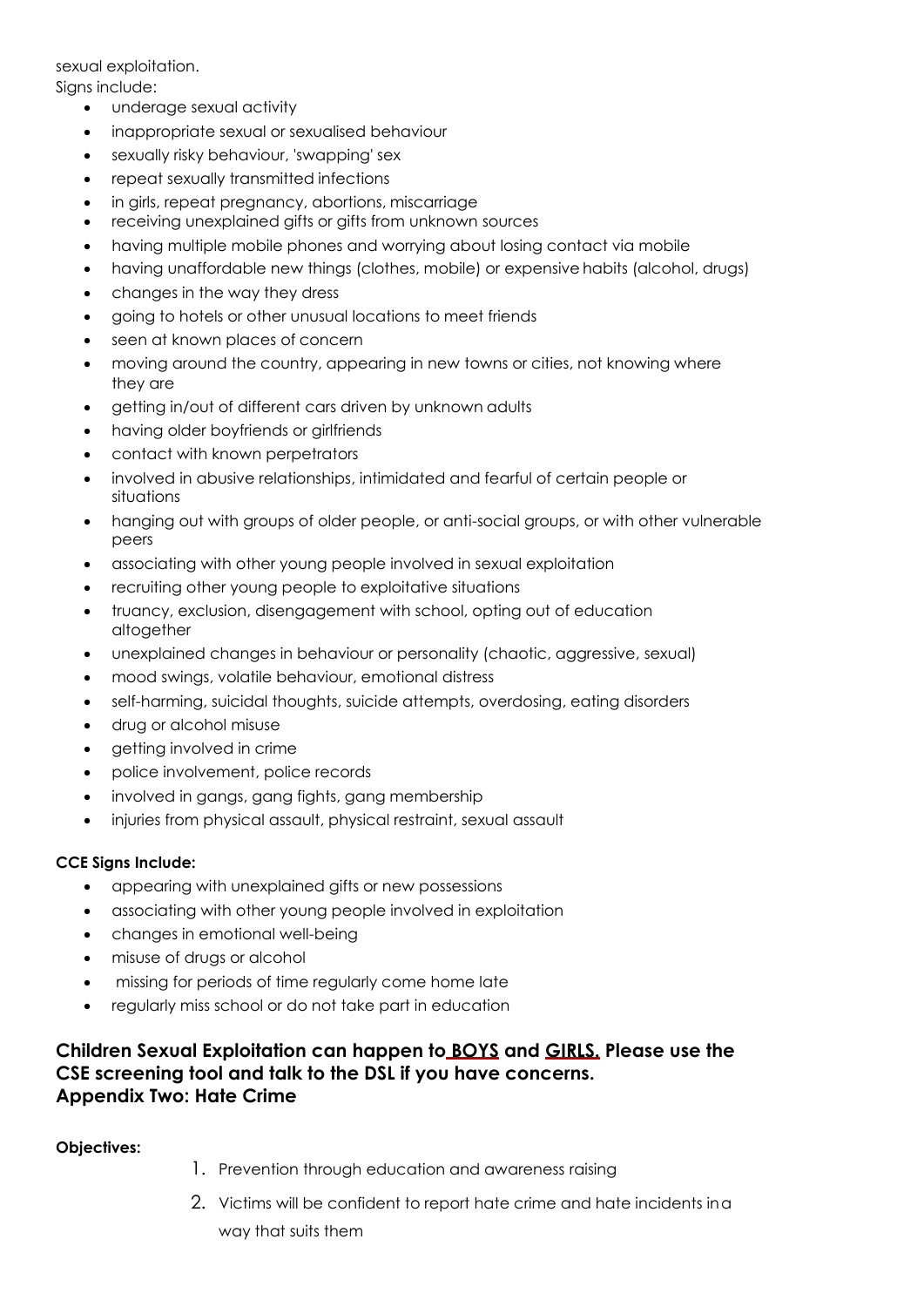- 3. Hate incident and hate crime data will be accurately recorded and collated
- 4. Victims will have access to a range of support and resolutions

# **Gloucestershire recorded strands of hate crime**

#### **National:**

- **Disability**
- Gender identity (Trans)
- Race
- **Religion**
- Sexual Orientation

# **Additional local:**

- Age
- Gender
- Other e.g. Alternative Subcultures/ Homeless/ Sex Workers

# **A hate incident is defined as:**

Any incident, which may or may not constitute a criminal offence, which is perceived by the victim or any other person, as being motivated by hostility or prejudice. (College of Policing, 2014: 3)

Challenges with the word "Hate"

Disadvantages – conjures up images of the extreme Advantages – Provides commonality and a focus on the impact on a victim

#### **What are hate incidents**

- Verbal abuse like name-calling and offensive jokes
- Bullying or intimidation by
- Hoax calls, abusive phone or text messages, hate mail
- Online abuse for example on Facebook or Twitter
- Displaying or circulating discriminatory literature orposters
- Harm or damage to things / belongings
- Graffiti

# **Gloucestershire Hate Crime Reporting Options:**

- Police: 999 urgent, non-emergency 101
- Alternative reporting routes Phone: 0800 077 8460
- Text: HATE to 80800 Online: [www.gloshate.org](http://www.gloshate.org/)
- Crimestoppers (Witness only): 0800 555111

#### **Appendix 3: Further Information on Current High Profile Safeguarding Issues:**

#### **Forced Marriage (FM)**

This is an entirely separate issue from arranged marriage. It is a human rights abuse and falls within the Crown Prosecution Service definition of domestic violence. Young men and women can be at risk in affected ethnic groups. Whistle-blowing may come from younger siblings. Other indicators may be detected by changes in adolescent behaviours. We should never attempt to intervene directly as a school or through a third party. **Schools should involve the police straight**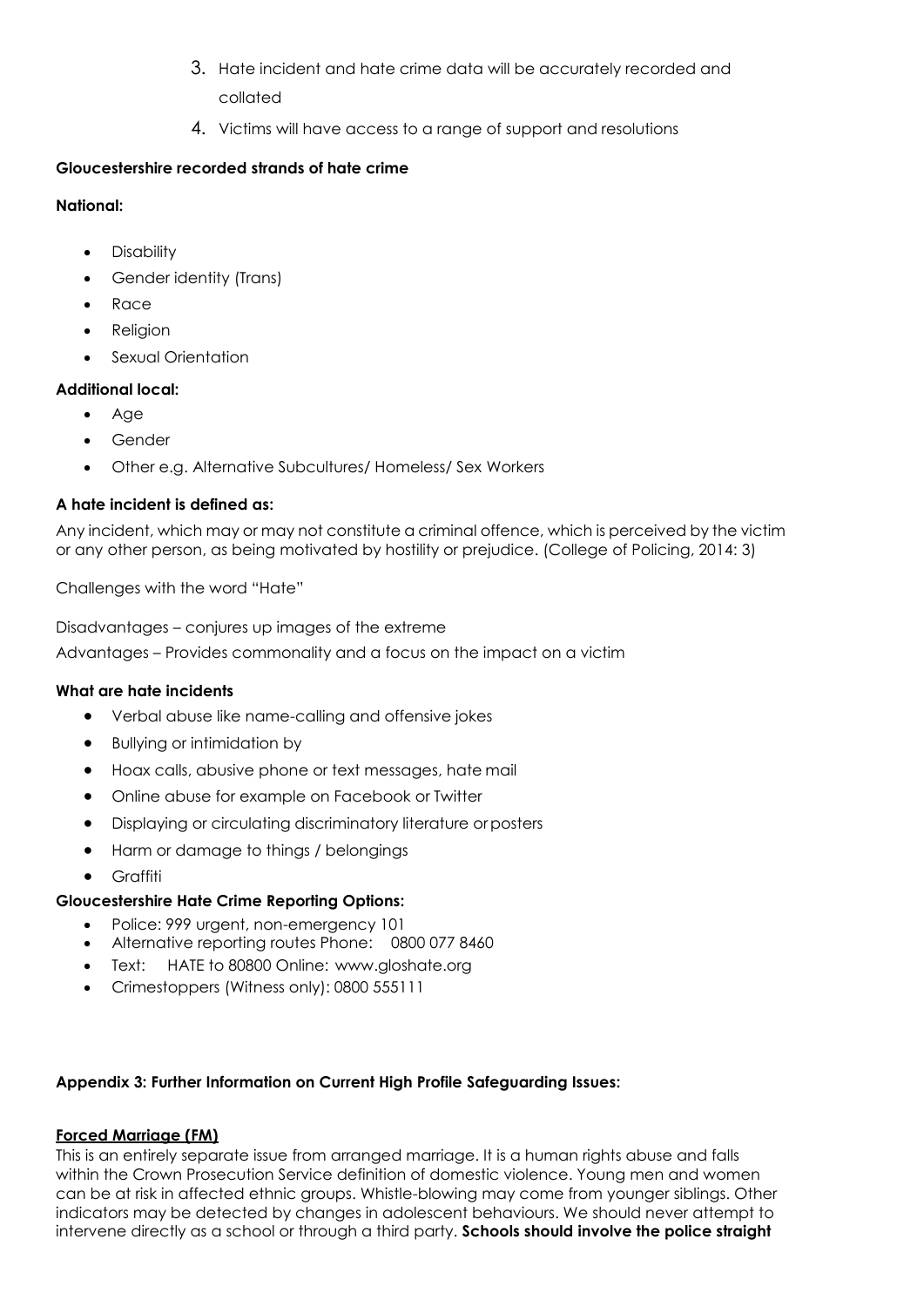#### **away.**

#### **Female Genital Mutilation (FGM) – signs of**

It is essential that staff are aware of FGM practices and the need to look for signs, symptoms and other indicators of FGM. FGM is sometimes known as 'female genital cutting' or 'female circumcision.' Communities tend to use local names referring to this practice, including 'sunna' **As of October 2015 Mandatory reporting is in place for FGM. There is a statutory duty placed on teachers, along with social workers and healthcare professionals to PERSONALLY report to the police where they discover (either through disclosure by the victim or visual evidence) that FGM appears to have taken been carried out on a girl under 18 years old.** Those failing to report such cases will face disciplinary sanctions. It will be rare for teachers to see visual evidence and they should not be examining pupils but the same definition of what is meant by "to discover that an act of FGM appears to have been carried out" is used for all professionals to whom this mandatory reporting applies. **In addition report to the DSL. Non teaching staff should report directly to the DSL**

#### **What is FGM?**

It involves procedures that intentionally alter/injure the female genital organs for non-medical reasons.

4 types of procedure:

Type 1 Clitoridectomy – partial/total removal of clitoris

Type 2 Excision – partial/total removal of clitoris and labia minora

Type 3 Infibulation entrance to vagina is narrowed by repositioning the inner/outer labia Type 4 all other procedures that may include: pricking, piercing, incising, cauterising and scraping the genital area.

#### **Why is it carried out? Belief**

#### **that:**

- FGM brings status/respect to the girl social acceptance for marriage
- Preserves a girl's virginity
- Part of being a woman / rite of passage
- Upholds family honour
- Cleanses and purifies the girl
- Gives a sense of belonging to the community
- Fulfils a religious requirement

#### **Is FGM legal?**

• FGM is internationally recognised as a violation of human rights of girls and women. **It is illegal in most countries including the UK.**

#### **Circumstances and occurrences that may point to FGM happening:**

- Child talking about getting ready for a special ceremony
- Family taking a long trip abroad
- Child's family being from one of the 'at risk' communities for FGM (Kenya, Somalia, Sudan, Sierra Leon, Egypt, Nigeria, Eritrea as well as non-African communities including Yemeni, Afghani, Kurdistan, Indonesia and Pakistan)
- Knowledge that the child's sibling has undergone FGM
- Child talks about going abroad to be 'cut' or to prepare for marriage

#### **A sign that may indicate a child has undergone FGM:**

- Prolonged absence from school and other activities
- Behaviour change on return from a holiday abroad, such as being withdrawn and appearing subdued
- Bladder or menstrual problems
- Finding it difficult to sit still and looking uncomfortable
- Complaining about pain between the legs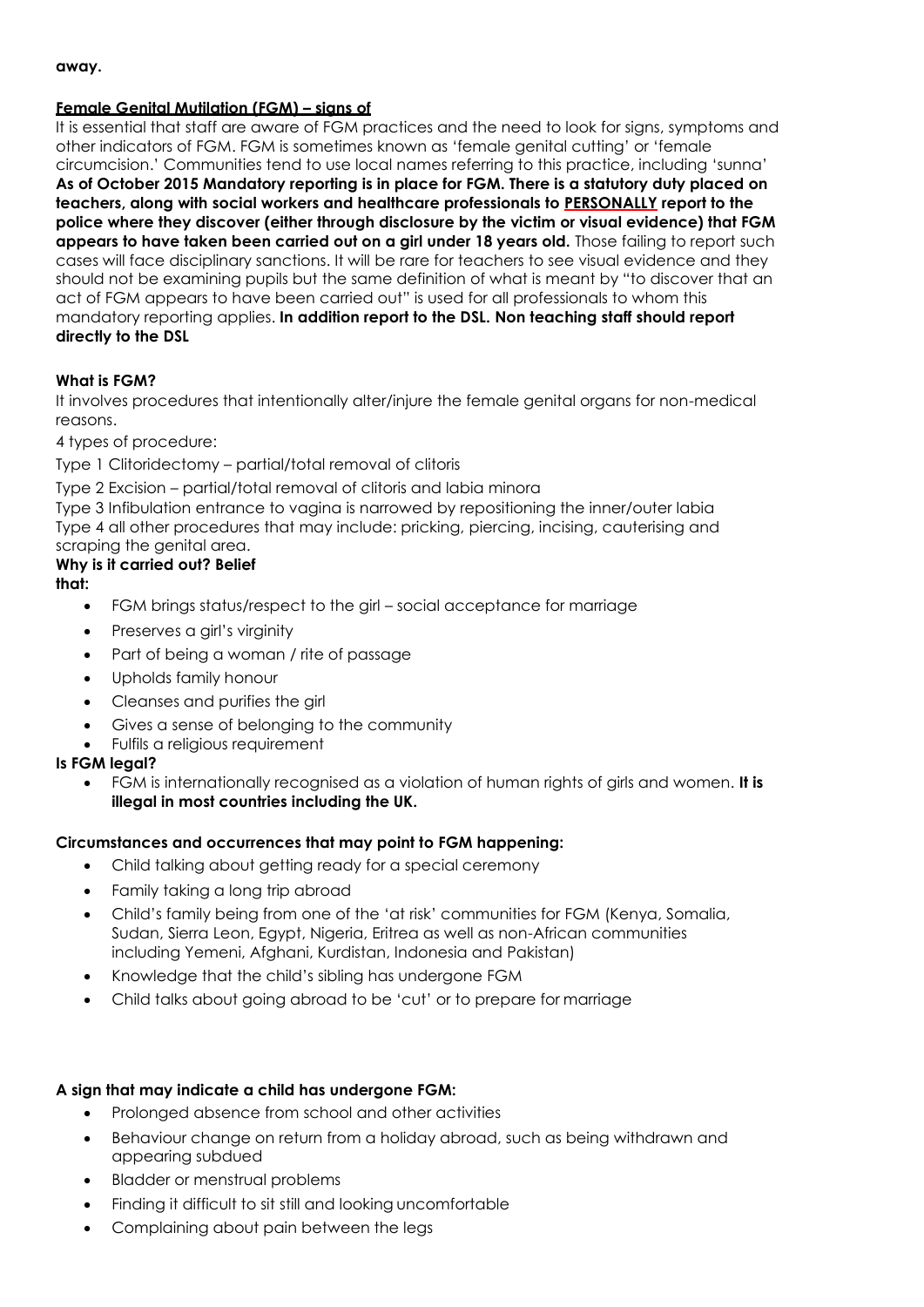- Mentioning something somebody did to them that they are not allowed to talk about
- Secretive behaviour, including isolating themselves from the group
- Reluctance to take part in physical activity
- Repeated urinal tract infection
- **Disclosure**

#### **The 'One Chance' rule**

As with Forced Marriage there is the 'One Chance' rule. It is essential that settings /schools/colleges take action **without delay**. Staff should activate local safeguarding procedures, using existing national and local protocols for multi-agency liaison with police and children's social care.

#### **Trafficking**

Child trafficking is a form of child abuse where children are recruited and moved to be exploited, forced to work or sold. They are often subject to multiple forms of exploitation including: child sexual exploitation, benefit fraud, forced marriage, domestic servitude including cleaning, childcare and cooking, forced labour in agriculture or factories, criminal activity such as pickpocketing, begging, transporting drugs, working on cannabis farms, selling pirated DVDs , bag theft.

Traffickers trick, force or persuade children to leave their homes and then move them to another location. Trafficked children are often controlled with violence and threats and may be kept captive, resulting in long lasting and devastating effects on their mental and physical health. It is not easy to identify trafficked children, but you may notice unusual behaviour or events that just don't add up. Both boys and girls are victims of trafficking. Trafficked children may be from the UK or have been moved from another country.

Poverty, war or discrimination can put children more at risk of trafficking. Traffickers may promise children education or respectable work, or persuade parents that their child can have a better future in another place. It can be very difficult to identify a child who has been trafficked, as they are deliberately hidden and isolated. They may be scared, or they may not realise that they are a victim or are being abused. While there may not be any obvious signs of distress or harm, a trafficked child is at risk and may experience physical abuse, emotional abuse and/or neglect.

Many children are trafficked in to the UK from abroad, but children can also be trafficked from one part of the UK to another. Even a child being moved from one side of the street to a different address for a short period of time with the intent of exploitation would be identifiable as a trafficking crime. Any suspicion of trafficking must be reported to the LADO and the Police without delay.

#### **Radicalisation:**

#### (in line with the PREVENT DUTY)

From 1st July 2015 specified authorities, including **all** schools are subject to the duty under section 26 of the Counter-Terrorism and Security Act 2015 in the exercise of their functions to have **"due regard to the need to prevent people from being drawn into terrorism."** This duty is known as the Prevent duty.

Radicalisation refers to the process by which a person comes to support terrorism and forms of extremism leading to terrorism. To reduce the risk from terrorism we need not only to stop terrorist attacks but also to prevent people becoming terrorists. This is one objective of Prevent, part of CONTEST, the Government's strategy for countering international terrorism. All the terrorist groups who pose a threat to us seek to radicalise and recruit people to their cause. The aim of Prevent is to stop people becoming or supporting terrorists, by challenging the spread of terrorist ideology, supporting vulnerable individuals, and working in key sectors and institutions. Work to safeguard children and adults, providing early intervention to protect and divert people away from being drawn into terrorist activity, is at the heart of the Prevent strategy. Supporting vulnerable individuals requires clear frameworks – including guidance on how to identify vulnerability and assess risk, where to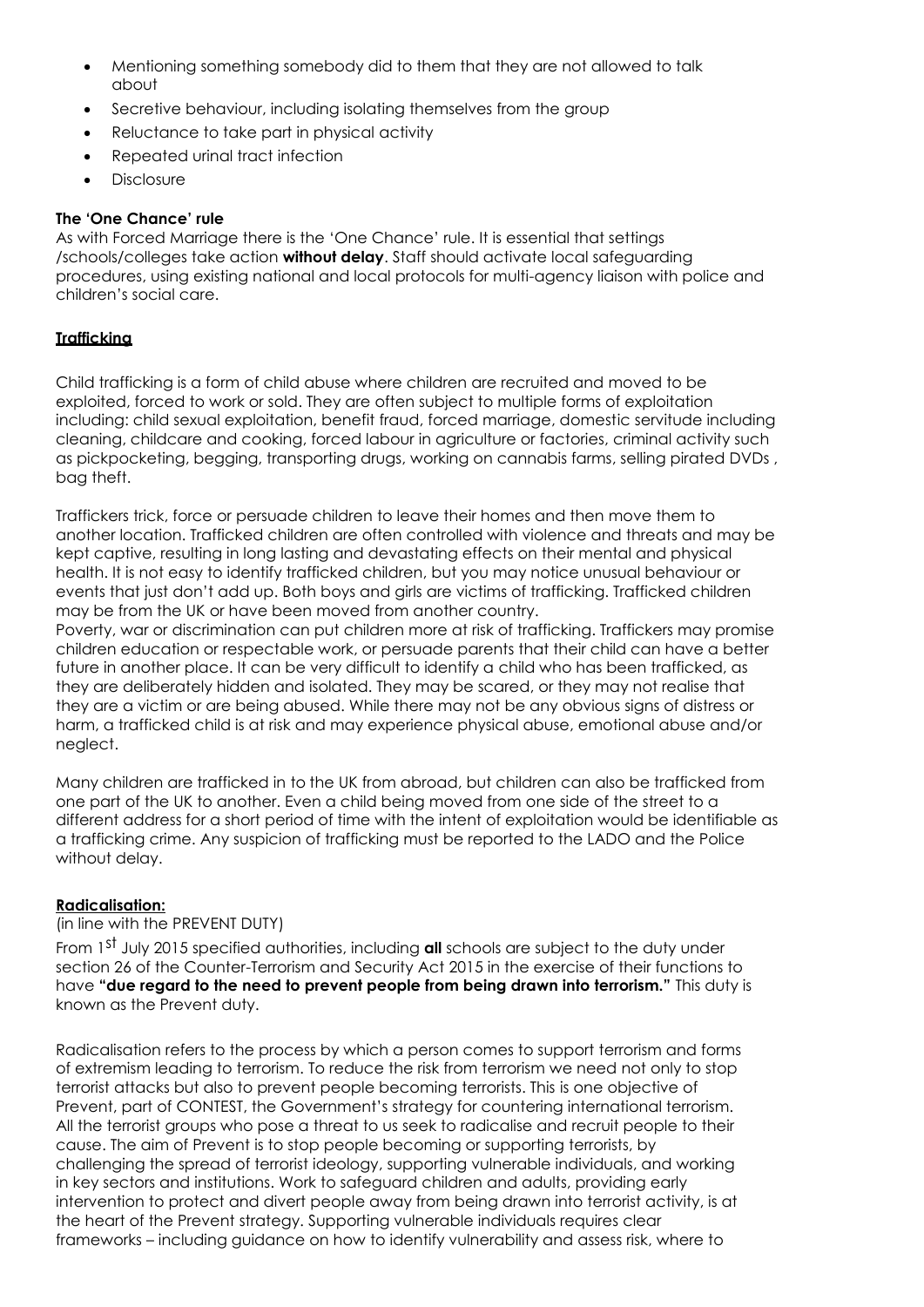seek support and measures to ensure that we do not ever confuse prevention and early intervention with law enforcement. Channel is a key element of the Prevent strategy. It is a multi-agency approach to protect people at risk from radicalisation. Channel uses existing collaboration between local authorities, statutory partners (such as the education and health sectors, social services, children's and youth services and offender management services), the police and the local community to identify individuals at risk of being drawn into terrorism; assess the nature and extent of that risk; and develop the most appropriate support plan for the individuals concerned. Channel is about safeguarding children and adults from being drawn into committing terrorist-related activity. It is about early interventionto protect and divert people away from the risk they face before illegality occurs.

# **Indicators of vulnerability to radicalisation**:

- **Radicalisation** refers to the process by which a person comes to support terrorism and forms of extremism leading to terrorism.
- **Extremism** is defined by the Government in the Prevent Strategy as: Vocal or active opposition to fundamental British values, including democracy, the rule of law, individual liberty and mutual respect and tolerance of different faiths and beliefs. We also include in ourdefinition of extremism calls for the death of members of our armed forces, whether in this country or overseas.

#### **Extremism is defined by the Crown Prosecution Service as: The demonstration of unacceptable behaviour by using any means or medium to express views which:**

- **Encourage, justify or glorify terrorist violence in furtherance of particular beliefs;**
- **Seek to provoke others to terrorist acts;**
- **Encourage other serious criminal activity or seek to provoke others to serious criminal acts; or**
- **Foster hatred which might lead to inter**‐**community violence in the UK.**

There is no such thing as a "typical extremist": those who become involved in extremist actions come from a range of backgrounds and experiences, and most individuals, even those who hold radical views, do not become involved in violent extremist activity.

Pupils may become susceptible to radicalisation through a range of social, personal and

environmental factors ‐ it is known that violent extremists exploit vulnerabilities in individuals to drive a wedge between them and their families and communities. It is vital that school staff is able to recognise those vulnerabilities.

# **Indicators of vulnerability include:**

- Identity Crisis the student / pupil is distanced from their cultural / religious heritage and experiences discomfort about their place in society;
- Personal Crisis the student / pupil may be experiencing family tensions; a sense of isolation; and low self‐esteem; they may have dissociated fromtheir existing friendship group and become involved with a new and different group of friends; they may be searching for answers to questions about identity, faith and belonging;
- Personal Circumstances migration; local community tensions; and events affecting the student / pupil's country or region of origin may contribute toa sense of grievance that is triggered by personal experience of racism or discrimination or aspects of Government policy;
- Unmet Aspirations the student / pupil may have perceptions of injustice;a feeling of failure; rejection of civic life;
- Experiences of Criminality which may include involvement with criminal groups, imprisonment, and poor resettlement / reintegration?
- Special Educational Need students / pupils may experience difficulties with social interaction, empathy with others, understanding the consequences of their actions and awareness of the motivations of others.

However**,** this list is not exhaustive, nor does it mean that all young people experiencing the above are at risk of radicalisation for the purposes of violent extremism.

# **More critical risk factors could include**:

- Being in contact with extremist recruiters;
- Accessing violent extremist websites, especially those with asocial networking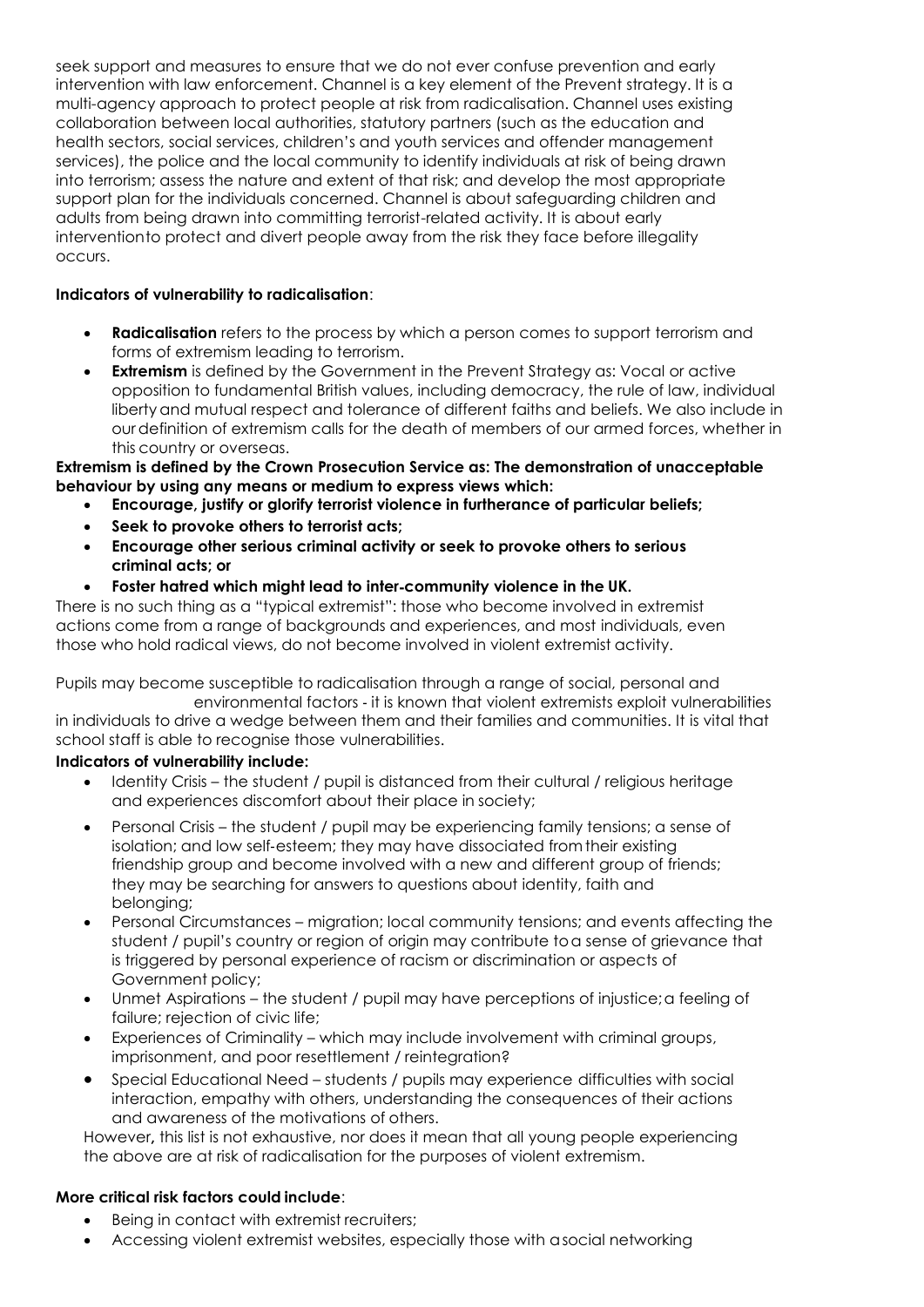element;

- Possessing or accessing violent extremist literature;
- Using extremist narratives and a global ideology to explain personal disadvantage;
- Justifying the use of violence to solve societal issues;
- joining or seeking to join extremist organisations; and
- Significant changes to appearance and / or behaviour;
- Experiencing a high level of social isolation resulting in issues of identity crisis and or personal crisis.

#### **Staff should be alert to any warning signs of radicalisation and hold an attitude of 'it could happen here.'**

#### **Peer on Peer Abuse:**

**All** staff should recognise that children are capable of abusing their peers. All staff are clear about our policy and procedures with regard to peer on peer abuse. All allegations of peer on peer abuse are recorded, investigated and dealt with Clear processes as to how victims, perpetrators and any other child affected by peer on peer abuse are in our **Behaviour, Friendship & Anti-bullying Policies.**

#### **Abuse is abuse and should never be tolerated or passed off as "banter", "just having a laugh" or "part of growing up";**

#### **Our procedures include:**

Recognition of the gendered nature of peer on peer abuse (i.e. that it is more likely that girls will be victims and boys perpetrators), but that all peer on peer abuse is unacceptable and will be taken seriously

The different forms peer on peer abuse can take, such as:

- Bullying (including cyber bullying).
- sexual violence and sexual harassment, such as rape, penetrative and sexual assault.
- physical abuse such as hitting, kicking, shaking, biting, hair pulling, or otherwise causing physical harm;
- Upskirting, which typically involves taking a picture under a person's clothing without them knowing, with the intention of viewing their genitals or buttocks to obtain sexual gratification. Or cause the victim humiliation, distress or alarm.
- sexting (also known as youth produced sexual imagery)
- initiation/hazing type violence and rituals.

(The DFE provides Searching Screening and Confiscation Advice for schools. The UK Council for Child Internet Safety (UKCCIS) Education Group has published Advice for Schools and Colleges on Responding to Sexting Incidents)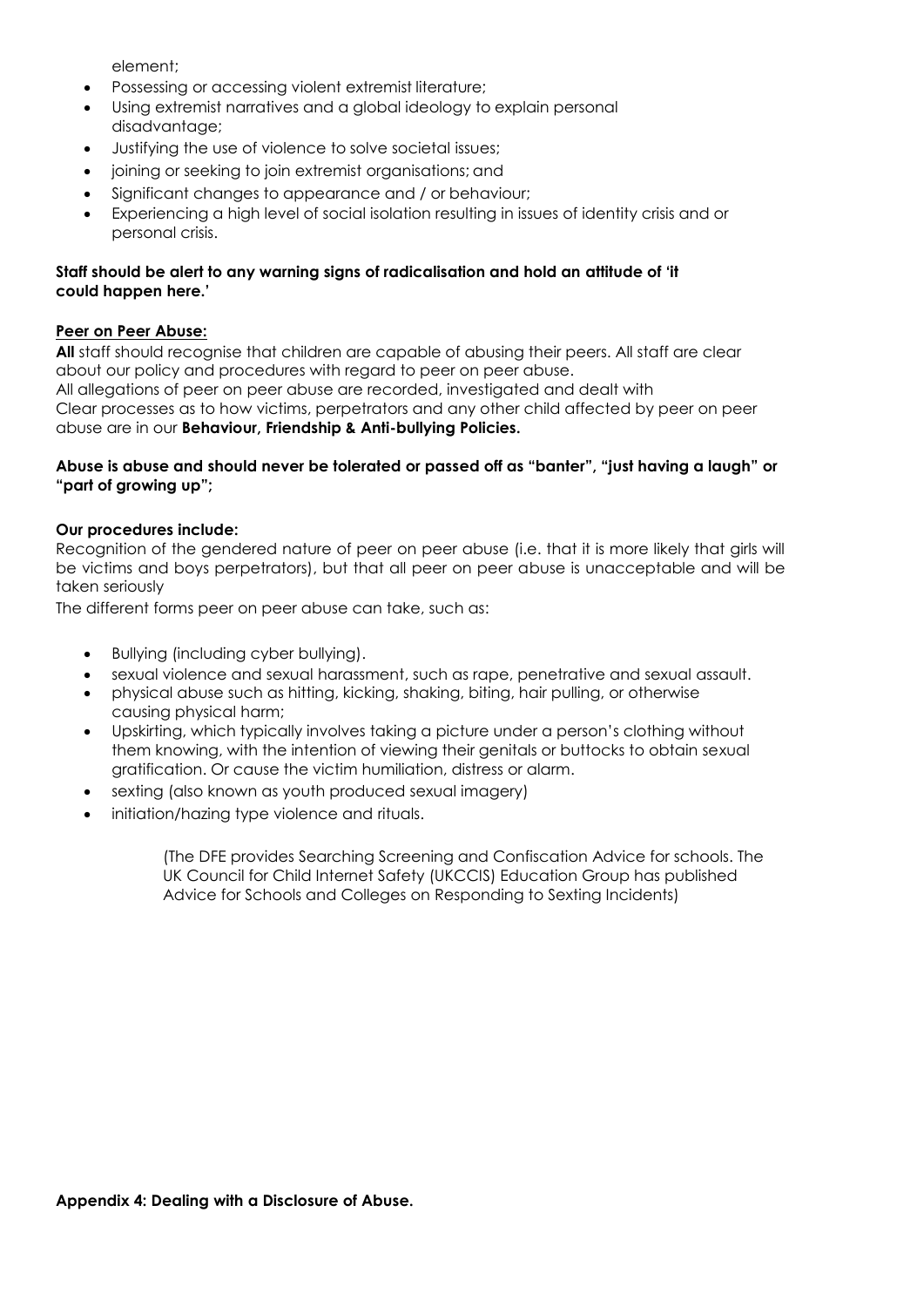#### **When a child tells me about abuse s/he has suffered, what must I remember?**

- Stay calm.
- Do not communicate shock, anger or embarrassment.
- Reassure the child. Tell her/him you are pleased that s/he is speaking to you. Tell them that you have taken seriously what they have said and they will be supported.
- Never enter into a pact of secrecy with the child. Assure her/him that you will try to help but let the child know that you will have to tell other people in order to do this. State who this will be and why.
- Tell her/him that you believe them. Children very rarely lie about abuse; but s/he may have tried to tell others and not been heard or believed.
- Tell the child that it is not her/his fault.
- Encourage the child to talk but do not ask "leading questions" or press for information.
- Listen and remember.
- Check that you have understood correctly what the child is trying to tell you.
- Praise the child for telling you. Communicate that s/he has a right to be safe and protected.
- Do not tell the child that what s/he experienced is dirty, naughty or bad. Make sure the child does not feel ashamed or that they are causing trouble by disclosing any form of abuse or harassment.
- It is inappropriate to make any comments about the alleged offender.
- Be aware that the child may retract what s/he has told you. It is essentialto record all you have heard.
- At the end of the conversation, tell the child again who you are going to tell and why that person or those people need to know.
- As soon as you can afterward, make a detailed record of the conversation using the child's own language. Include any questions you may have asked. Do not add any opinions or interpretations. NB It is not education staff's role to seek disclosures. Their role is to observe that something may be wrong, ask about it, listen, be available and try to make time to talk. Ensure you date this log and include exactly what was said, observed, witnessed. Include follow up actions. Teachers should record this information directly onto CPOMs. Other staff should pass the record in writing for the DSL/teacher to add to CPOMs or provide a verbal account to the teacher/ DSL as they enter the log onto CPOMs.

#### **Immediately afterwards**

- **You must not deal with this yourself. Clear indications or disclosure of abuse must be reported to children's social care without delay, by the Head of Service or the Designated Safeguarding Lead. If the child is at immediate risk you can make the referral yourself.**
- Children making a disclosure may do so with difficulty, having chosen carefully to whom they will speak. Listening to and supporting a child/young person who has been abused can be traumatic for the adults involved.
- Support for you will be available from our Designated Safeguarding Lead/ Deputy Designated Safeguarding Leads.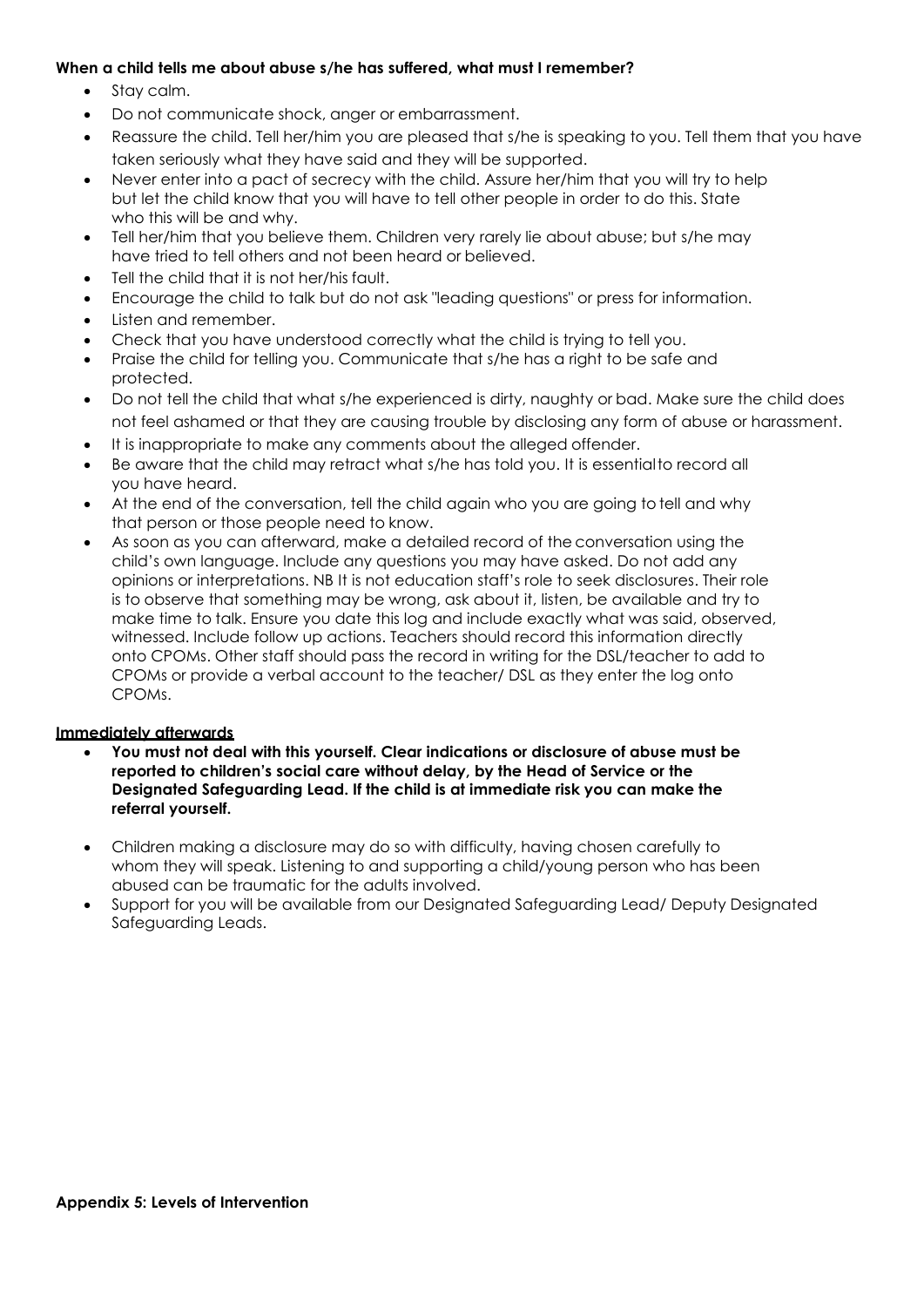

All services and interventions seek to work openly with the family (or young person if age appropriate) in order to support them, address their needs at the lowest possible level and prevent them from escalating. We will only request services at a higher level after we have done everything possible to meet needs at the current level.

**Appendix 6: safeguarding during Covid Pandemic/ School Closure due to Lockdown.**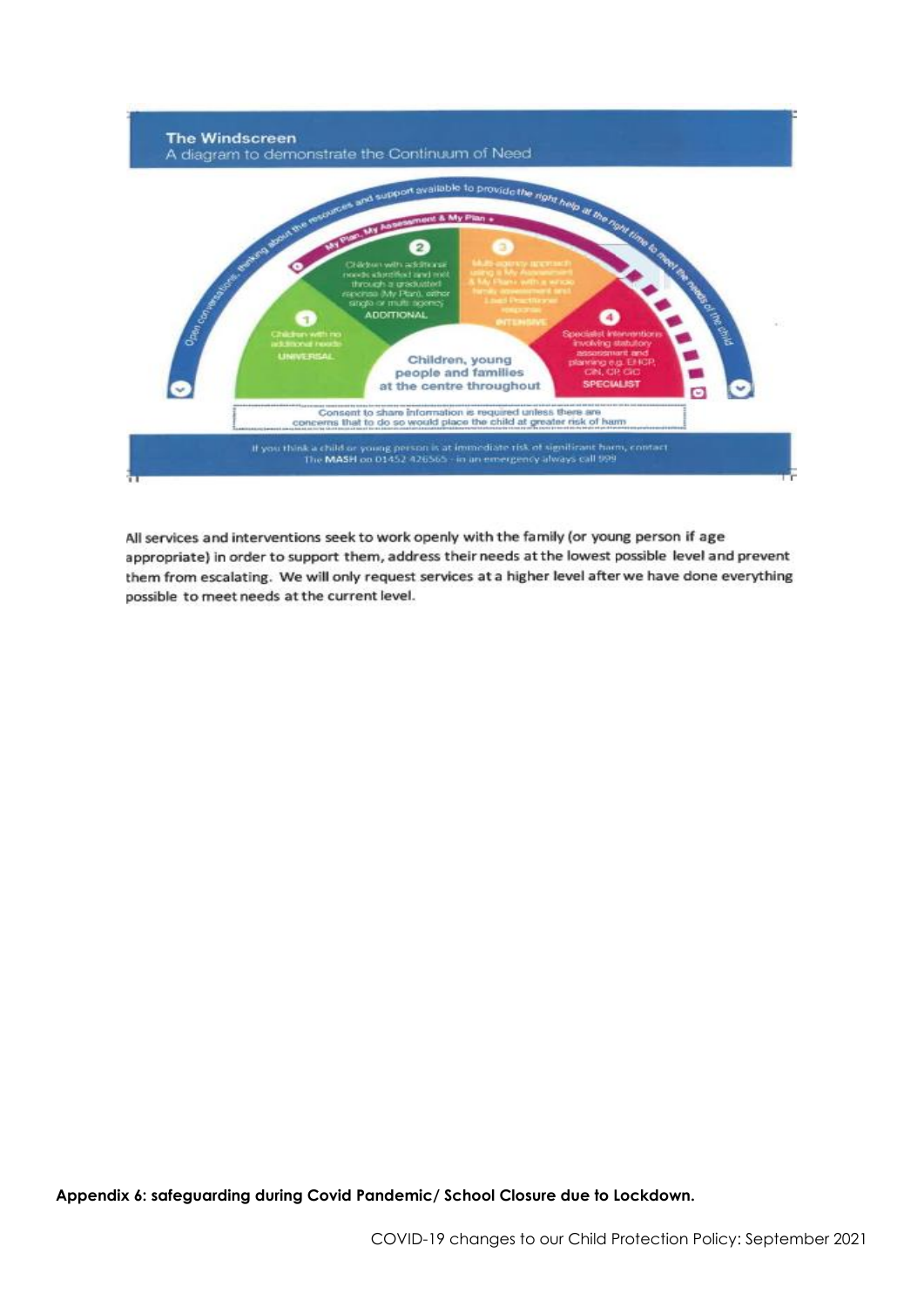#### **Response to COVID-19**

There have been significant changes within our settings in response to the outbreak. Whilst the majority of children and staff are now in our schools there will be occasions when they are at home:

- They or a member of their household has Covid symptoms and they are awaiting a test and then the results of the test.
- They have a confirmed case of Covid and they have to self-isolate for 10 days if they are unwell or 14 days if a member of their household is unwell, if they are over 18 and have not been vaccinated.

Despite the changes, the partnership schools' Safeguarding Policy is fundamentally the same: **children and young people always come first, staff should respond robustly to safeguarding concerns and contact the DSL in line with our established safeguarding procedure**.

This annex sets out some of the adjustments we are making in line with the changed arrangements in the school and following [advice from government](https://www.gov.uk/government/publications/covid-19-safeguarding-in-schools-colleges-and-other-providers/coronavirus-covid-19-safeguarding-in-schools-colleges-and-other-providers) and local agencies.

#### **Reporting arrangements**

The schools arrangements continue in line with our child protection policy.

The Designated Safeguarding Leads are: Lisa Jones : [head@stonehousepark.gloucs.sch.uk](mailto:head@stonehousepark.gloucs.sch.uk) 01453 823052 and Lynne Robbins: [head@park-jun.gloucs.sch.uk](mailto:head@park-jun.gloucs.sch.uk) 01453 823108

The Deputy DSL/s are: Anna Jones Sonia Kennet, Sue Brown, Louise King , Mel Miles , Sarah Reis , Mark Tiller

We have also agreed a reciprocal arrangement with our learning cluster schools: Callowell: Linda Johnson [head@callowell.gloucs.sch.uk](mailto:head@callowell.gloucs.sch.uk) Cashes Green: Meg Dawson [head@cashes-green.gloucs.sch.uk](mailto:head@cashes-green.gloucs.sch.uk) Stroud Valley: Debbie Sleep [head@stroudvalley.gloucs.sch.uk](mailto:head@stroudvalley.gloucs.sch.uk)

The school's approach ensures there is always one DSL or a deputy contactable while the school is open. All staff will be re-issued with contact details for DSL's during school closure and should report any concerns via secure e mail or CPOMs in line with the current policy. This information will be picked up as a matter of priority by the DSLs or Deputy DSLs on duty that day. *A member of SLT from the Infant School or Junior School will be on site at all times while school closures are in operation.*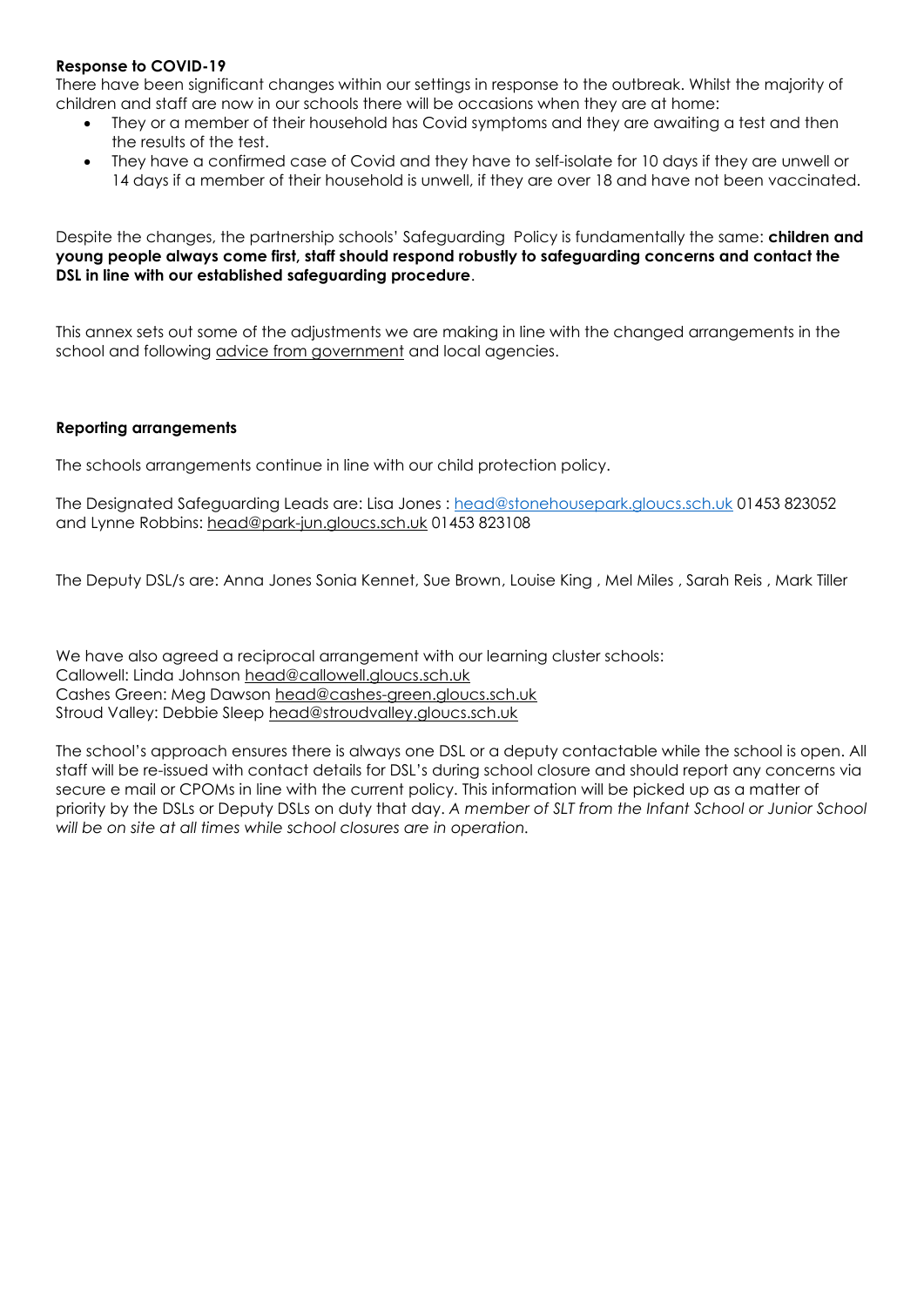Staff will continue to follow the Child Protection procedure and advise the safeguarding leads immediately about concerns they have about any child, whether in school or not. COVID-19 means a need for increased vigilance due to the pressures on services, families and young people, rather than a reduction in our standards.

Children's services may be affected by the impact of the virus on staff and an increased demand for services. Where a child is at risk of significant harm there may be a need to be persistent in referring concerns to the local authority. The arrangements for contacting the Multi-Agency Safeguarding Hub (MASH) are: **01452 426565 or by email** [childrenshelpdesk@gloucestershire.gov.uk](mailto:childrenshelpdesk@gloucestershire.gov.uk)

#### Further details can be found at **[Gloucestershire Safeguarding Children Executive](https://www.gscb.org.uk/i-work-with-children-young-people-and-parents/guidance-for-working-with-children-and-young-people/)**

Should a child in the school's view be at risk of significant harm and local agencies are not able to respond, the schools will immediately follow the safeguarding children executive escalation procedure, available here:

[Gloucestershire Safeguarding Children Executive](https://www.gscb.org.uk/i-work-with-children-young-people-and-parents/guidance-for-working-with-children-and-young-people/)

#### **Identifying vulnerability**

Our schools relationships with the community mean we have identified children who may be classed as 'vulnerable'. The attendance of this group of children is monitored daily. We understand that some parents may be very anxious about their child returning to school. We will work with these parents and other professionals involved with the family to allay these fears. Where a parent decides to keep their child at home we will contact all other professionals immediately and put the following arrangements in place:

- Children in Care individual agreements with carers and Social Worker, mostly involving fortnightly contact
- Children who have previously been Children in Care individual agreements with carers and SW, mostly involving fortnightly contact
- Children subject to a child protection plan/ Child in Need plan places offered, if not taken this must be agreed by Social Worker and family. Visits will be undertaken 3 times weekly (to be agreed with Social Worker as to who will undertake these visits).
- Children with an EHCP Individual Risk Assessments undertaken and consultations held with parents/carers, SLT and SENCO.
- Children on the edge of social care involvement or pending allocation of a social worker contact arrangements agreed with social care/early help
- Other children the school considers vulnerable. More children may be added to this group in response to concerns raised with the DSL. Contact arrangements will be agreed with parents/carers, SLT and DSL.
- Where appropriate school will liaise with other agencies involved in their care, including where appropriate their social worker and the Virtual School Head for Children in Care and those who have previously been Children in Care.
- The plans in respect of each child in these groups will be reviewed regularly.
- •

#### **Attendance**

The school is following the [attendance guidance issued by government](https://www.gov.uk/government/publications/coronavirus-covid-19-attendance-recording-for-educational-settings). Where a child is expected and does not arrive the school will follow our attendance procedure and make contact with the family. If contact is not possible by 9:30am the DSL for that school must be informed. The DSL will attempt a range of methods to contact the parent but if necessary arrange a home visit by the school or another appropriate agency. A risk assessment will be undertaken to consider manage the implications of COVID-19 alongside other risks perceived to the child. The risk of COVID-19 **does not override** the duty on the school to ensure children and young people are safe.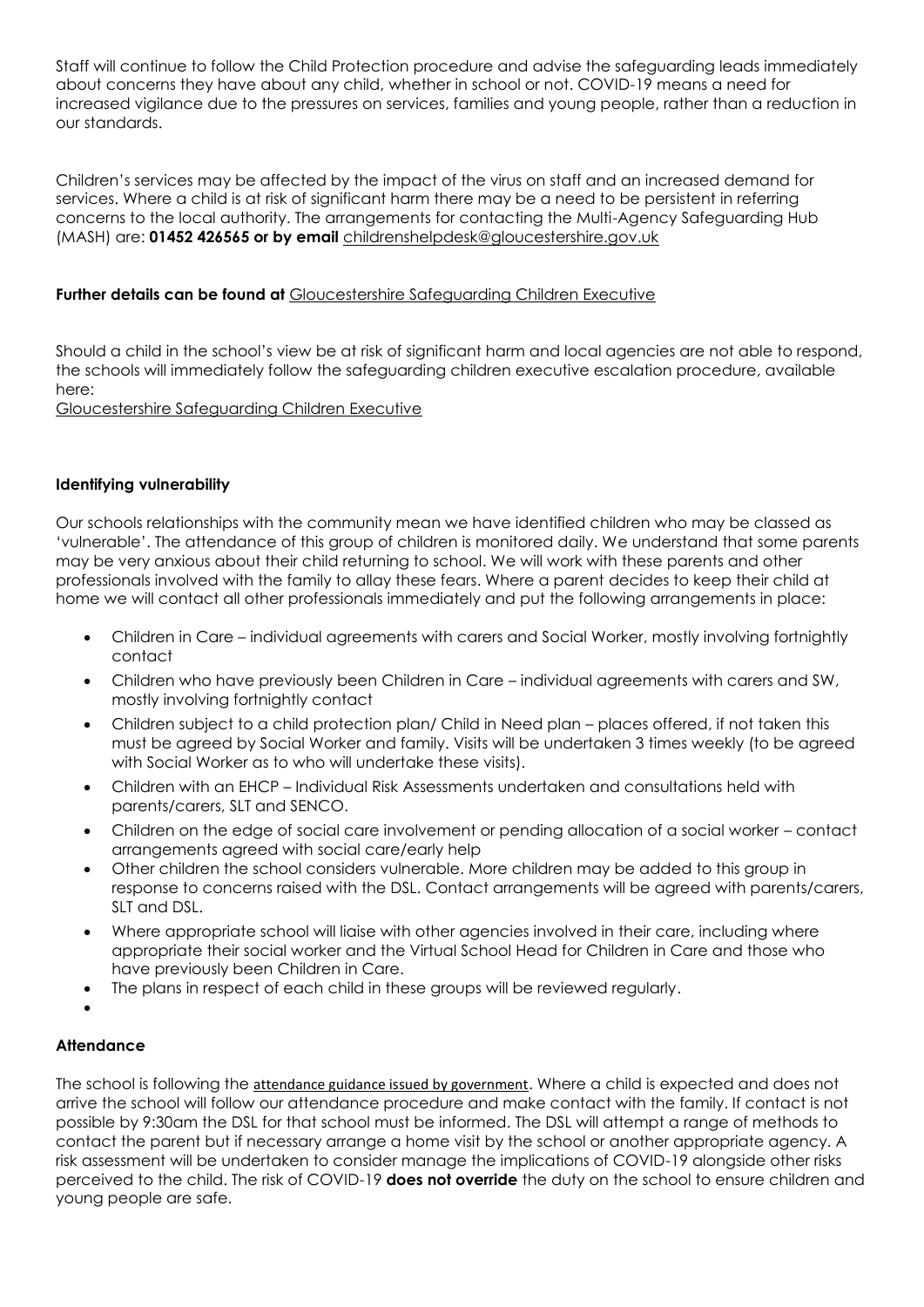#### **Staff will be aware of increased risk**

The pressures on children and their families at this time are significant. There will be heightened awareness of family pressures through being contained in a small area, poverty, and financial or health anxiety. These areas should be considered in the setting of any work for children to undertake at home (including recognising the impact of online learning – see below). Staff will be aware of the mental health of both children and their parents and carers, informing the DSL about any concerns.

Incidences of Domestic Abuse are expected to significantly increase during the period of isolation as perpetrators will use this time as a "tool of coercive and controlling behaviour", and victims and their children are consistently more vulnerable during periods of societal stress [see government guidance.](https://www.gov.uk/guidance/domestic-abuse-how-to-get-help?utm_source=9edb434c-8bd7-4ca1-b369-97fee02097fe&utm_medium=email&utm_campaign=govuk-notifications&utm_content=immediate) Operation Encompass will continue as normal with notifications being sent to the school's email address [\(encompass@park-inf.gloucs.sch.uk](mailto:encompass@park-inf.gloucs.sch.uk) or encompass@park-jun.gloucs.sch.uk For further information please contact Halah Shams El-Din on 01452 328953 or by email [halah.shamsel-din@gloucestershire.gov.uk](mailto:halah.shamsel-din@gloucestershire.gov.uk)

#### **Risk online**

Young people will be using the internet more during this period. The school may also use online approaches to deliver training or support. Staff will be aware of the signs and signals of cyberbullying and [other risks](https://www.nspcc.org.uk/keeping-children-safe/online-safety/)  [online](https://www.nspcc.org.uk/keeping-children-safe/online-safety/) and apply the same child-centred safeguarding practices as when children were learning at the school.

- Our schools continue to ensure appropriate filters and monitors are in place
- Our governing body will review arrangements to ensure they remain appropriate
- Our schools have taken on board guidance from the [UK Safer Internet Centre](https://www.saferinternet.org.uk/) on safe remote learning and guidance for [safer working practice](https://www.saferrecruitmentconsortium.org/GSWP%20Sept%202019.pdf) from the Safer Recruitment Consortium.
- Staff have discussed the risk that professional boundaries could slip during this exceptional period and been reminded of the schools' code of conduct and importance of using school systems to communicate with children and their families.
- Children and young people accessing remote learning receive guidance
- Parents and carers have information via the website about keeping children safe online with peers, the schools, other education offers they may access and the wider internet community. We have set out the schools approaches, including the sites children will be asked to access and set out who from the school (if anyone) their child is going to be interacting with online. We signpost parents to the following resources:
- [Internet matters](https://www.internetmatters.org/?gclid=EAIaIQobChMIktuA5LWK2wIVRYXVCh2afg2aEAAYASAAEgIJ5vD_BwE) for support for parents and carers to keep their children safe online
- [South West Grid for Learning](https://swgfl.org.uk/) for support for parents and carers to keep their children safe online
- [Net-aware](https://www.net-aware.org.uk/) for support for parents and careers from the NSPCC
- [Parent info](https://parentinfo.org/favicon.ico) for support for parents and carers to keep their children safe online
- [Thinkuknow](https://www.thinkuknow.co.uk/) for advice from the National Crime Agency to stay safe online
- [UK Safer Internet Centre](https://www.saferinternet.org.uk/) advice for parents and carers
- [National Online Safety](https://nationalonlinesafety.com/) advice for parents and carers
- Free additional support for staff in responding to online safety issues can be accessed from the [Professionals Online Safety Helpline at the UK Safer Internet Centre.](https://www.saferinternet.org.uk/helpline/professionals-online-safety-helpline)

#### **Allegations or concerns about staff**

With such different arrangements, young people could be at greater risk of abuse from staff or volunteers. We remind all staff to maintain the view that 'it could happen here' and to immediately report any concern, no matter how small, to the safeguarding team.

Any staff or volunteers from outside our setting will complete an induction to ensure they are aware of the risks and know how to take action if they are concerned.

We have confirmed the arrangements to contact the LADO at the local authority remain unchanged and can be found at

[The role of the LADO and the allegations management process -](https://www.gscb.org.uk/i-work-with-children-young-people-and-parents/the-role-of-the-lado-and-the-allegations-management-process/) Safeguarding Children in Gloucestershire